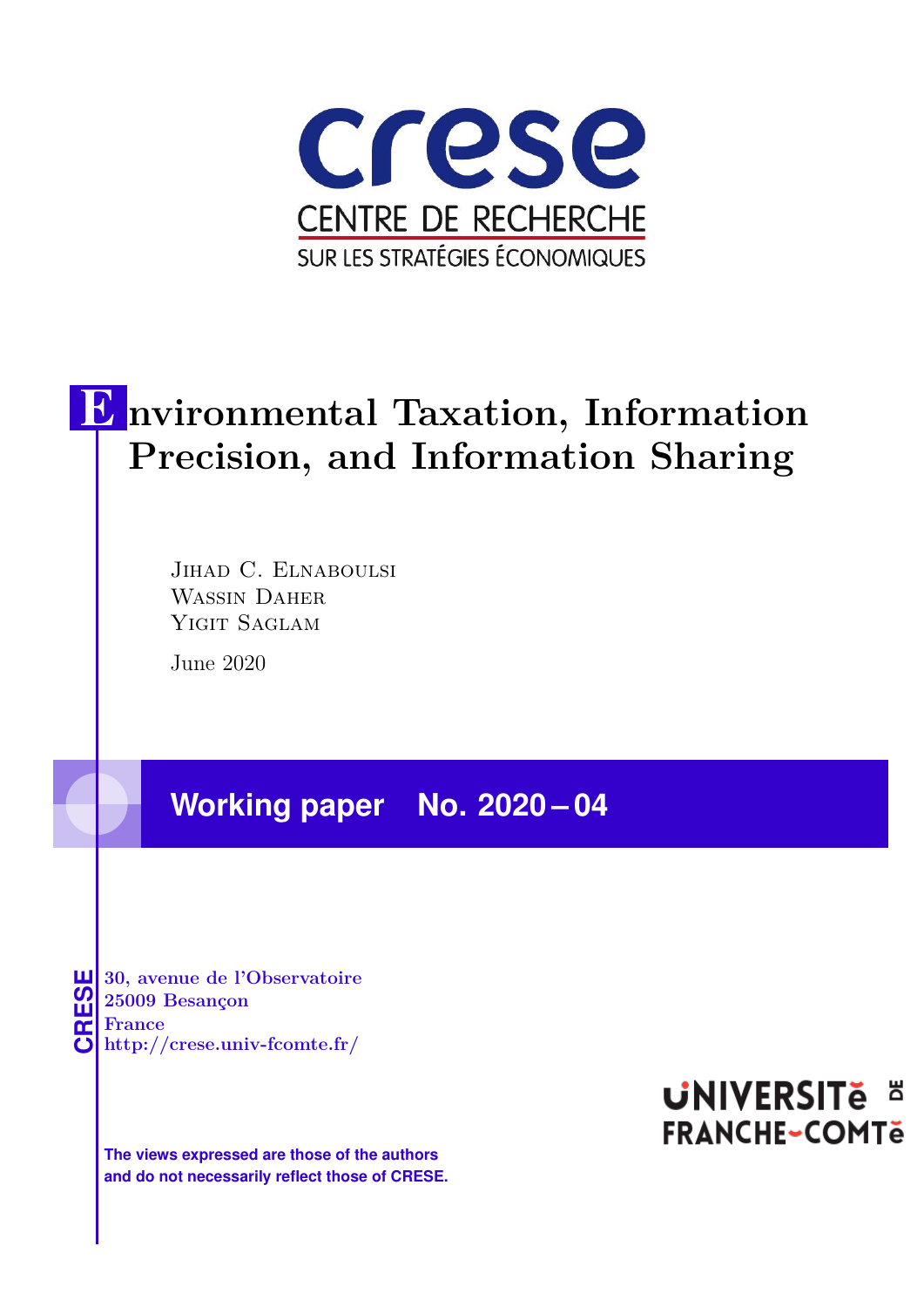## Environmental Taxation, Information Precision, and Information Sharing

Jihad C. Elnaboulsi,<sup>\*</sup> Wassim Daher,<sup>†</sup> and Yiğit Sağlam<sup>‡</sup>

June 18, 2020

#### Abstract

We analyze how environmental taxes should be optimally levied when the regulators and firms face costs uncertainties in a Stackelberg-Cournot game. We allow linearquadratic payoffs functions coupled with an affine information structure encompassing common and private information with noisy signals. In the first period, the regulator chooses the intensity of emissions taxes in order to reduce externalities. In the second period, facing industry-related and firm-specific shocks, firms compete in the marketplace as Cournot rivals and choose outputs. We show that, given costs uncertainties with non-uniform quality of signals across firms, the regulator sets differentiated tax policy. We also examined the social value of information under ex-ante calibrated emissions taxes. We argue that the magnitude of the associated social benefits and costs of more precise private signals hinge largely and fundamentally on the value of the ratio of the slopes of the marginal damage and the marginal consumer surplus. The lack of accurate data clouds the regulatory process by preventing the necessary fine-tuning of the tax rules towards specific environmental circumstances. Finally, we investigate information sharing between polluters and its impacts on welfare. We stress that, when there are threats of severe environmental damages under deep uncertainties, collusion is welfare reducing and may jeopardize the regulatory process. Numerical simulations illustrate the results that the model delivers.

JEL Classification Numbers: D43, D83, H23, L13, Q58.

Keywords: Differentiated Taxes, Costs Uncertainties, Signaling, Precision, Information Sharing, Collusion, Energy Markets.

<sup>\*</sup>CRESE EA3190, Univ. Bourgogne Franche-Comté, 45 D, Av. de l'Observatoire, F-25000 Besançon, France. E-mail: jihad.elnaboulsi@univ-fcomte.fr

<sup>&</sup>lt;sup>†</sup>Gulf University for Science and Technology, Department of Mathematics and Natural Sciences, CAMB, West Mishref, Kuwait. E-mail: daher.w@gust.edu.kw

<sup>&</sup>lt;sup>‡</sup>Victoria University of Wellington, School of Economics and Finance, 23 Lambton Quay, Wellington, New Zealand. E-mail: yigit.saglam@vuw.ac.nz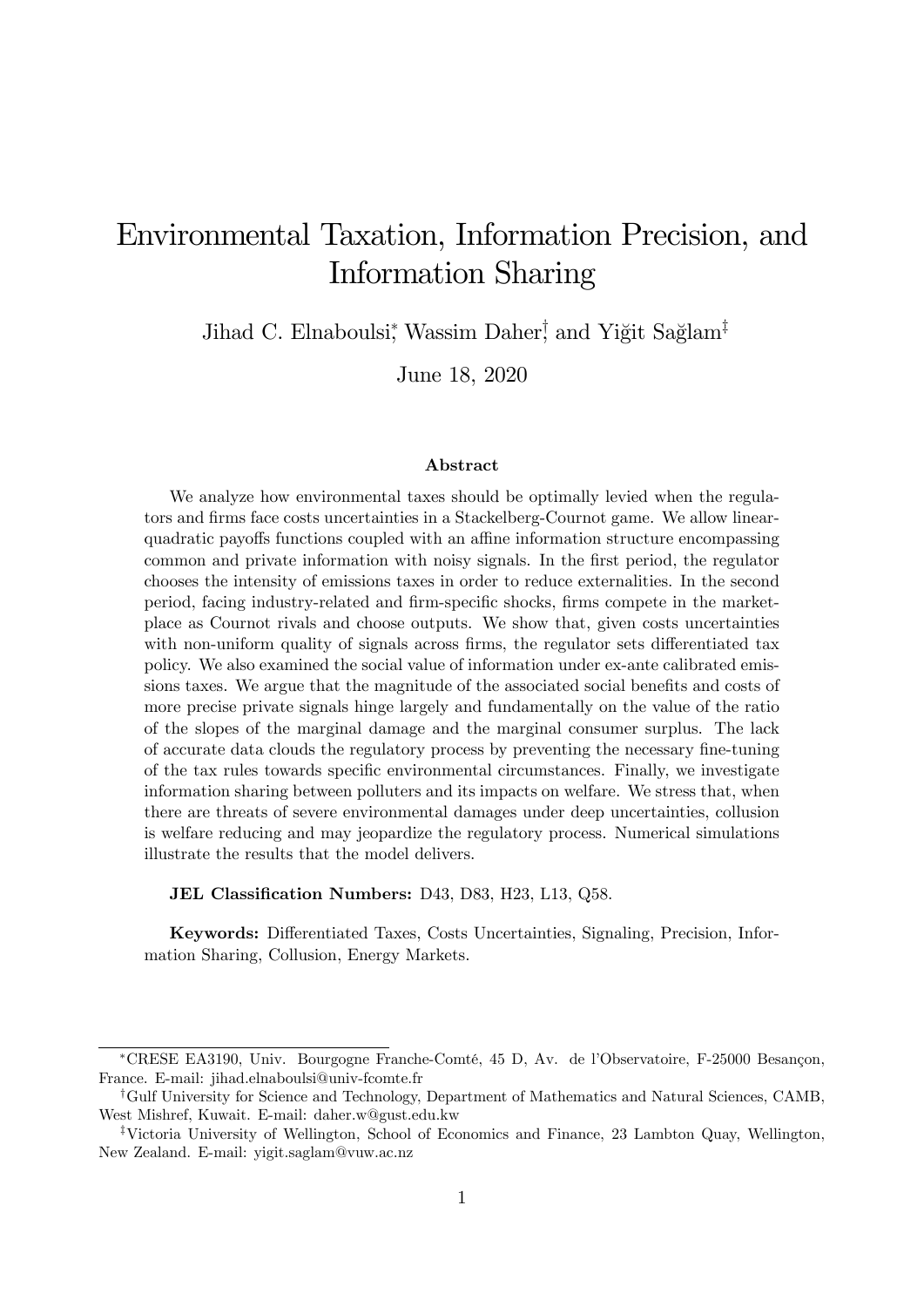## Introduction

Environmental economists have considered several broad classes of instruments to correct negative externalities. Pricing pollution is typically the most economically efficient way to drive down emissions and has some economic advantages over purely legal-based regulatory actions. To do so, public authorities may put in place a price-based and/or quantity-based regulatory policy, the main purpose being to give the appropriate incentives to polluters in managing their externalities. By explicitly pricing the pollution externality, such instruments provide clear and strong incentives to polluters to seek out and exploit the lowest cost ways of reducing emissions.<sup>1</sup>

Environmental taxation is a market-based approach designed to regulate emissions and protect environmental quality. Environmental taxes directly set a price on pollution. Following decades of large-scale implementation and experimentation, it is widely accepted today that environmental taxes represent a cost-effective regulatory mechanism to steer agents' behavior toward a greener economy. In general, polluters have no sufficient incentives to manage their emissions effectively if they don't face the social costs of their actions. Well designed, environmental taxes alter relative prices, lead to an adjustment in polluter's behavior, and tackle pollution issues.<sup>2</sup>

Not surprisingly, under idealized conditions, the tax-setting task can be straightforward optimally achieved. If public authorities could observe perfectly all sources of information at the time the policy is set, then they could easily impose well-structured direct taxes on emissions that maximize social welfare. Such taxes bring private costs into line with social costs and thereby achieve the efficient levels of production and emissions. Unfortunately, the perfect information framework ignores some important features of real-world policy settings and many existing tax policies appear to fall short of the theoretical ideal. Such externalitycorrecting taxes are clearly not plausible in a real world characterized by large informational distortions and uncertainties.<sup>3</sup>

<sup>3</sup>While pollution taxes can deliver socially efficient environmental protection and substantial associated

<sup>&</sup>lt;sup>1</sup>Our paper does not fit within the prices vs. quantities dichotomy. Our focus is not on ranking the most efficient policy choice to put a price on pollution under cost uncertainties. There is actually a fair-sized literature on the optimal policy tools to tackle pollution problems in the presence of cost uncertainties. Since Weitzman's seminal work (1974), many environmental economists analyzed the typical instrument choice, between the use of prices, quantities, or a combination of both. See, e.g., Aldy and Stavins (2012), Goulder and Parry (2008), Goulder and Schein (2013), Muller and Mendelsohn (2009), Nordhaus (2007), Pizer (2002), Pizer and Prest (2020), Stavins (2020), and the many further references cited therein.

<sup>2</sup>There is a vast array of economic analysis that investigates emissions taxes to achieve environmental objectives in the most efficient way. The stragegy in this literature is to determine the least-cost approaches to achieve a given objective. See, e.g., Aldy (2017), Carattini et al. (2018), Metcalf and Weisbach (2009), Newell and Stavins (2003), Nordhaus (2007), Stiglitz et al. (2017), and the many further references cited therein. Some references explored policy design elements without going through modeling exercises or the formal analysis of this paper.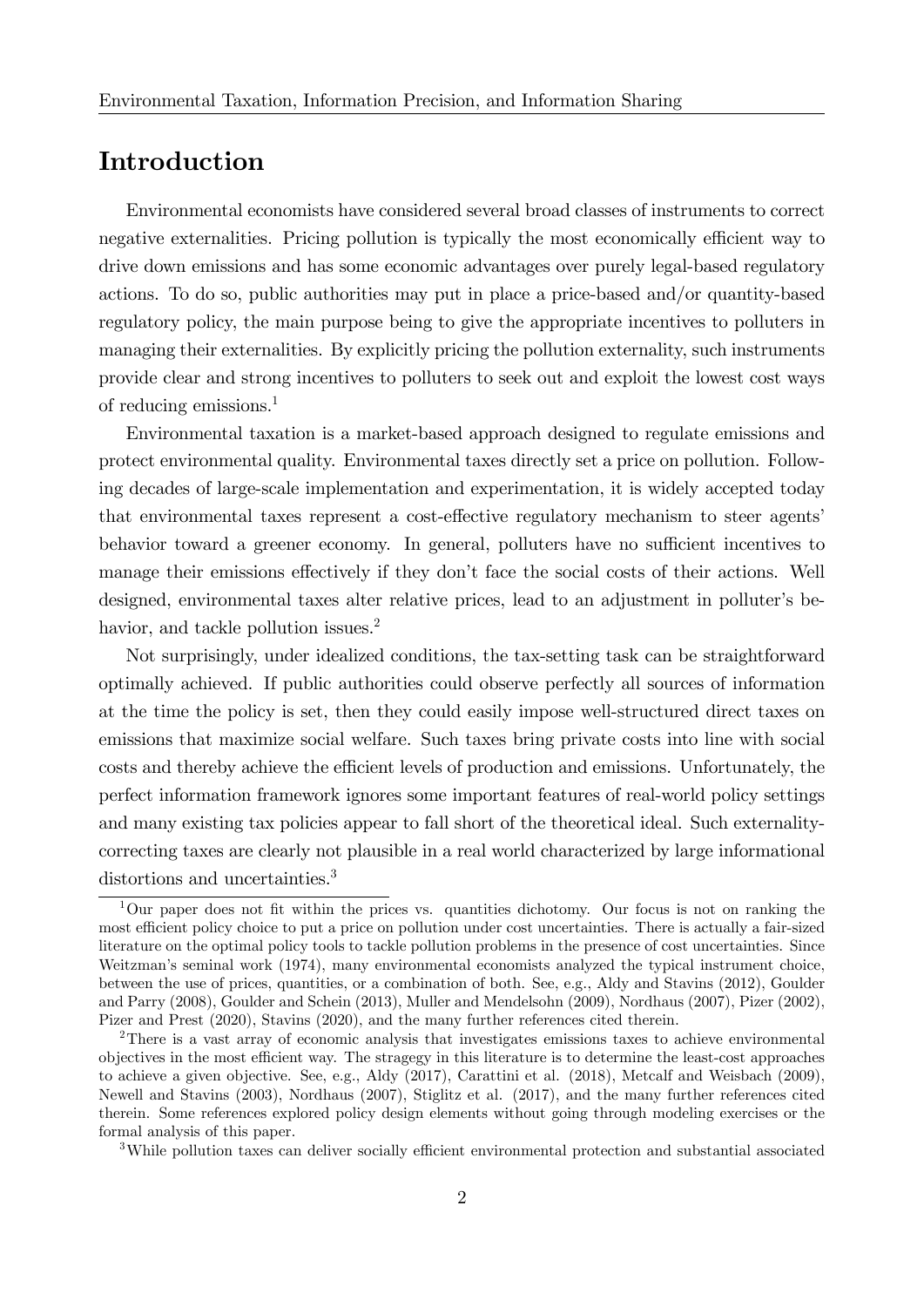Even if environmental taxes are well understood and experienced today, processes of setting are shrouded with uncertainties and informational asymmetries. Environmental regulators do not know as much about regulated firms' abatement and production costs as do the firms themselves. Firms typically know their marginal costs with greater precision than the regulator. In addition, they may not have incentives to reveal their true marginal costs to the regulator and to their rivals. This informational asymmetry is one of the great difficulties of policy making because firms have both the opportunity and the incentive to exploit their informational advantages to undermine the intended goals of a well-meaning regulator. Further, at the firm level, the production process itself involves considerable uncertainties, which indirectly affects the efficiency of emissions taxes. Firms are buffeted by various kinds of shocks to costs, and their ex-ante estimates of production and abatement costs differ, for many reasons, from the ex-post observations.<sup>4</sup> Hence, firms' production adjustment decisions are dependent on receiving information about costs shocks and the associated estimates.

Motivated by these facts and to account for real-world complications, this paper seeks to overcome some identified weaknesses in the design of existing emissions taxes, and to identify ways that help environmental regulators to set more effective taxes. Our purpose is to refine our understanding of pollution taxes, their performance and implementation by confining our attention to informational uncertainties about costs. We look at answering the following questions. Facing industry-wide and private shocks, what are the properties of the optimal tax policy in uncertain polluting industries? What role does precision of privatelyheld information play in pollution problems? How does the precision of information affect social welfare? What is the social value of information in regulating emissions through taxes?

To this end, our work builds on a growing literature that characterizes efficient emissions taxes under costs uncertainties. We develop a two-period Stackelberg-Cournot game with uncertainties about the state of the world, which allows us to analyze pollution behavior and the properties of firms' production strategies in informationally complex markets. In the first period the regulator has no information at the time polluters make their decisions, nor can collect the information that is dispersed among them. Before observing the actual

health benefits, it is often administratively impossible, technologically too costly, or politically infeasible to price actions according to the externalities that they generate. Although these issues and other non-purelyeconomic matters are important in any tax-setting process, they are beyond the scope of this paper. For a balanced overall discussion of theoretical and practical issues concerning taxes, see notably Metcalf and Weisbach (2009) and the review paper of Goulder and Schein (2013) and the further references that they cite.

<sup>&</sup>lt;sup>4</sup>In an empirical study where 28 different regulations in the United States are reviewed, Harrington et al. (2000) showed that generally, the difference between ex-ante and ex-post cost estimates is large. They highlight that ex-ante unit costs of production and abatement are inaccurate if technological innovation is not accounted for or cost information is out-of-date. Further, ex-ante costs of a complete abatement program can be over or underestimated for the same reasons (Elofsson, 2007).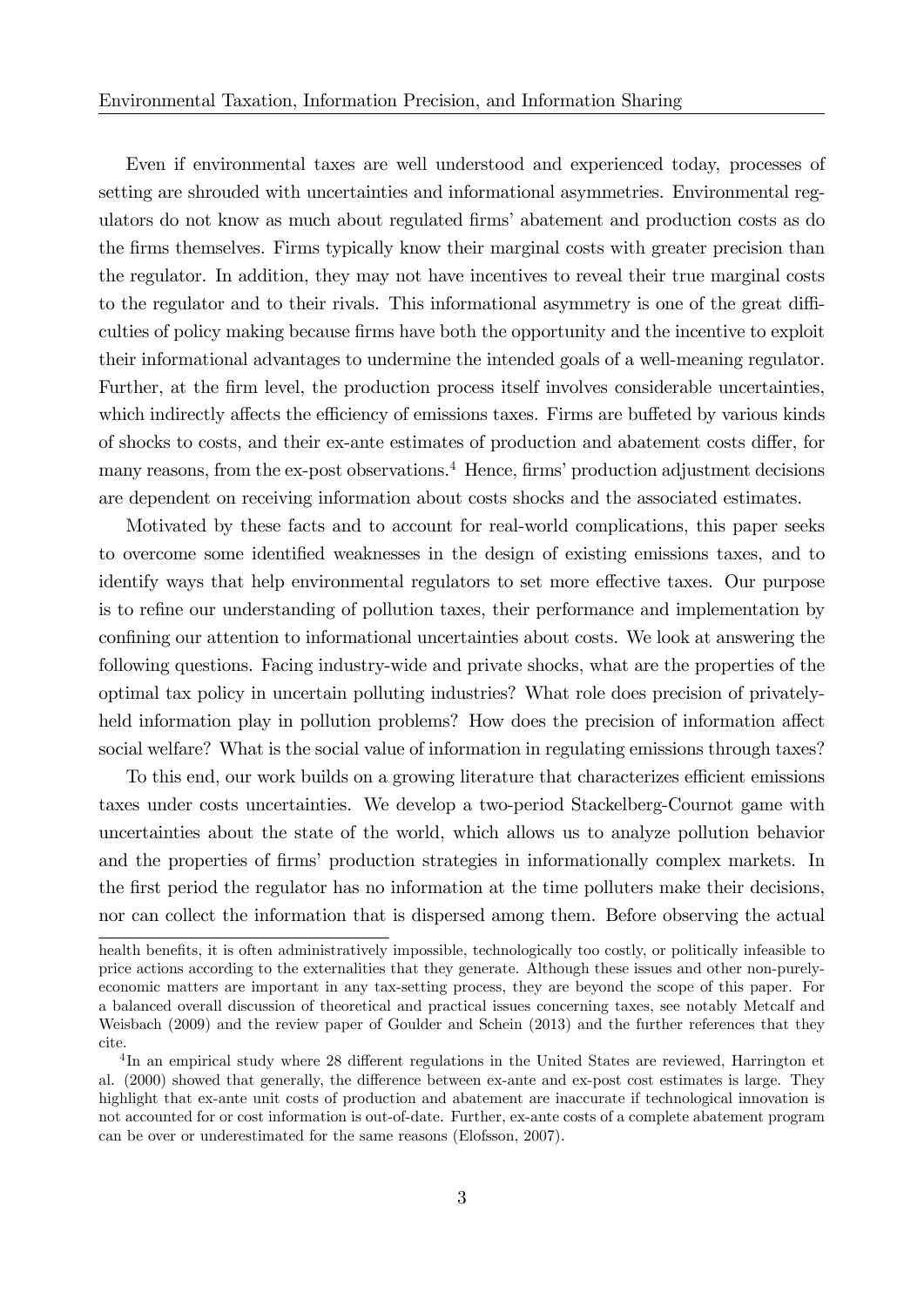industry outputs, it can only commit to tax schedules that are contingent on signals that will be available to firms in the second period. The intensity of emissions taxes is designed to maximize the expected social welfare and to reduce negative externalities. Then, in the second period, facing industry-related shocks (common signal) and firm-specific shocks (private signals), firms compete in the marketplace as Cournot rivals and choose outputs. This setting allows us to focus on the regulator's information deficit and on the strategic behavior of rival firms when unraveling information from signals and to analyze the influence of common and privately-held signals on the efficiency of the regulatory instrument. In addition, we can also consider to what extent the signals are informative and how varying the noise in signals impacts welfare.

A large literature spanning the field of environmental economics has investigated emissions taxes under different informational structures (See for example, Christiansen and Smith, 2015; Elofsson, 2007; Espínola-Arredondo and Muñoz-García, 2015; Fikru and Gautier, 2016; Goulder and Parry, 2008; Heuson, 2010; Ikefuji et al., 2016; Mideksa and Weitzman, 2019; Pindyck, 2007; Pizer, 2002; Stavins, 1996, 2020; Weitzman, 1974; Zhao, 2003).<sup>5</sup> Here we set-up a model based on signaling games as in Elnaboulsi et al. (2018). We adopt a linear-quadratic framework. We have relied on assuming linear demand and marginal costs functions to keep our model tractable and to avoid mathematical complications. In addition, we put a high premium on statistical inferences in setting the tax policy to handle uncertainties by considering linear conditional expectations.

Firms in polluting industries are buffered by shocks to costs and may learn about through common and private observations. Here, we consider that firms receive private signals about the private-value shocks and industry-wide signals about shocks that have a common value nature. We assume that the expectations of the true state of the world conditional on the signals is linear in the signals. The linearity of conditional expectations is substantive. When a firm receives shocks on costs, it can form a conditional expectation about its rivals' costs. In fact, based on its own expected marginal costs, each firm in the polluting industry can form expectations about others' costs, which can be achieved, for instance, through released data on previous years production in markets, e.g. energy, subject to government-required information disclosure, or on emissions of facilities covered by mandatory public programs.

While the previous literature usually considers symmetric and normally distributed signals and shocks, in this paper we provide a richer information structure. First, we step away from Gaussian setting by allowing signals to have some interesting arbitrary probability dis-

 $5$ Emissions taxes have been explored in depth conceptually. Given the huge number of published papers on environmental taxation under costs uncertainties, we have only included some references that we have subjectively judge to be most relevant to this paper. Some references contain formal arguments in favor of differentiated taxes that parallel the argument developed here.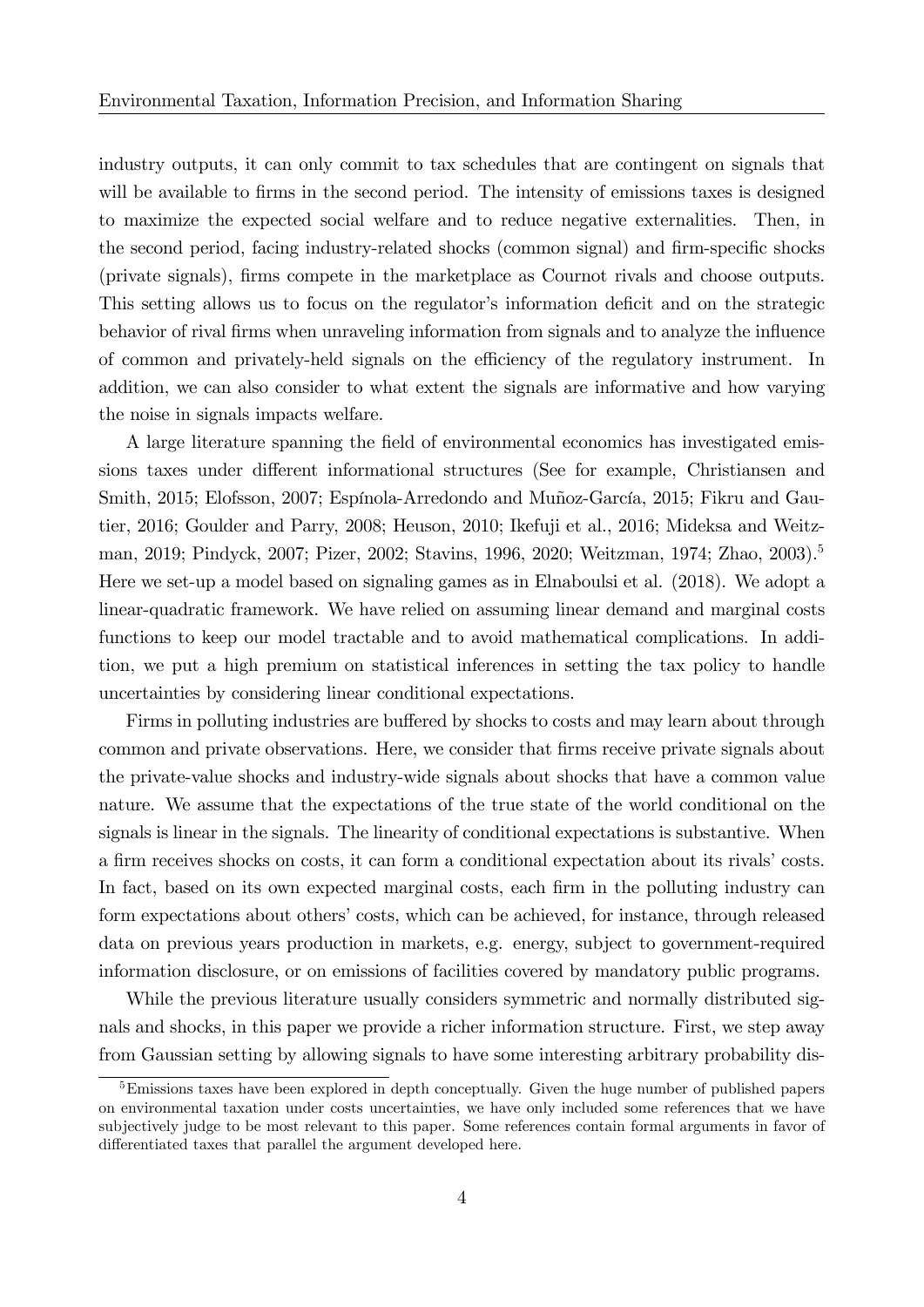tributions. Then, we introduce asymmetric signals in a Cournot polluting industry subject to emissions taxes. Thus, private-cost shocks to a given firm have a private value nature, which means that polluters may, to some extent, determine their information structure. In this way, we allow for essentially different quality precision among private signals involved in the model. Finally, in the vein of the literature focusing on information sharing, we extend our model by considering the case where polluting firms subject to environmental regulation collude under cost-sharing agreements (See for instance, Amir et al., 2010; Currarini and Feri, 2015; Evans and Weninger, 2014; Gal-Or, 1986; Ganuza and Jansen, 2013; Li, 1985; Shapiro; 1986; Vives, 1988, 1990). Here, we try to answer a simple question whether or not firms have incentives to pool their information about costs. We also investigate firms' incentives to share their information. To this end, we assume that the full vector of costs is shared perfectly by every one and can be accessed through different channels.

The equilibrium notion we use is that of subgame-perfect Nash equilibrium. We proceed in the usual way by solving the second-period production issue first, and then solve the firstperiod tax setting policy. In oligopolistic industries, Örms must account for the strategic behavior of rival firms when unraveling information from signals, and they must account for how their own action influence the expectations of signals that rivals receive, and hence their inferences and output choices. Thus, this strategic interaction between players in the industry may yield positive information externalities. Given linear conjectures about a rival's production set at the second period, we solve a firm's optimization problem to obtain consistent linear outputs, and then we determine how emissions taxes should be optimally levied in the first period of the game.

Our model deliver some interesting positive properties in the design of emission taxes. Consistent with earlier works, the first contribution is to show that there exists a unique linear Bayesian Nash equilibrium.<sup>6</sup> We argue that, to overcome some of environmental challenges, instead of setting the same tax rate on regulated emissions, public authorities may calibrate differentiated rates to reflect costs uncertainties and the resulting source-specific damages (Elnaboulsi et al., 2018; Fowlie, 2010; Fowlie and Muller, 2019; Muller and Mendelsohn, 2009). When ex-post realized costs manifest differently than expected, implementing a differentiated tax policy may achieve the socially efficient outcome. Intuitively, this is because differentiated taxes are calibrated to reflect source-specific costs and the associated damages. Since biases are not uniform across firms within an industry in the real world, policy incentives should reflect differences in cost signals. Otherwise, setting the same tax

 $6$ See for instance, Bernhardt and Taub (2015), Currarini and Feri (2015), Gal-Or (1986), Ganuza and Penalva (2010), Hurkens (2014), Jeitschko et al. (2018), Lambert et al. (2018), Shapiro (1986), and Vives (2011, 2017).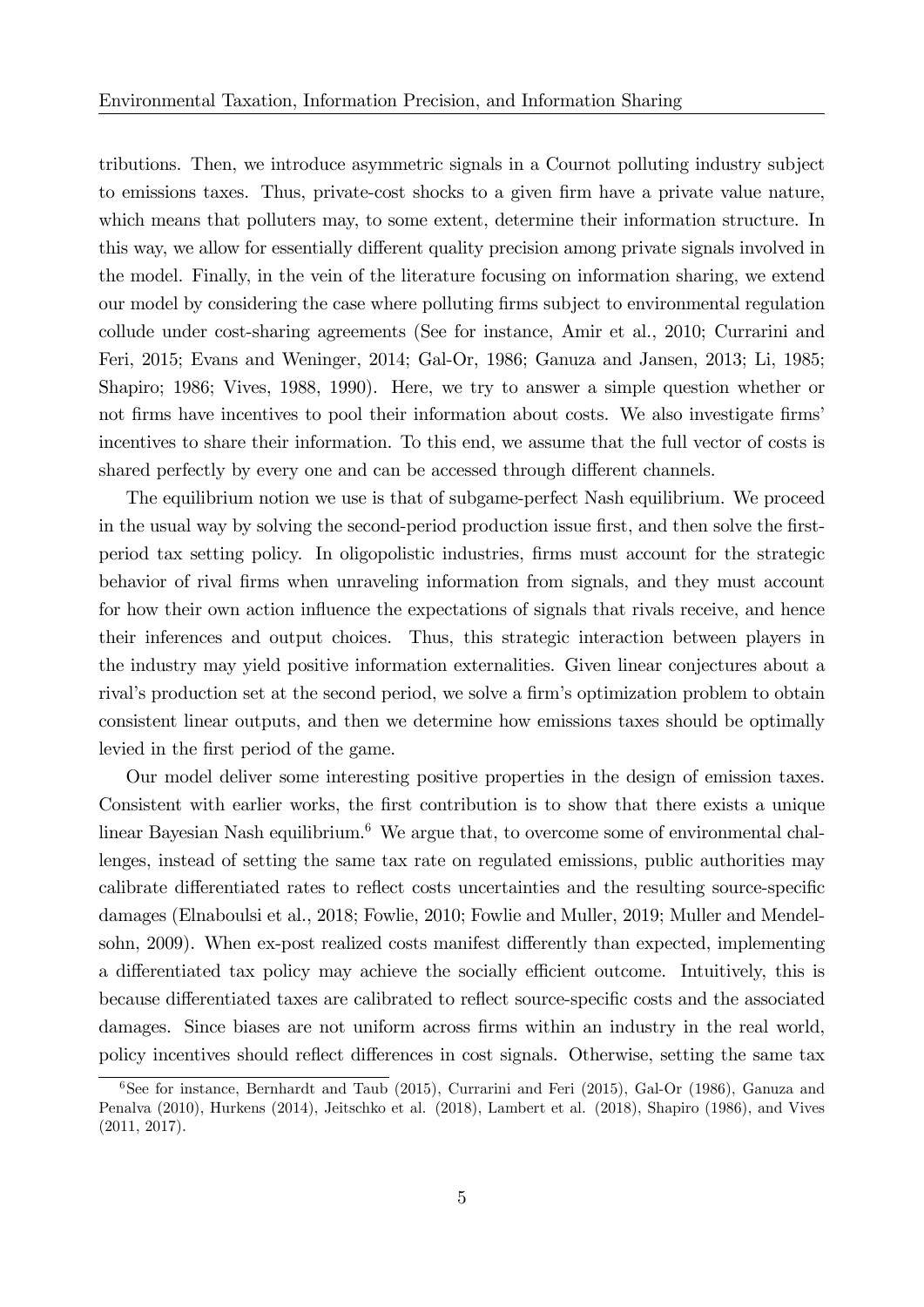rate can jeopardize the regulatory approach: the tax rate will be systematically too low on dirty firms and too high on clean firms. Thus, this result provides regulators an understanding of how such tax policy can be used in the presence of uncertainties about costs and the uncertain associated environmental damages.

It is worth noting that regulators' decisions are contested in court and the existing tax policies are increasingly more subject to contentious debate today. Legislators in many countries are questioning the effectiveness of the proposed tax-based instruments. The main reason is that actual taxes are failing to adequately accommodate non-uniformly expected production and abatement costs and the associated damages.<sup>7</sup> Being aware of the uncertainties resulting from different non-uniform shocks will help to strengthen future environmental decision-making. Regulators may rely on and take advantage of a large array of public and private industry-specific available data sets in the course of administrating differentiated emissions taxes, which can be an answer to questions about how to refine tax-based policy designs to account for non-uniform costs signals. In the presence of privacy and confidentiality concerns in some strategic industrial polluting sectors, we stress the need to review the best available information regarding industry-specific variables to support a reasonable modeling framework for analyzing costs, emissions, damages, and other impacts of regulatory decisions. For instance, the U.S. government collects high-frequency data on sulfur dioxide  $(SO<sub>2</sub>)$  emissions from power plants. Thus, a  $SO<sub>2</sub>$  sector-specific emission tax could be implemented based on these monitored data, emissions inputs, or some other related measures.<sup>8</sup>

The second contribution of this paper is to analyze welfare properties when the regulator tailors environmental prices through taxes in uncertain industries. To this end, we examine the value of information to decision makers under ex-ante calibrated emissions taxes by using

<sup>&</sup>lt;sup>7</sup>For instance, in a 2014 decision concerning air quality problems involving nitrogen oxides (NO<sub>x</sub>) and sulfur dioxides  $(SO<sub>2</sub>)$ , the United States Supreme Court acknowledged the significant and inherent uncertainties in the estimation of pollution damages and differences that can arise between ex-ante expected versus realized production and abatement costs. The Court ruled that regulations limiting harmful emissions should proceed, notwithstanding these uncertainties surrounding pollution damages and production and abatement costs. Furthermore, the Court found that uncertainties should be considered in the design of any regulatory instrument limiting harmful emissions (The US Supreme Court on  $EPA$  v. EME Homer City Generation, L.P., no. 12-1182, April 29, 2014). Clearly, under the U.S. legal system, any regulatory instrument could not ignore the relationship between sources and receptors in matters involving air quality standards (Schmalensee and Stavins, 2013).

 ${}^{8}$ Parry and Small (2005) offer another example. They note that some externalities associated with driving light-duty vehicles are a function of fuel consumption, e.g.,  $CO<sub>2</sub>$  emissions, while others are a function of vehicle miles traveled such as accidents or local air pollution. As a result, implementing a simple gasoline tax will not ensure that drivers bear the accurate social cost of driving. In their analyses of the externalities from driving in the United States, they found that a vehicle miles traveled tax yields about four times greater welfare gain than the optimal gasoline tax. Thus, an ex-ante differentiated tax policy will deliver clear and strong incentives to buy environment-friendly cars.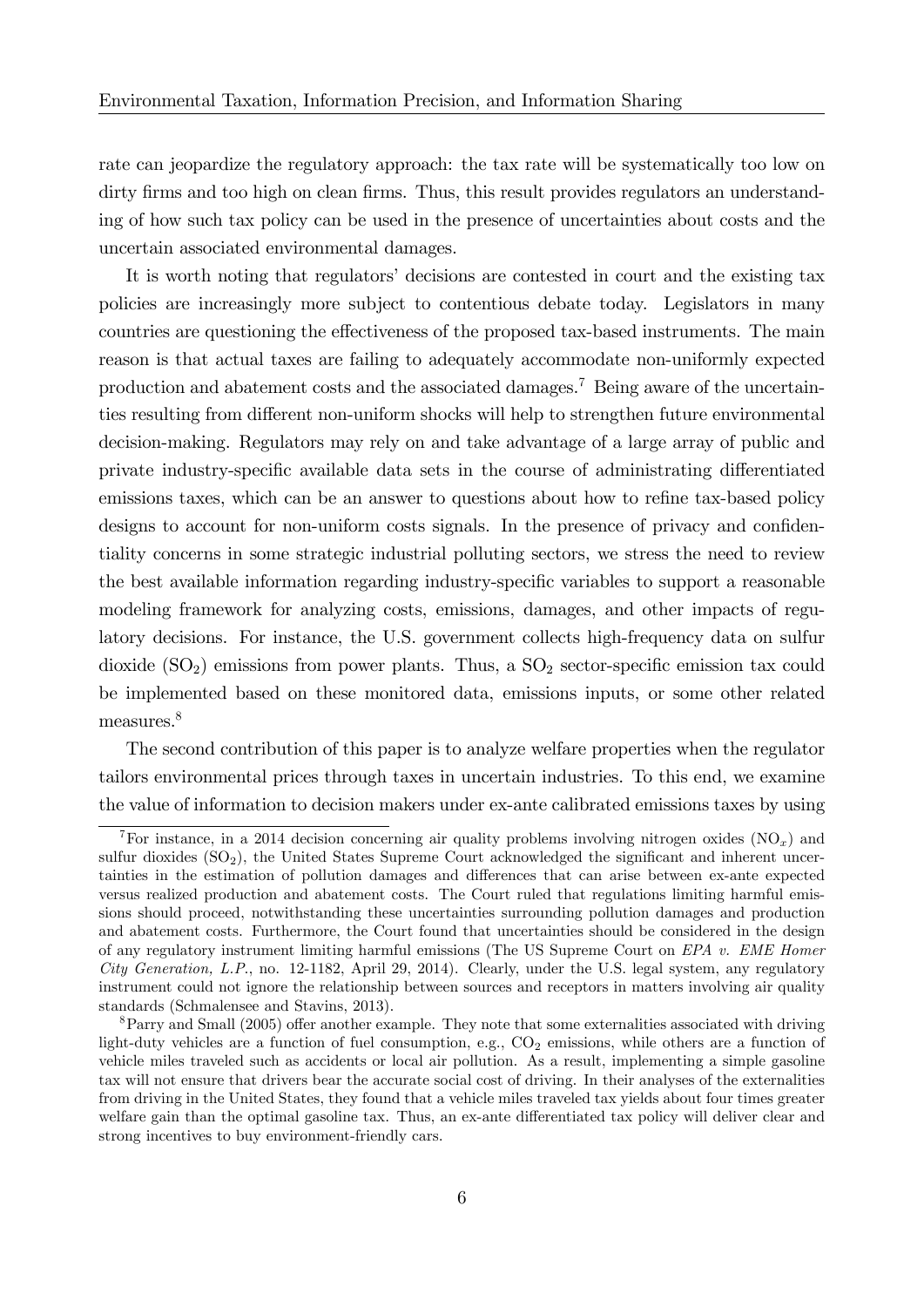precision criteria. We investigate how signals' precision affects social welfare. We find that, under some environmental circumstances, uncertain industries are socially less harmful than deterministic ones if cost uncertainty is privately observed.

One would hope that improvements in the precision of information would increase the expected welfare. However, the magnitude of the associated benefits and costs of more precise signals depends on the severity of environmental damages. Our results hinge largely and fundamentally on the value of the ratio of the slopes of the marginal environmental damage and the marginal consumer surplus. We find that, in the context where marginal costs involve uncertainties with private information at the moment the policy is set, less precise signals are welfare enhancing. Uninformative signals yields industry-wide overproduction which entails an increase in consumer surplus and emissions. But the implied advantages of imprecise information offset the resulting environmental damages. Hence, if environmental impacts are less adverse than anticipated, i.e., damages are "acceptable", then the regulator must be lenient with such industry-wide overproduction. With cost uncertainty, policy discretion would be highly desirable.

Having said that, however, when there are threats of serious environmental damages, more precise information is welfare enhancing. This is particularly the case when the regulator is dealing with irreversible loss, and when it is uncertain about the likelihood of that loss. Our findings confirm the clear-eyed assessment according to which there is no reason for postponing any regulatory policy to correct externalities. Under deep uncertainties, environmental taxation should be precautionary: taxes must be set accordingly in order to avoid irreversible damages and diminish environmental harm, including threats to human life or health. In this case, well informed polluting firms have no incentives to increase their outputs in order to avoid the burden of the tax, which yields a reduction in emissions. Therefore, more precise information leads to higher social welfare. Numerical results show how welfare varies with signals precision under different adverse impacts of pollution. When environmental damages are expected to be high, then precise signals boost social welfare.

Our paper also contributes to the ongoing policy debate on collusion between polluters by means of truthful sharing agreements about costs value, which may cloud the regulatory process. Information sharing, even if mandated through regulations, could increase transparency to an excessive extent, and eventually set the basis for anti-competitive behavior. We asked a simple question whether or not firms have incentives to pool the information about their marginal costs. Then, we investigate the welfare consequences of concerted practices between players within an industry. Our model offers some useful insights.

First, we show that, due to the prevailing uncertainties and the regulator's information deficit about costs, the optimal tax rules is the same as in the non-sharing game, which is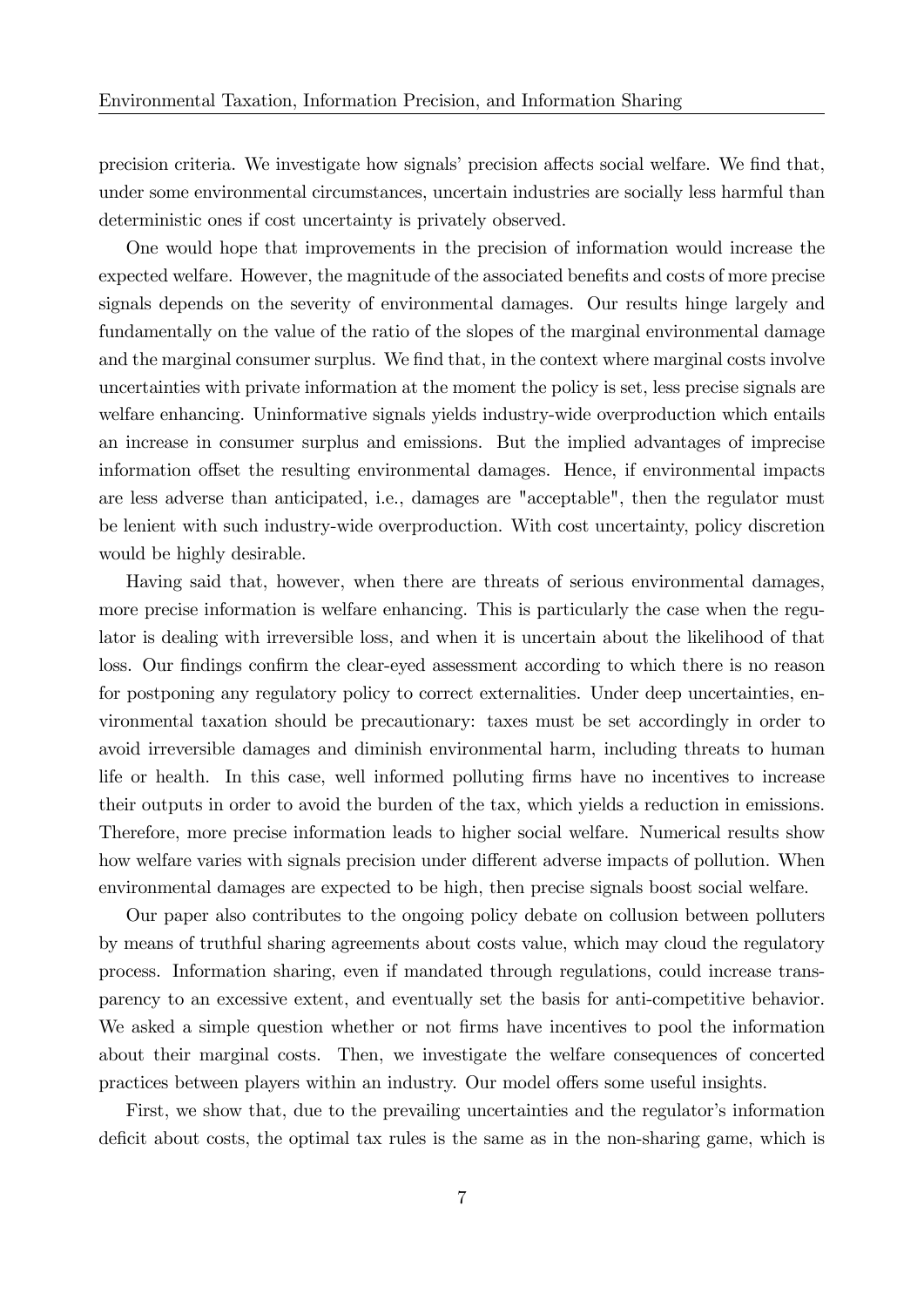quite intuitive. Then, we show that, when the uncertainty is characterized by privately-held information, collusion through cost sharing agreements is a dominant strategy in highly uncertain industries.<sup>9</sup> Less informed firms have greater incentives to collude than well informed ones. Numerical simulations highlight the intuition of how the magnitude of marginal costs impacts the decision to adopt collusive behaviors.

Finally, the main result we draw from the welfare analysis of anti-competitive behaviors is that, in settings where firms face environmental regulation trough taxes, the policy conclusion is quite ambiguous and hinges on the nature of environmental damages. While information sharing in Cournot oligopoly markets without externalities seems to be unambiguously welfare enhancing, collusion that would arise from cost sharing agreements is better for social welfare if and only if the slope of the marginal environmental damages is less than the slope of the marginal benefits for consumers.<sup>10</sup> Collusion creates positive externalities and generates information gains due to information aggregation and the subsequent production rationalization. Hence, information sharing should be treated more leniently under Cournot competition with environmental externalities. However, there is a range of situations where collusive behaviors may be welfare reducing. This is the case that emerges when the slope of the marginal damages is higher than the slope of the marginal benefits for consumers. This is true when the economy faces extreme environmental circumstances, which implies that the resulting damages are large enough to shave off all efficiency gains from information-pooling. Increasingly stringent measures have to be taken in order to reduce emissions. Further, the regulator should prohibit any exchange of information between Cournot oligopolist to avoid welfare loss.

We set up an analytically-tractable model with the emphasis on clarity of exposition. Yet, the model embodies enough of real-world issues to give some useful insights on environmental regulation. The structure of our model is flexible and may characterize several polluting industries in which firms are engaged in a competition à la Cournot, at least locally, and are shrouded with perpetual uncertainties about costs. The regulator's uncertainty about the industry shocks can lead to inefficient policies when setting taxes to drive down emissions and to correct negative externalities. For instance, the model may represent an industry, such as the U.S. energy sector or the European wholesale energy market, where an homogeneous product, i.e., electricity, can be produced with different energy inputs. Some

 $9$ As in Shapiro (1986) for instance, the expected profits from pooling of information are larger than those of remaining independent. Hence, collusion is a dominant strategy.

 $10$  Here, we recover a well-known result showing that collusion is welfare improving due to large production rationalization effect of cost information exchange (Vives, 1988, 1990). Amir et al. (2010) obtain robust and clear-cut results for the incentives and welfare effects of information sharing when information is firm-specific in industries without environmental externalities.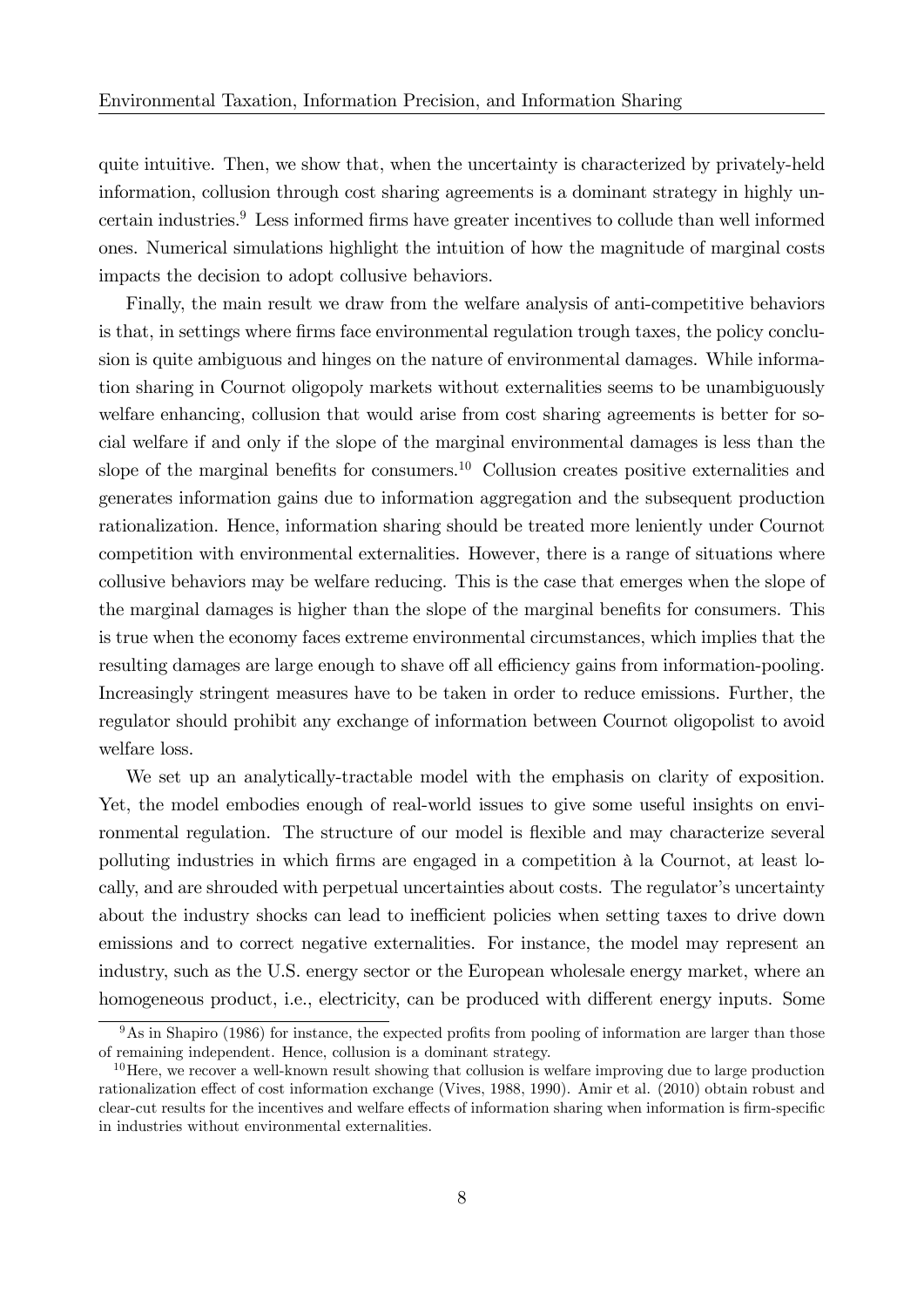inputs, e.g., fossil fuels sources, entail low marginal production and abatement costs and generate considerable Green-house gas (GHG) emissions. Others, like non-fossil renewable energy sources, have higher marginal production and abatement costs and implies lower GHG emissions. Polluters have no sufficient incentives to manage their emissions effectively if they don't face the social costs of their actions. To avoid more severe interferences with the climate system, it is important to set an effective regulatory policy. Before observing the actual industry production, the regulator commits to price-based policy, which is crucial to reduce carbon emissions. It sets, for example, contingency-based emissions taxes in order to correct negative externalities arising from the energy market (e.g.,  $SO_2/CO_2$  emissions). In the electricity markets, the production costs can, to some extent, be estimated from data of plants and some price indexes. Still, an operator has private information about some inputs and how a power unit is operated in details. Thus, well designed, carbon taxes alter relative prices and lead to an adjustment in agents' behavior. Unfortunately, GHG emissions are not priced adequately. About half of the emissions covered by carbon pricing initiatives are still priced almost US \$10 per ton of carbon dioxide equivalent, way below the needed level to curb global emissions (Carattini et al., 2018; Carattini et al., 2019; World Bank, 2019).

The remainder of the paper proceeds as follows. The next section presents evidence of real-world costs uncertainties. Section 2 lays out the model set-up with shocks on costs that have common and private values nature. Section 3 solves the model and delivers the tax equilibrium. Section 4 presents detailed analysis of welfare and the social impacts of signals' precision. Information sharing between polluters and its effects on the regulatory policy are examined in section 5. Finally, conclusion summarizes the paper and offers directions for future research. All proofs are presented in the appendix.

#### 1 Real-world uncertainties

In real-world polluting industries, firms face persistent and perpetual cost uncertainties. which implies potentially significant forecast errors and hence, makes them fail to deliver cost-effective decisions. Such uncertainties also cloud the regulators' task in setting efficient tax policies because they might err not only in their expectations, but also in their beliefs about firms' decisions, as the process depends on many different random variables, only some of which are observable to individual polluters. $^{11}$ 

When it comes to deal with environmental issues, it is hard to address all sources of un-

 $11$ In the electricity sector, for instance, uncertainties include the cost of fuels, the cost to operate existing power plants, the cost to construct and operate new power plants and infrastructure, demand, and policies affecting the electric power sector. One may add uncertainty in future economic conditions that could affect fuel supplies, technology costs, and electricity demand in the electricity sector.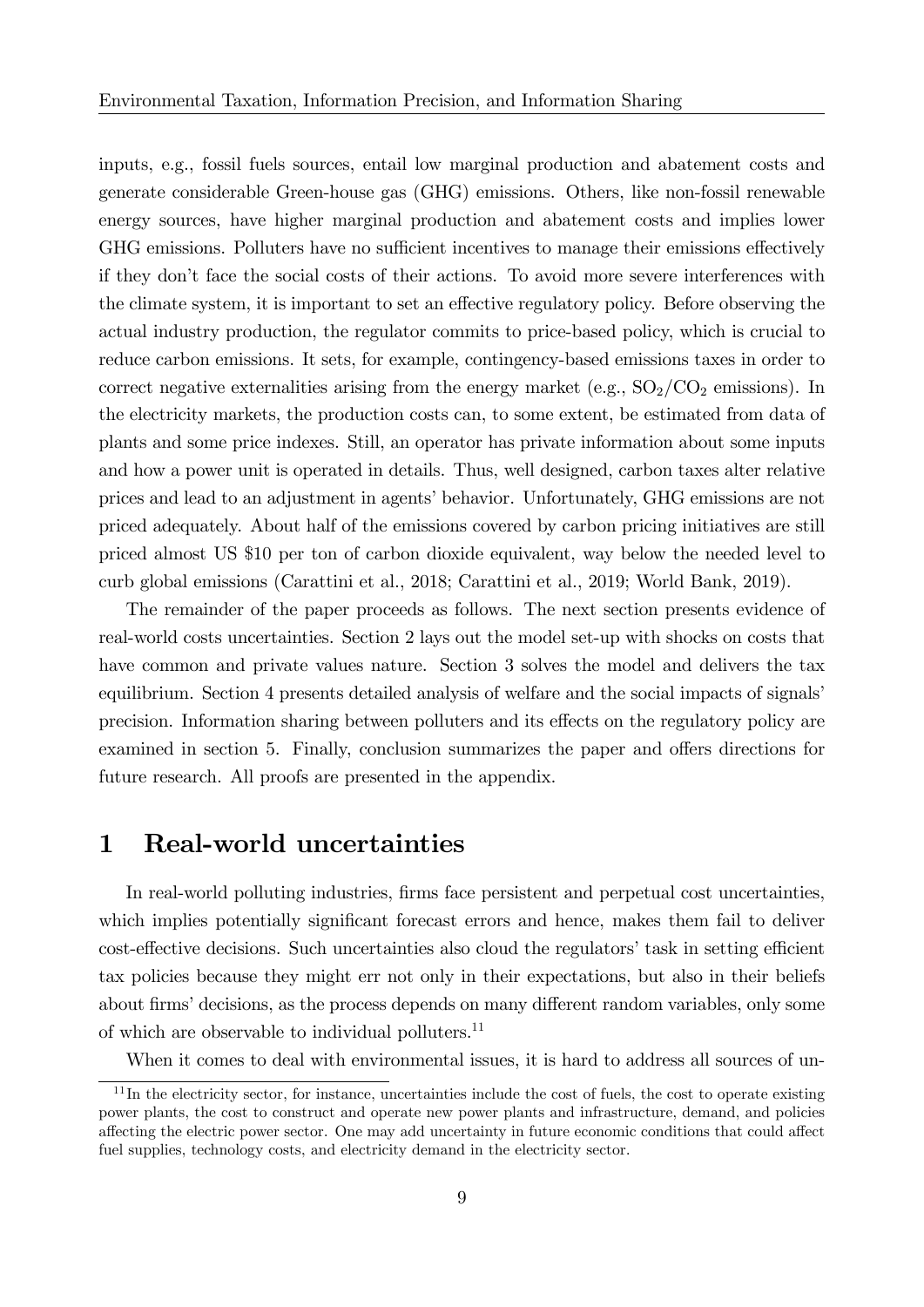certainty. There is a considerable body of work focusing on the regulator's information deficit and treating environmental matters under cost-related shocks or other issues that affect uncertainty of a firm's economic context. Here, we survey briefly some sources of uncertainty that we subjectively judge relevant to this paper. Much remains unknown regarding the sources of uncertainties about costs.

For different reasons, firms may simply not know with certainty their own costs function. As highlighted by Weitzman (1974), engineers may fail to understand the magnitude of their task, which entails systematic errors in costs estimates. Uncertainties also reflect different kind of firms' expectations about production and abatement costs,<sup>12</sup> newly introduced products, $^{13}$  technological choice which is, after all, notoriously difficult to predict, creating errors about future  $\cos t s$ ,<sup>14</sup> drifts and volatility of some inputs and energy commodities (whether oil, natural gas or coal) prices implying an increase in pollution-intensive output,  $15...$  Cost uncertainties may further be exacerbated by political risks and swings, regulatory regimes and producers subjective probabilities of some exogenous stochastic economic shocks.

Firms routinely and purposely also overestimate or underestimate their costs for strategic reasons. For instance, firms may internally formulate different expectations over carbon prices. According to the Carbon Disclosure Project, Örms have deliberately and actively employed quite varying expectations over carbon prices in their investment analysis and strategic planning: the average carbon price among U.S. Örms disclosing use of an internal carbon price in their operations was around \$40 per ton of  $CO<sub>2</sub>$  in 2017, with a standard deviation of \$33 per ton of  $CO<sub>2</sub>$  (Aldy and Gianfrate, 2019).<sup>16</sup>

 $12$ For instance, carbon prices reveal occasional spikes and troughs, and do not follow what would be interpreted, even loosely, as clear price path. Under the E.U. Emissions Trading System, emission allowances were trading at  $\epsilon$ 5 per ton of carbon dioxide in 2017, but jumped to more than  $\epsilon$ 30 per ton in 2019. At the same time, Sweden faces a separate carbon tax greater than  $\epsilon 90$  per ton. Such volatility in prices creates significant forecast errors, and hence uncertain trajectory of inputs prices and the implied costs.

 $13$ For example, in the chemical industry, when a new product is released, it is uncertain whether the product will turn out to be toxic in the future. If it is found to be toxic, firms are eventually expected to pay a certain liability based on the some toxicity indicators. Though, this uncertainty enters into the cost function.

<sup>14</sup>For instance, given uncertainty over inputs expected prices such as the rate of interest or the price of carbon in a tradable allowance market, it is difficult to derive the necessary optimally conditions for firms to invest in irreversible long-lived abatement technologies. In the absence of a clear price path, Örms may not be able to smooth their rate of investment over time due to the prevailing forcast errors.

<sup>&</sup>lt;sup>15</sup>As an example, under the California Regional Clean Air Incentives Market program (RECLAIM), NO<sub>x</sub> allowance prices increase from about US \$1,000 per ton in 1999, to more than US \$20,000 per ton in 2000, to more than US \$120,000 per ton in 2001. This dramatic run-up resulted from the electricity crises when existing generators failed to meet demand. During the crisis, California power companies relied much more often on the dirtiest generators to meet occasional peak load (Fowlie et al., 2012).

<sup>&</sup>lt;sup>16</sup>This average does not include the mass of firms that implicitly use a price of zero and do not participate to the disclosure initiative. Even within the same industry and country, there is substantial difference in internal estimations depending on the companyís objectives. For instance, in 2017, ExxonMobil used \$80 per ton of CO2, ConocoPhillips used \$43 while Devon Energy used only \$24 per ton.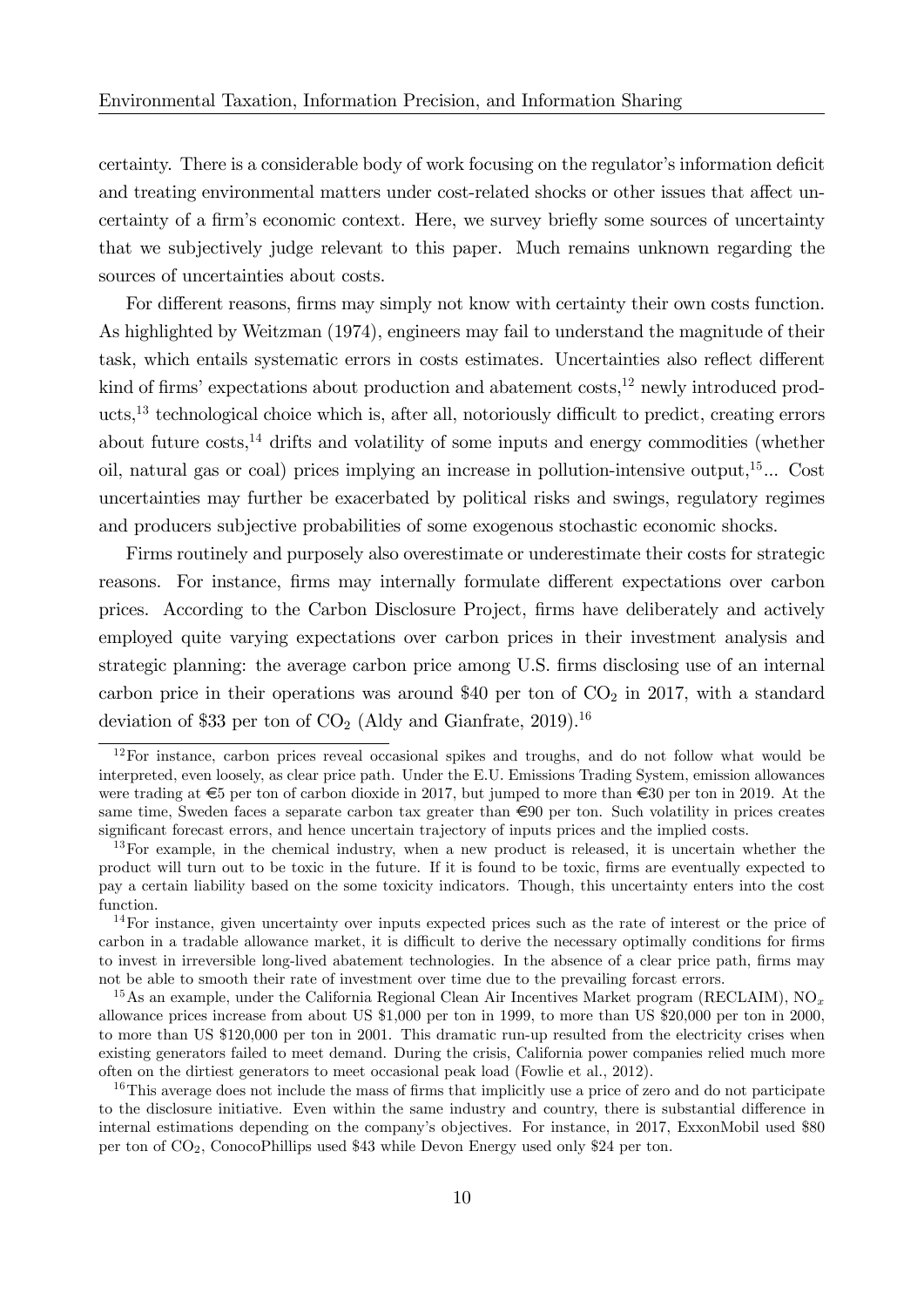Further, with the onset of global warming, firms consider climate risk and the related regulatory policies into their calculations due to the prevailing adverse shocks such as severe hurricanes, heat waves, fires, and droughts and their impact on costs. Firms have to gauge the impact of regulatory changes and assess exposure to the increasing climate risk. Managing these uncertainties is similar to managing other financial risks and compliance risks, which implies frequent errors in firms' expectations about costs.

These uncertainties suggesting that firms' perceptions about costs may be substantial, do not end there. Overlapping and new environmental regulations are also a major source of uncertainties, which implies difficulties to characterize the expected benefits and costs of the regulation.<sup>17</sup> Under some circumstances, while new mandates might be advantageous to at least some firms in an industry to overestimate costs, others would very likely call for a cost underestimate (Harrington et al., 2000). In addition, new regulations, e.g., air quality mandates, drive firms to change their operations in order to reduce pollution. Changes such as modifying the mix of inputs altering production, impose costs on the firm. These costs may spur innovative activity and reward other firms which produce lower-emitting technologies and processes. Further, as highlighted in Goulder and Stavins (2011), implementing specific environmental provisions may cause firms to modify their investment decisions in green technologies or in new pollution control equipment to satisfy the mandate. This would affect firms' expected marginal costs to comply with other public programs.

A prominent example is the overlapping nature of energy and climate policies at the national and regional levels. For instance, the European climate change program includes, among other things, a set of policies to address GHG emissions from electricity generation. The E.U. Emissions Trading Scheme is the major policy instrument in this respect. However, it is combined with electricity taxes, support schemes for renewable energy sources and measures promoting energy efficiency. The regional policy is complemented by domestic measures (Lehmann, 2012). Many European countries employ a wide array of climate-oriented energy policies such as renewable energy subsidies or efficiency resources standardized mandates, which request firms to undertake abatement investment decisions that would sacrifice cost effectiveness, and hence reduce the necessary efforts to comply with some other public programs, e.g.,  $CO_2$ -reducing mandatory programs. Such overlapping degenerates, oftenly, into a policy mess and prevent firms to deploy least-cost compliance strategies.<sup>18</sup>

<sup>&</sup>lt;sup>17</sup>Hahn and Tetlock (2008) provide a good discussion on how regulations and laws introduced by public authorities impose costs on firms. One may add uncertainty related to a pending public policy decision, or some other issues and adverse shocks affecting a firm's economic context.

<sup>&</sup>lt;sup>18</sup>Another example of overlapping State regulations is the limited cost-effectiveness of Acid Rain programs in the United States to reduce  $SO_2$  and  $NO_x$  emissions from coal-fired and electric generating plants, which induced higher compliance investment costs in scrubbers (Frey, 2013).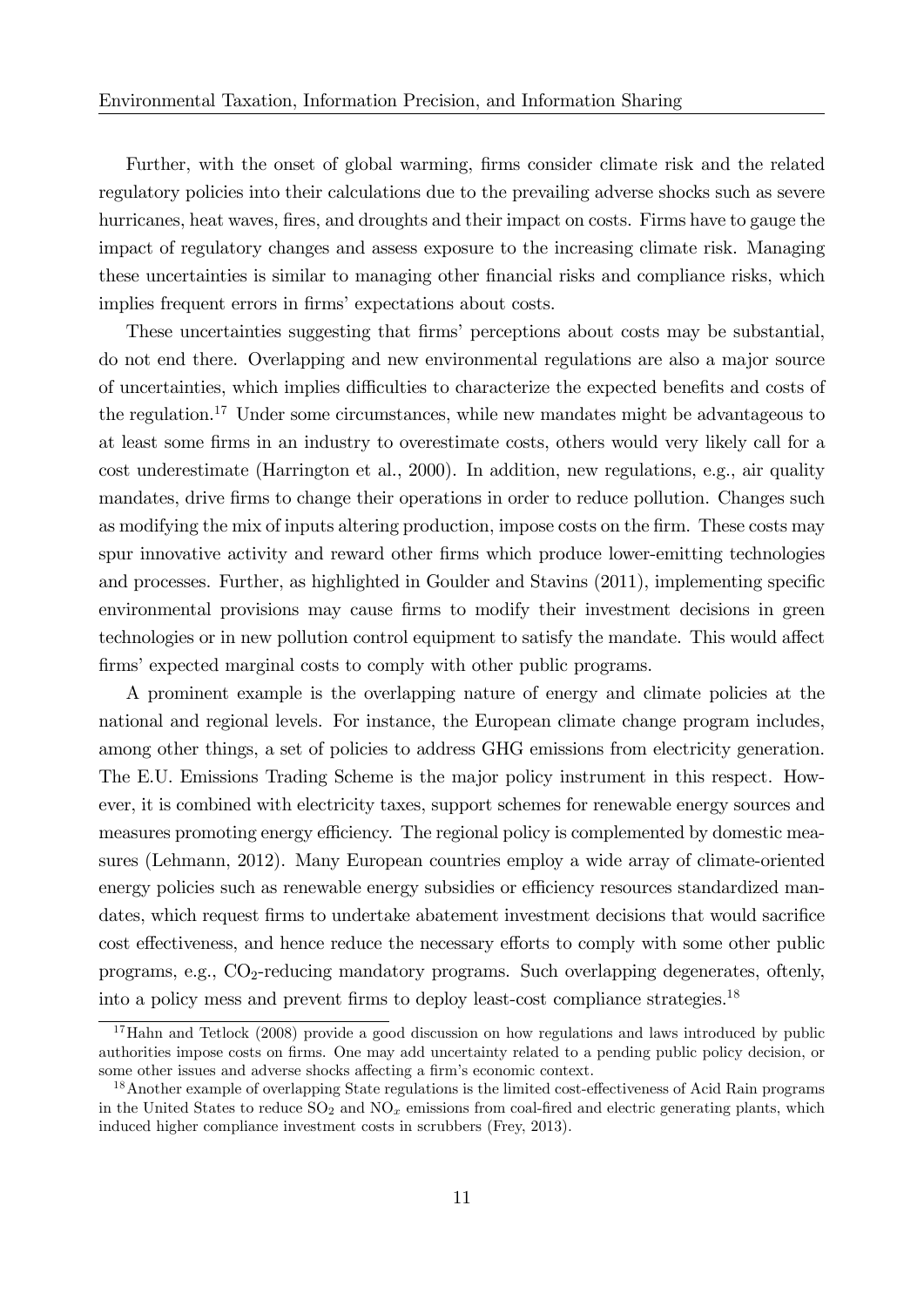## 2 The model set-up

#### 2.1 Basic elements

Demand and Consumer Surplus We consider a market where two non-identical riskneutral firms,  $N = \{i, j\}$ , strategically compete in quantities, à la Cournot.<sup>19</sup> There is a continuum of consumers of the same type with a quadratic utility function which takes the form:<sup>20</sup>

$$
u(q_i, q_j, r) \equiv aQ - \frac{b}{2}Q^2 + r; a, b > 0
$$
 (1)

where  $Q = (q_i + q_j)$  is the total output supplied by the industry and  $r \geq 0$  is the numéraire commodity produced in an exogenous market and thus can be neglected throughout the further analysis. Consumers choose  $(q_i, q_j)$  so as to maximize their preferences, which gives rise to a linear demand structure. The implied inverse demand function is given by:

$$
p(q_i + q_j) = a - b(q_i + q_j), \text{ for } i, j, \text{ with } i \neq j
$$
\n
$$
(2)
$$

where  $p$  designates the market-clearing price. In the following, we assume that the demand intercept a is sufficiently high to avoid shutdown.<sup>21</sup> The consumption of the bundle  $(q_i, q_j)$ gives consumers a net surplus of:

$$
CS = \frac{b}{2}Q^2\tag{3}
$$

Firms' Production and Pollution The production of goods results in pollution that can be reduced by investing in abatement. Firms are subject to some liability rule defining the compensation rate on emissions. Facing a per-unit of emissions pollution tax,  $\tau_i > 0$ , a firm i can undertake environment-friendly measures or may vary the level of its production to reduce emissions, and thus the tax burden.

We assume that firm  $i$ 's net emissions are additively separable in output and abatement efforts.<sup>22</sup> Thus, if producer *i* chooses output level  $q_i$  and abatement level  $x_i$ , net emissions by firm  $i$  are defined by:

$$
e_i(q_i, x_i) = q_i - x_i \tag{4}
$$

<sup>&</sup>lt;sup>19</sup>The basic structure and notations of the model are in line with Elnaboulsi et al. (2018). The set-up can be extended to  $n$ -olibopoly.

 $^{20}$ This specification is oftenly used in the relevant literature to generate linear demand functions (see for instance, Angeletos and Pavan, 2007; Bayona, 2018; Myatt and Wallace, 2015).

 $^{21}$ In addition, this allows us to ignore the nonnegativity constraint on prices (and quantities), and hence we entirely deal with linear Bayesian Nash equilibria (Hurkens, 2014).

 $22$ This formulation is frequently used in the literature for tractability. Petrakis and Xepapadeas (2003) showed that the results from an additively seperable function are robust to the more general model in which emissions are proportional to output.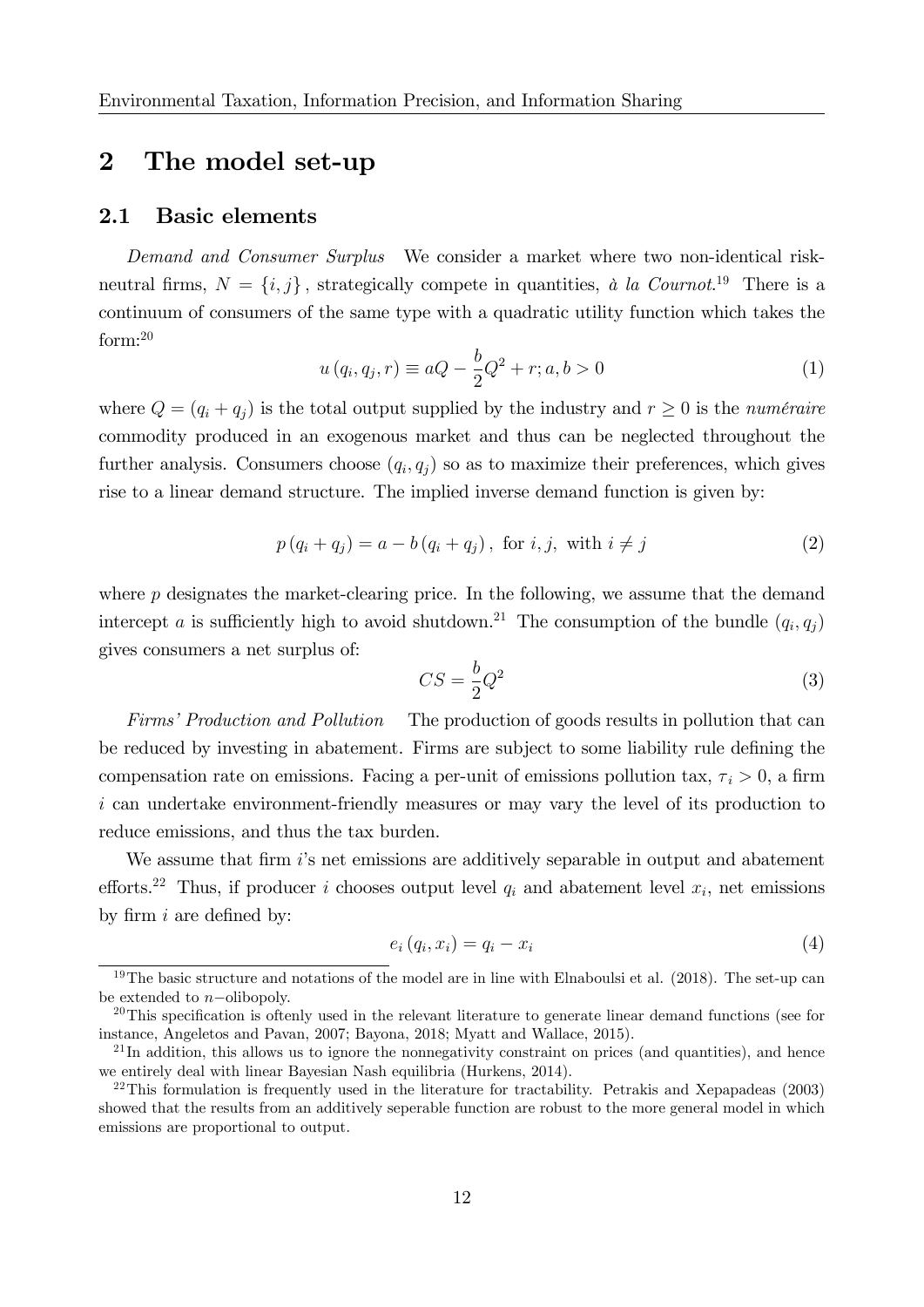The variable  $x_i \in [0, q_i)$  is the firm's effective investment in abatement technologies. In the following, we simplify our formulation by considering that emissions by firm  $i, e_i$ , are proportional to firm output  $q_i$ :

$$
e_i = \varphi q_i; \ \forall i \in N, 0 < \varphi < 1 \tag{5}
$$

where  $\varphi$  is the constant marginal damage per unit of output. One would have consider that this parameter varies with  $i, i \in N$ . However, we have relied on simplifying the model by assuming that  $\varphi$  is the same across firms within an industry, to avoid mathematical complications.<sup>23</sup> Since investment decisions are not considered in the paper, this assumption simplifies the exposition of the results and thus we can focus on costs uncertainties and the effects of varying the informativeness of private signals on the expected optimal environmental policy. In addition, considering different  $\varphi$  does not change qualitatively our results.

Following standard convention, we consider that environmental damages generated by the industry are given by the following quadratic convex function:

$$
D = \frac{1}{2}dE^2; \ d > 0 \tag{6}
$$

where  $E \equiv \sum_{i \in N} e_i$  represents the aggregate level of emissions. The positive coefficient d is an exogenous variable that captures the steepness of marginal damages of emissions among firms or equivalently the degree of convexity of the damage function. This type of damage function is commonly used in the relevant literature and assumes that a marginal increase in output entails a positive and increasing environmental damages. Note that the damage function is exogenous for consumers, i.e., they do not take into account the effect of their consumption decisions on the environment.

The regulator As we stated before, the risk-neutral social planner seeks to set an environmental tax  $\tau_i$ , based on emissions, for  $i, j$ , with  $i \neq j$ . To do so optimally, the regulator maximizes the following expected social welfare function which includes the expected consumer surplus,  $\mathbb{E}(\widetilde{CS})$ , firms' expected profits,  $\sum_{i\in N} \mathbb{E}(\widetilde{\pi}_i)$ , and the government's total expected revenues generated by the compensation rule on the remaining emissions,  $\mathbb{E}(R)$ ,

 $^{23}$   $\varphi$  may also represent the investment coefficient of emissions reduction, e.g., carbon reduction. Note that, the modeling approach is more appropriate for industries where technologies are similar but not necessarily identical.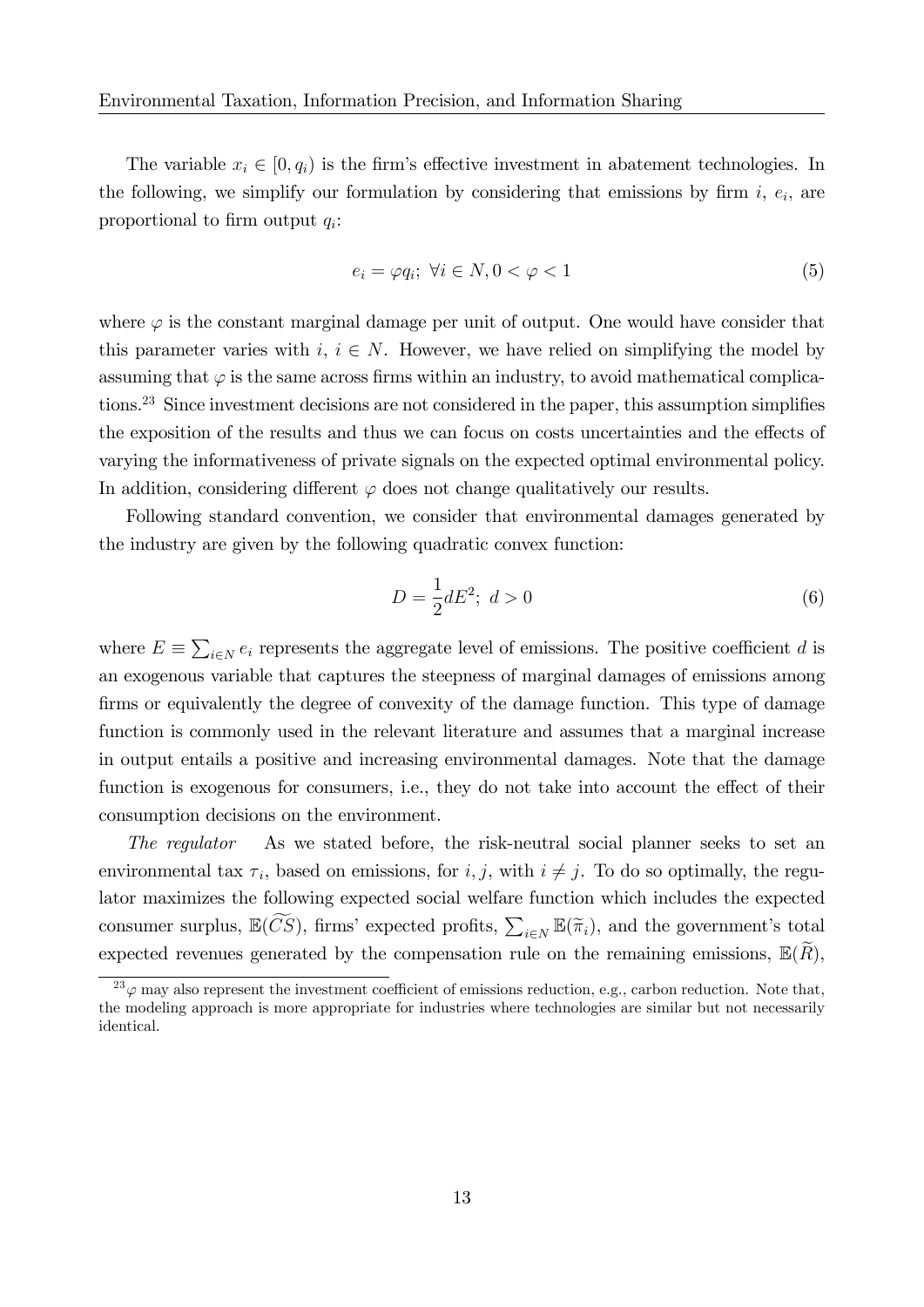minus the expected value of environmental damage due to firms' production process,  $\mathbb{E}(D)^{24}$ 

$$
\max_{\langle \tau_i, \tau_j \rangle} \mathbb{E}_{\widetilde{c}_i, \widetilde{c}_j} \left[ \widetilde{W} \left( \tau_i, \tau_j \right) \right] = \max_{\langle \tau_i, \tau_j \rangle} \mathbb{E}_{\widetilde{c}_i, \widetilde{c}_j} \left[ \left( \widetilde{CS} - \widetilde{D} \right) + \sum_{i \in N} \mathbb{E}(\widetilde{\pi}_i) + \ell \ \mathbb{E}(\widetilde{R}) \right] \tag{7}
$$

where  $\ell$  is a positive parameter representing the marginal social benefit of public revenues.<sup>25</sup> It can also be seen as the marginal cost of public funds. Empirical studies found that  $1 < \ell < 2$ . In the following, we restrict our analysis to this empirically relevant range (See for instance, Elnaboulsi et al., 2018).

The pollution-tax game can be described as a Stackelberg game where the regulator is the leader and firms are the followers. In the first stage, before observing firms' output decision and without knowing beforehand the realization of the random variables, the regulator sets  $\tau_{i,i\in N}$  in order to maximize the expected welfare. In the second stage, given  $\tau_{i,i\in N}$ , firms compete as Cournot rivals and decide simultaneously the level of production and the implied emissions in order to maximize the expected profits.

#### 2.2 Information structure

We assume that the technology used by each player in the marketplace is stochastic but it exhibits constant returns to scale. This means that, for a given state of the world, the marginal production and abatement cost,  $c$ , is constant.<sup>26</sup> Linear marginal costs are compatible with the framework adopted in our work, and allow us to focus on the impact of information precision on the intensity of the tax rate and on welfare.

Our model features common and private information with noisy signals. Before choosing their production strategies, firms face the same prospects and have access to some common and private information values about marginal costs. Some shocks are commonly observed by all Örms such as such as industry-wide shocks. Other shocks are private in nature, e.g., an idiosyncratic cost shock specific to one firm's technology affecting indirectly a rival in the industry. Hence, we consider that each firm receives unbiased noisy estimates of its uncertain

<sup>&</sup>lt;sup>24</sup>E[.] and E[.] $\tilde{c}_1$ ,  $\tilde{c}_2$ ] denote the expectation and conditional expectation operators. Note that random variables are denoted with a tilde while realized values lack the tilde. The mean of a random variable is denoted with bar.

 $^{25}$ The indirect social benefit of environmental taxation is known as the "second dividend" according to Goulder's definition (Goulder, 1995). Pollution taxes may generate substantial revenue that can be used to meet existing Öscal needs or to lower the burden of distortionary taxes that weight on the rest of the economy, such as on labor and capital.

<sup>&</sup>lt;sup>26</sup>As an example, the cost parameter c could be a unit ex-post pollution damage that is assessed on a firm, say an electricity generator, and for which the firm has common and private estimates before submitting its supply function (See for instance, Vives, 2017).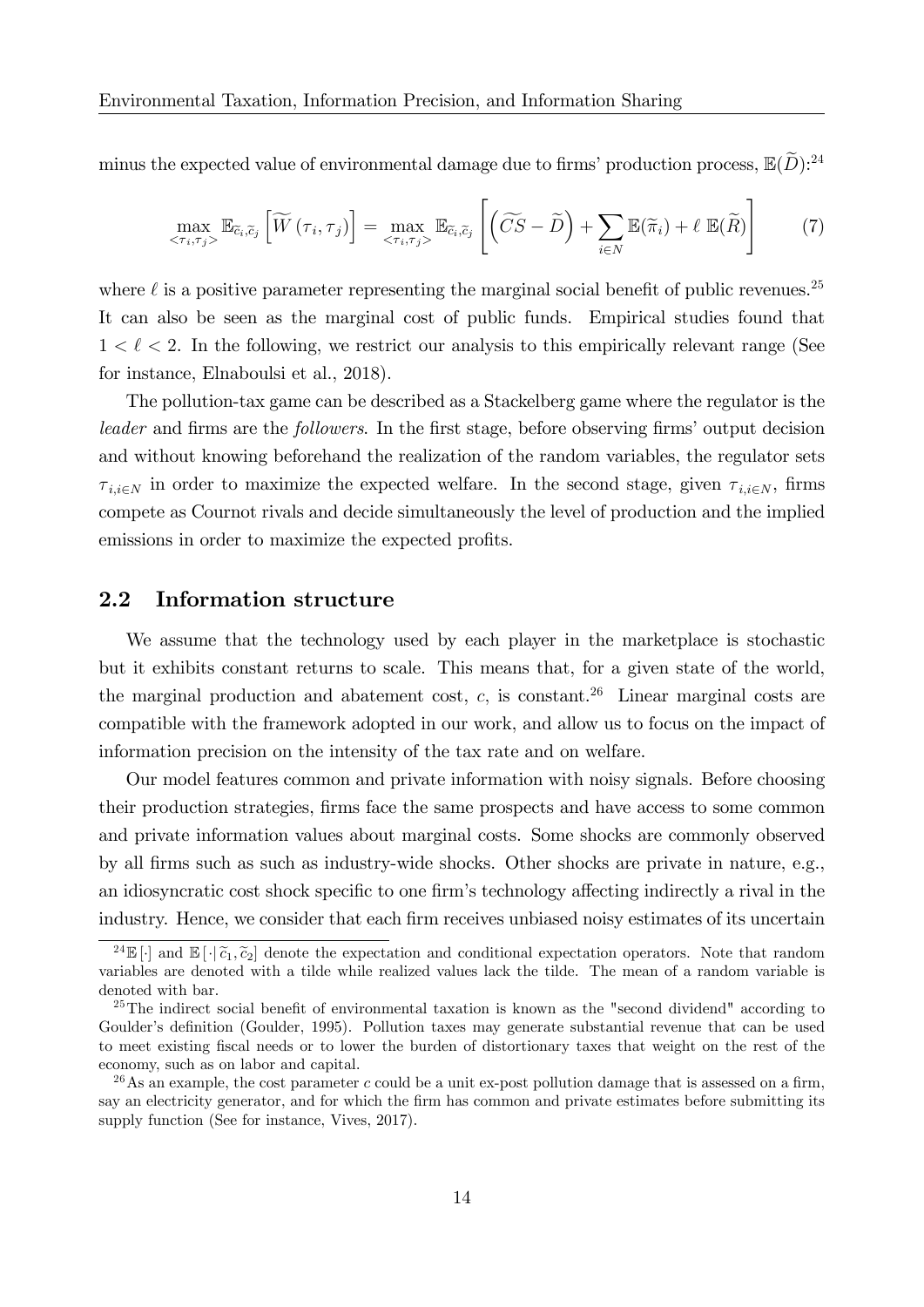marginal cost, such that:

$$
\widetilde{c}_i = \widetilde{s} + \widetilde{\epsilon}_i, \text{ for } i, j, \text{ with } i \neq j. \tag{8}
$$

The first component,  $\tilde{s}$ , is a positive random variable and represents the industry-related shocks. We assume that this common cost component is the same for both firms. In addition, we suppose that  $\tilde{s}$  is distributed according to some prior density with mean  $\mu_s$  and finite variance  $\sigma_s^2 \in \mathbb{R}_+$ , i.e.,  $\widetilde{s} \sim (\mu_s, \sigma_s^2)$ . Let  $\frac{1}{\sigma_s^2}$  denotes the precision of  $\widetilde{s}$ . Hence, lower value of  $\sigma_s^2$  (respectively higher) means that all firms are more (less) informed about the magnitude of the true value of the common component of the marginal cost.

Industry-related shocks to production could be related to the cost of some common inputs of production, or wages for instance. The random common statistics can also be dispersed data on outputs, investments or sales volumes that are collected, aggregated and processed by industry-related systems and trade associations platforms. For example, costs shocks caused by changes in energy prices and published by a trade association are normally common shocks. In some circumstances, public interventions are also source of persistent industry-wide shocks since new environmental regulation heavily affects common components of marginal costs.

The second component of the marginal cost,  $\tilde{\varepsilon}_i$ , is also a random variable but it represents firm-specific shocks. It can be viewed as the remaining costs' uncertainties or noise terms that are not correlated across players. The realization of firm i's private signal,  $\tilde{\varepsilon}_i$ , is not observable by player  $j$  as well as by the regulator. In the following, we consider that firms receive asymmetric quality of signals. For  $i, j$ , with  $i \neq j$ ,  $\widetilde{\varepsilon}_i$  is distributed according to some prior density with mean  $\mu_{\varepsilon_i}$  and variance  $\sigma_{\varepsilon_i}^2 \in \mathbb{R}_+$ , i.e.,  $\tilde{\varepsilon}_i \sim (\mu_{\varepsilon_i}, \sigma_{\varepsilon_i}^2)$ . We assume that  $\tilde{\varepsilon}_i$ is uncorrelated with  $\tilde{s}$  and  $\tilde{\varepsilon}_j$ , with  $j \neq i$ . Let us define  $\frac{1}{\sigma_{\varepsilon_i}^2}$  as the the precision of  $\tilde{\varepsilon}_i$ : it measures the amount of information firm  $i$  is to receive.

There can be several situations where a given firm may not have complete information about its own costs, and hence production decisions are based on expected costs. Some costs components are firm-specific shocks. For instance, production decisions in some industries are taken before production contracts are signed and input costs are known, e.g., energy supply negotiated contracts. Further, some ex-post emissions damage that is assessed to a firm would be a source of private cost shock. In addition, a player in the industry may developed an environment-friendly innovative process, e.g., energy-saving R&D, and it may not be clear how this innovation is cost-reducing. Finally, there may be incomplete information about geological or meteorological conditions for firms that extract natural resources, i.e., raw resources used in the production of energy. For example, while the costs of exploration of crude oil are considered as common to the industry, the quality of new oilfields and hence the related costs are likely to be only privately known.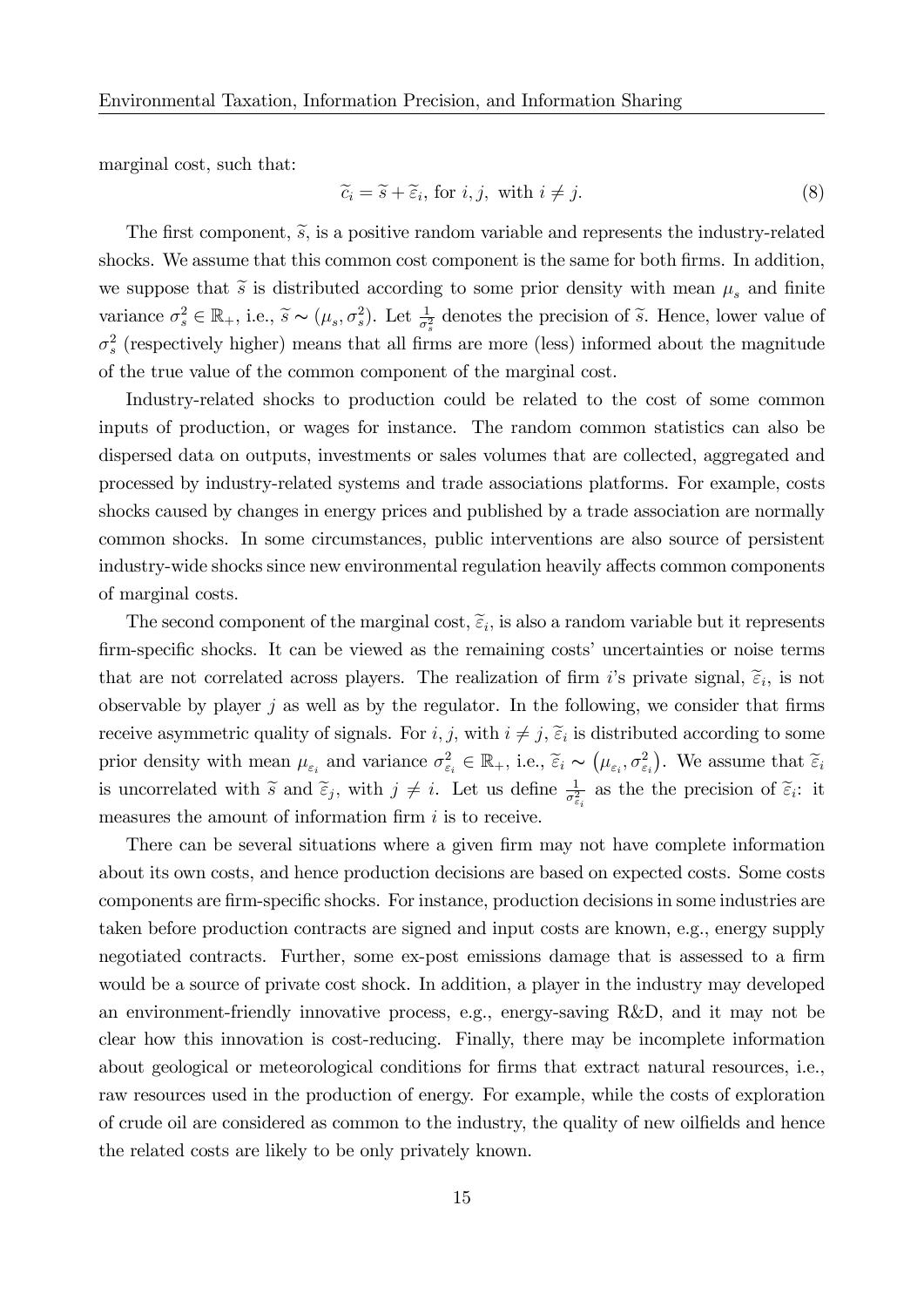Our framework follows the large literature on signaling, but provides a rich asymmetric information structure in the analysis of environmental taxes in uncertain industries: it allows each firm to have a privileged view of its own sliver of the world, and successfully hide part of its marginal cost due to the nature of emissions or some other factors; and most importantly, we consider that firm-specific noise terms have different variances,  $var(\widetilde{\epsilon}_i) \neq var(\widetilde{\epsilon}_j)$ ,  $\forall i \neq j$ , which allows us for asymmetries in firms' payoff structure. Thus, we do not impose symmetry on the quality of signals since the precision of i possibly differs from the precision of j, which is crucial when firm i is better informed about costs than j, i.e.,  $\sigma_{\varepsilon_i}^2 < \sigma_{\varepsilon_j}^2$ .

#### 2.3 Timing

Having described the information structure, the sequence of events and actions is as follows:

- 1. In the Örst stage of the game, the risk neutral regulator sets environmental taxes  ${\{\tau_i\}}_{i\in I}$  optimally to maximize the expected welfare,  $\mathbb{E}\left[\widetilde{W}\right]$ . The regulatory instrument is made under informational constraint, i.e., before the realization of the random variables. Thus, the regulator's decision is made subject to prior expectations about the state of the world that will prevail later.
- 2. In the second stage of the game, the common component of the marginal costs  $\tilde{s}$ , which represents the industry-wide shocks, is drawn randomly. This signal is observed by both players, but not the regulator.
- 3. In the third stage of the game, the private signal of the marginal cost  $\{\tilde{\epsilon}_i\}_{i\in I}$  is drawn randomly. It may be considered as firm-specific shocks and is a private information: prior to taking any action, and after the realization of  $\tilde{\epsilon}_i$ , each player *i* privately observes its signal  $\tilde{c}_i$ , but not the regulator neither the rival.
- 4. In the Önal stage, given the marginal costs and the intensity of environmental taxes chosen in the Örst stage, risk neutral Örms are considered as Bayesian decision makers, acts simultaneously in the product market and choose their output and emission abatement levels. Then, payoffs are realized for each players.

Clearly, under the above framework decisions are made sequentially and subject to uncertainties about the eventual state of the world. Figure 1 models the Önite horizon version of the game. It shows the information structure and decisions over time.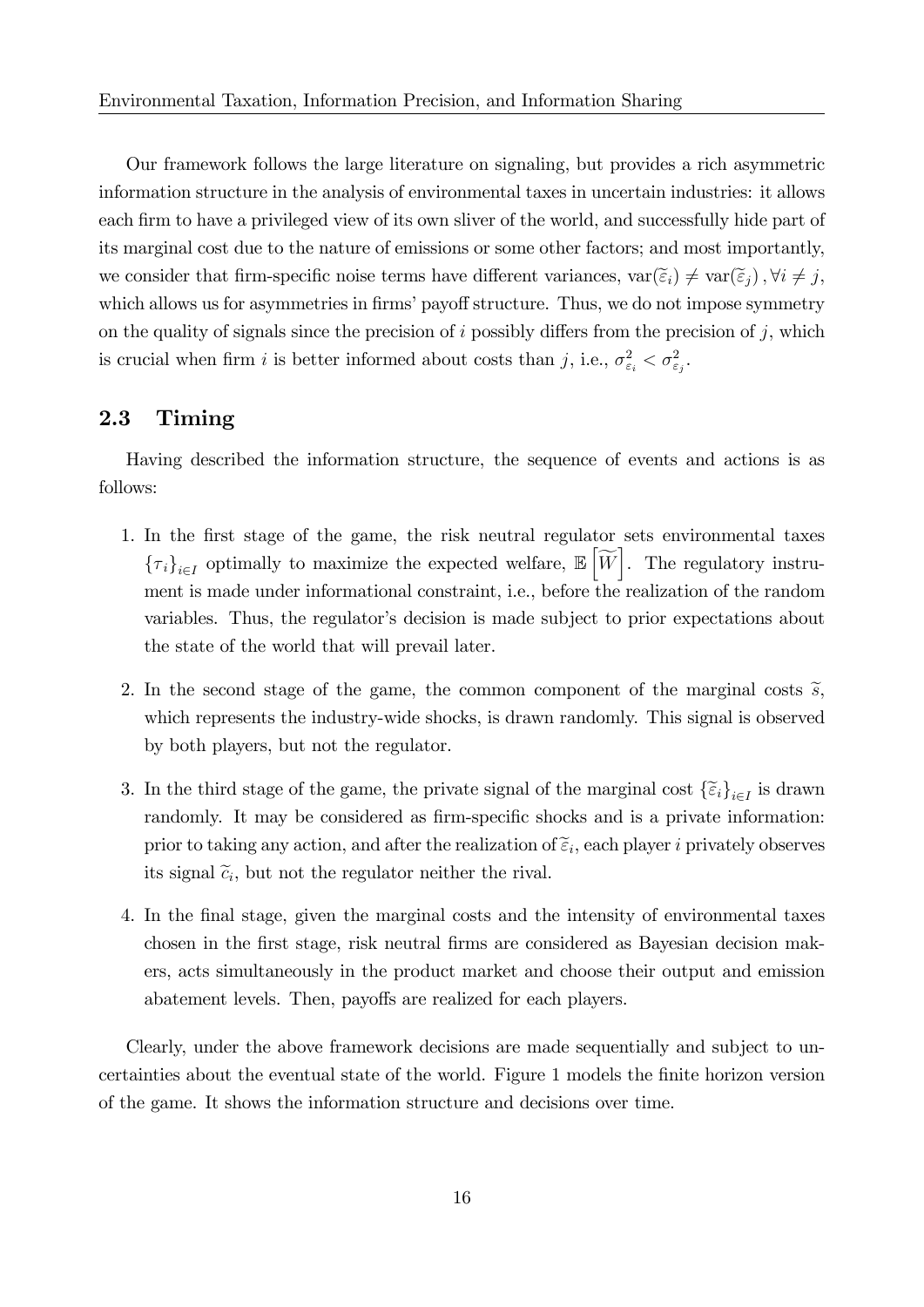

Figure 1: Timeline of events in a simple two-period tax game.

The structure of our model describes some but by no means all pollution problems, where the first period decision affects players' actions in the second production period. For instance some industrial activities are highly dependent on the relative price of inputs (e.g., gas, coal or pesticides), the business cycle, as well as on the weather. Firms learn about their costs over time, and therefore about their emissions, as uncertainties unfold. In addition, some players in the marketplace have access to different abatement technologies which are sometimes privately known. Further, the rapidly expansion of data on economic activity today creates new opportunities for players in the marketplace to conduct and evaluate strategic decisions.<sup>27</sup>

#### 3 Equilibrium

#### 3.1 Firms' Behavior

To compute the equilibrium, we proceed using backward induction: in the second period of the game, players comply with the instruments defined by the regulatory policy in place and compete  $\dot{a}$  la Cournot in the marketplace given conjectures about rivals' costs; then we move back to the initial period where the regulator commits to a tax-based policy and choose the intensity of firm-specific emissions tax rule.

In the second period of the game, each firm makes its own decision based on unknown common and private signals that it receives. Some available and common information are relevant for production costs, such as released data on previous years production and emissions of facilities covered by public programs, weather conditions, actual fuel and carbon prices, etc. However, each player in its setting has some private information and conditions its output on the rival's private signals.

Lemma 1. A firm can make inferences about the marginal cost of its rival based upon its private information. For every player i and each player *i*, with  $i \neq j$ , the conditional

 $27$ The model may also be applied to large range of pollutants that affect a given period and then dissipate. For example, the release of some toxic chemicals might cause immediate harm and the chemical might then degrade or be absorbed in the environment.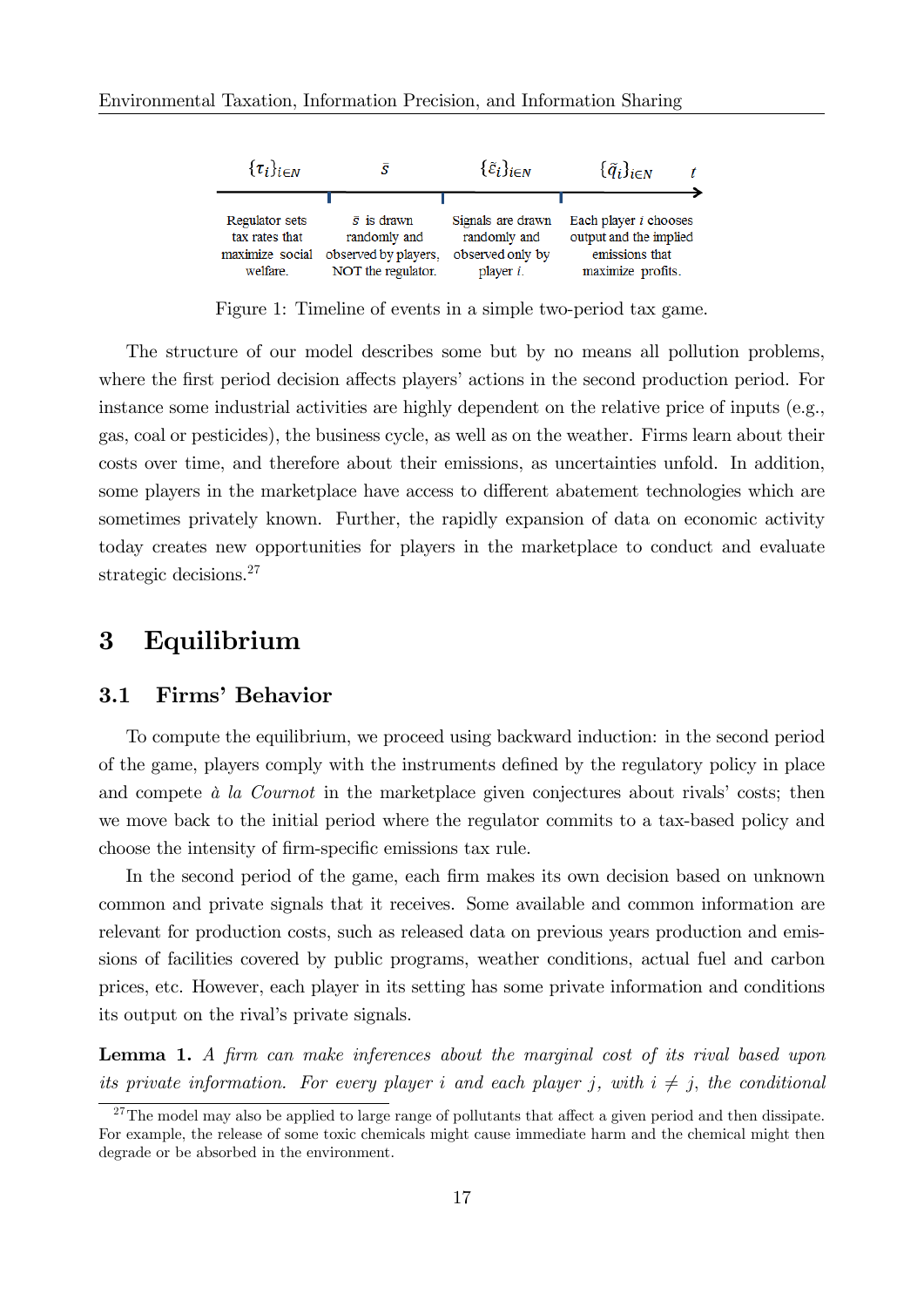expectation  $\mathbb{E}[\tilde{c}_i|\tilde{c}_j]$  is a linear function of  $\tilde{c}_j$  and is given by:

$$
\mathbb{E}[\tilde{c}_i|\tilde{c}_j] = \gamma_j \tilde{c}_j + \lambda_j,\tag{9}
$$

where  $\gamma_j = \frac{\sigma_s^2}{\sigma_s^2 + \sigma_{\varepsilon_j}^2}$ ,  $\lambda_j = \mu_i - \gamma_j \mu_j$ ,  $\mu_i = \mu_s + \mu_{\varepsilon_i}$ , and  $\mu_j = \mu_s + \mu_{\varepsilon_j}$ .

Proof. Using a result proved by Ericson (1969) and based on the Law of Iterated Expectations, it is easy to compute the posterior expectations  $\mathbb{E}[\tilde{c}_i|\tilde{c}_j]$ , i.e., firm *i*'s expectations about firm  $i$ 's signal.  $\Box$ 

Lemma 1 implies that firm i's expected cost conditional on  $\tilde{c}_j$  is linear, which yields an affine information structure. It simply states that, a firm in the marketplace can form expectations about others' costs based on its own marginal costs. This implies that signals are affiliated such that if the signal of one player increases, then it increases the probability that the competitor has a high signal relative to the probability that the competitor has a low signal. In other words, if one player has precise information, then the rival is more informed as well based on the inference effect. Thus, one firm's signal is relevant for its rival. After observing its cost signal, a given firm understands and internalizes how its action affects rivals' information set and output decisions. This creates positive externality in the industry.

Many interesting and common examples of joint distribution functions satisfy this property and give rise to an affine posterior expectation, e.g., multivariate normal distribution (see for example, Bernhardt and Taub, 2015; Ganuza and Penalva, 2010; Lambert et al., 2018; Vives, 2017). A large literature spanning multiple Öelds used this property of linearity in the analysis of a diverse variety of questions in economics, such as the value of macroeconomic information in financial markets (Morris and Shin, 2002), business cycles and large oligopoly games (Angeletos and Pavan, 2007), the structure of markets under price and quantities competition (Gal-Or, 1986; Li, 1985; Shapiro, 1986, Vives, 1988), monopolistic competitive firms (Hellwig, 2005), the properties of games on networks (Currarini and Feri, 2015; Myatt and Wallas, 2015, 2018), the value of public information in environmental regulation (Elnaboulsi et al., 2018), among many others.

Under our setting, the linearity of conditional expectations is crucial to study the impact of signals' informativeness on welfare. However, beyond this property, we impose no restrictions on the nature of the probability distributions of firm-specific costs errors, i.e., the distribution of signals may be considered arbitrary.<sup>28</sup> By providing richer asymmetric

<sup>28</sup>Note that the linearity of conditional expectations allows us to step away from the assumption of joint normality of signals and parameters of the Cournot game with incomplete information. Further, this assumption makes it possible to circumvent negative quatities and prices issues that can arise under the Gaussian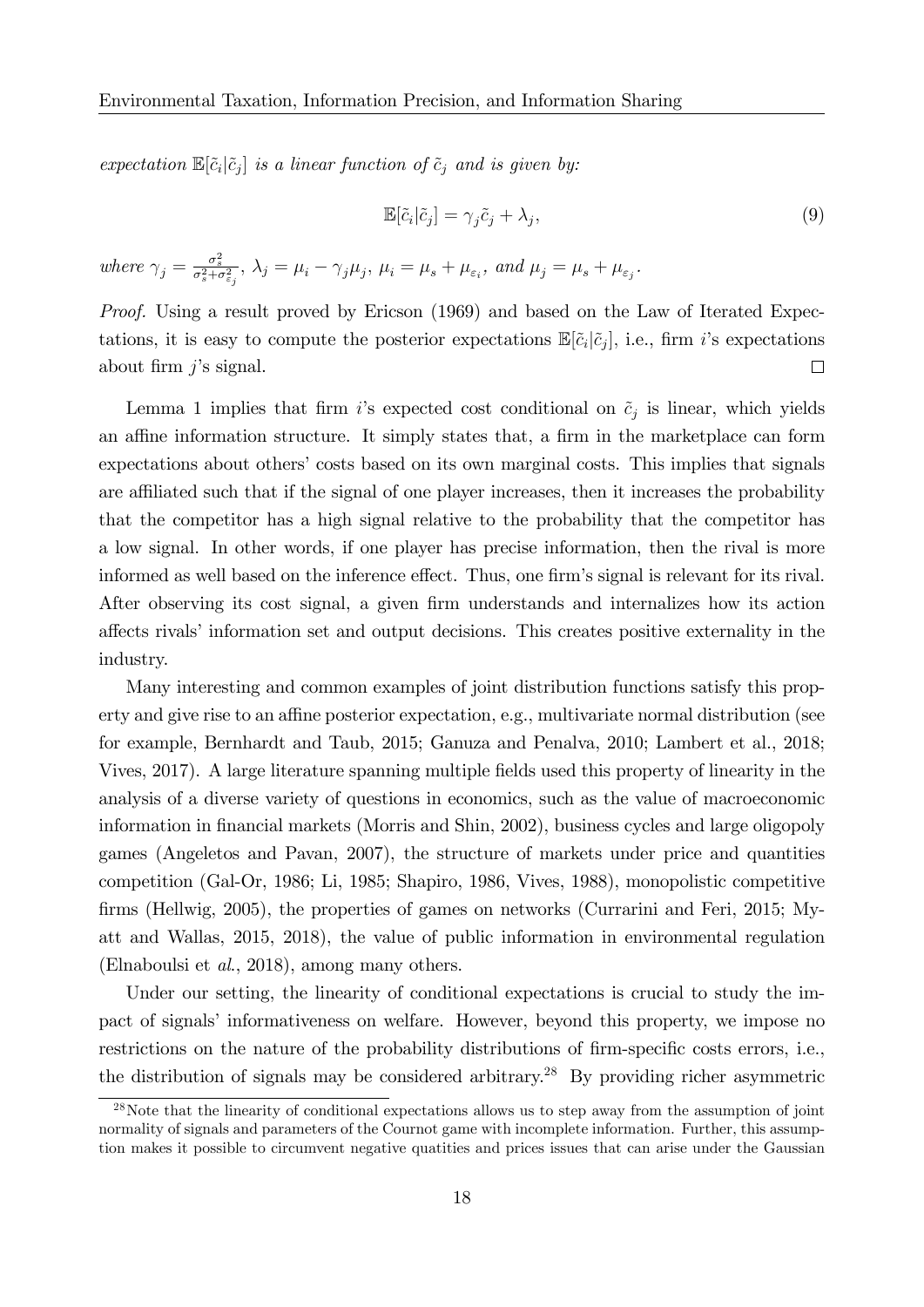information structure, it is possible to characterize the effect that information has on the dispersion of conditional expectations. The last expression can be written as:

$$
\mathbb{E}[\tilde{c}_i|\tilde{c}_j] = \gamma_j(\tilde{c}_j - \mu_j) + \mu_i, \text{ for } i, j, \text{ with } i \neq j.
$$
 (10)

where  $\gamma_j$  refers to the relative precision of the private information held by firm j, keeping  $\sigma_s^2$  implicitly fixed. Since  $\sigma_{\varepsilon_i}^2$  ranges from 0 to  $\infty$ ,  $\gamma_i$  ranges from 0 to 1, and represents the informativeness of the signal, i.e., the different qualities of the information sources. Thus, firm *i* is more informed than firm *j* if  $\gamma_i > \gamma_j$ , which implies that firm *i* will get better off: a firm generates positive revenues if it has access to more precise and accurate information sources.

The dispersion effect arises because the sensitivity of conditional expectations to the realized value of the signal depends on the informational content of the signal (Ganuza and Penalva, 2010). When firm  $j$  receives perfect information and observes its shock with no measurement errors  $(\sigma_{\varepsilon_j}^2 = 0)$ , then  $\gamma_j = 1$  and the signal is said to be perfectly informative. In this case, a more accurate information structure leads to a more disperse distribution of the conditional expectation,  $\mathbb{E}[\tilde{c}_i|\tilde{c}_j] = \tilde{c}_j - \mu_{\varepsilon_j} + \mu_{\varepsilon_i}$ . When firm j receives no information  $(\sigma_{\varepsilon_j}^2 \to \infty)$ , then  $\gamma_j \to 0$  and the signal is uninformative. In this case, if the informational content of  $j$ 's signal is low, conditional expectations are concentrated around the ex-ante unconditional expected valuation, i.e.,  $\mathbb{E}[\tilde{c}_i|\tilde{c}_j] = \mu_i$ . Thus, the inference effect of firm j on firm i is higher if firm j's signal is less informative. Firm i only relies on its  $\mu_i$  to infer firm j's expected marginal costs. Note that, if firms are equally informed  $\left(\sigma_{\varepsilon_i}^2 = \sigma_{\varepsilon_j}^2\right)$  $\big)$ , then  $\mathbb{E}[\tilde{c}_i|\tilde{c}_j] = \gamma \tilde{c}_j + \lambda$ , where  $\gamma = \frac{\sigma_s^2}{\sigma_s^2 + \sigma_{\varepsilon}^2}$  and  $\lambda = (1 - \gamma) \mu_c$ . In this case, the information structure coincides exactly with the one adopted in Elnaboulsi et al. (2018).

At the second period of the game, conditional on the received signals and given the conjecture about the rival's production cost, firm i's problem is to choose  $\tilde{q}_i$  in order to maximize its profits:

$$
\max_{\tilde{q}_i > \mathbb{E}_{\tilde{c}_j} \left[ \left( \tilde{p} - \tilde{c}_i - \varphi \tau_i \right) \tilde{q}_i \right], \text{ for } i, j, \text{ with } i \neq j. \tag{11}
$$

Standards results can be used to establish the existence of a unique Bayesian Nash Equilibrium for the information structure given in this paper, with the equilibrium strategies are affine in the observed signals.<sup>29</sup> Hence, focusing on linear arbitrary strategies yields the following proposition.

specification.

 $29$ Note that linear strategies are not restrictive. Any equilibrium amongst those that involve strategies that are bounded above and below by linear strategies is itself linear (Dewan and Myatt, 2008).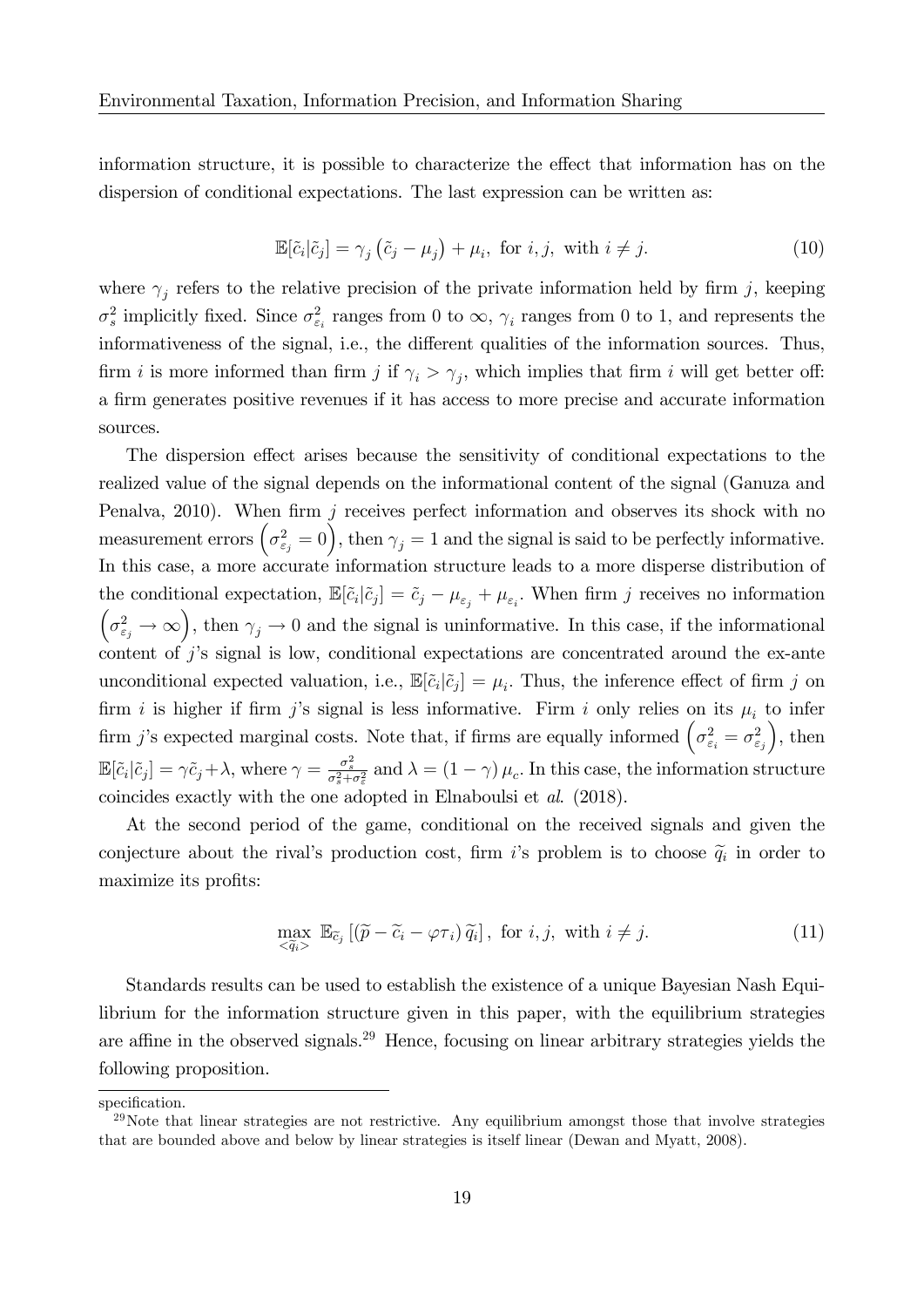**Proposition 1.** Making use of Lemma 1 and given the payoff functions in the second period of the game, there exist coefficients  $(\theta_{i1}, \theta_{i2})$ , for  $i \in N$ , such that the Bayesian Nash equilibrium for this regulatory game is unique and characterized by a linear decision rule. More explicitly, the equilibrium production strategy is given by:

$$
\widetilde{q}_i = \theta_{i1} + \theta_{i2}\widetilde{c}_i, \text{ for } i \in N
$$
\n<sup>(12)</sup>

where,

$$
\theta_{i1} = \frac{a + \varphi(\tau_j - 2\tau_i)}{3b} + \frac{2\lambda_i (2 - \gamma_j) - \lambda_j (2 - \gamma_i)}{3b (4 - \gamma_i \gamma_j)},
$$
\n(13)

and,

$$
\theta_{i2} = -\frac{(2 - \gamma_i)}{b \left(4 - \gamma_i \gamma_j\right)}.\tag{14}
$$

 $\Box$ 

Proof. See Appendix A.

In general, Bayesian games may result in, alongside pure-strategy equilibria, mixedstrategy ones. However, given the structure of the information environment, best responses are always unique where each firm follows a linear decision rule. Lemma 1, together with linear demand and constant marginal costs assumptions, ensure that the equilibrium quantities of our Stackelberg-Cournot model can be explicitly characterized in compact closed form, and are linear in their arguments. In addition, facing industry-wide shocks and privatelyheld information, the classical linearity of best reaction functions is substantive, allowing us to keep results tractable. Further, linear equilibria are very useful in empirical analysis.

#### 3.2 Regulator's problem and the optimal tax rates

Similar to the associated literature, we focus in our analysis on the interior solution. Given the best response functions for both firms, the regulator maximizes the expected welfare to set the optimal taxes in the first stage of the game:

$$
\max_{\langle \tau_i, \tau_j \rangle} \mathbb{E}_{\widetilde{c}_i, \widetilde{c}_j} \left[ \widetilde{W} \left( \tau_i, \tau_j \right) \right] \ni \widetilde{W} \left( \tau_i, \tau_j \right) \equiv -\left( \frac{b + d\varphi^2}{2} \right) \widetilde{Q}^2 + \sum_{i \in N} \left[ \left( a - \widetilde{c}_i + \varphi \ \ell' \ \tau_i \right) \widetilde{q}_i \right] \tag{15}
$$

where  $\ell' = \ell - 1$  and the parameter  $\ell$ , with  $1 < \ell < 2$ , represents the relative weight the regulator places on the revenue from emissions taxation: a higher value of  $\ell$  implies a higher value on the revenue component.

Under our setting, we show that there exists a unique equilibrium for the environmental regulatory game. We describe the equilibrium tax rule in the following proposition.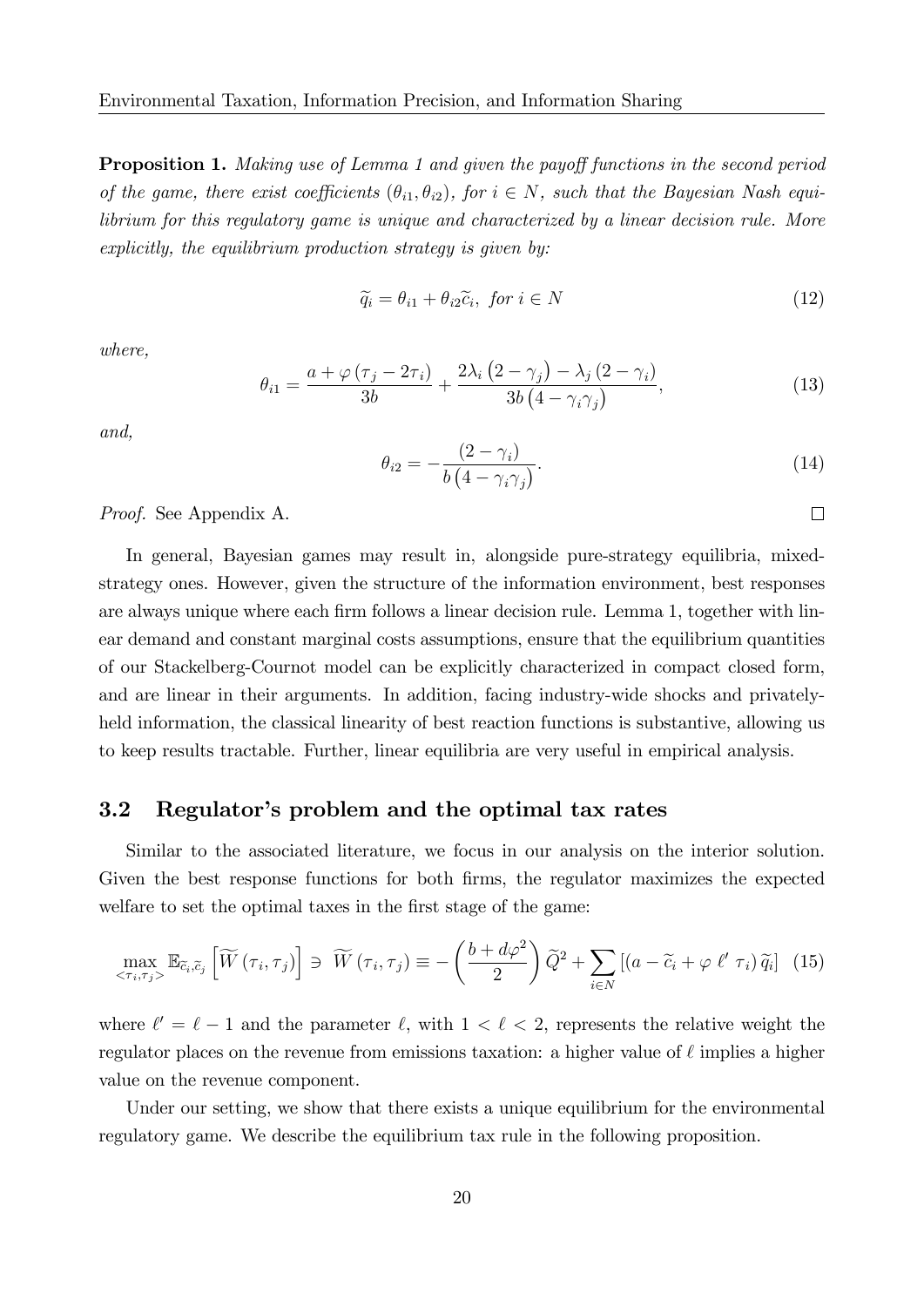**Proposition 2.** In uncertain polluting industries characterized by common and private information structure about costs, a risk neutral planner sets, as an environmental pricing policy, differentiated emissions taxes given by:

$$
\tau_i = \frac{(2\omega + \ell' - 1)\left[2a - (\mu_i + \mu_j)\right]}{4\varphi(\omega + \ell')} + \frac{(1 - \ell')(\mu_i - \mu_j)}{4\varphi\ell'}; \forall i, j, i \neq j \tag{16}
$$

where  $\mu_i = \mu_s + \mu_{\varepsilon_i}$ , for  $i \in N$ , and the parameter  $\omega \equiv \left(\frac{1}{3} + \frac{d\varphi^2}{3b}\right)$ 3b )  $\geq \max\left\{\frac{1-\ell'}{2}\right\}$  $\frac{-\ell'}{2},\frac{1}{3}$  $\frac{1}{3}$ .

Proof. Using the same steps as Elnaboulsi et al. (2018), we can deliver the intensity of emissions taxes. See Appendix B.  $\Box$ 

Unless  $\mu_i = \mu_j$ , this proposition states that, while in real world strong administrative and political economy arguments in favor of uniform taxation remain, cost-based policy differentiation is unambiguously welfare maximizing and is robust to unanticipated cost realizations. In other words, a uniform emission-based policy simply can not correct efficiently a pollution externality. Therefore, environmental taxes must be designed to accommodate non-uniform expected signals that yield heterogeneous damages.<sup>30</sup> Thus, the intensity of emissions liabilities must be corrected by the differentiation coefficient defined by  $\frac{(1-\ell')(\mu_{\varepsilon_i}-\mu_{\varepsilon_j})}{4\ell\Omega(\ell')}$  $\frac{\sqrt{e_i} + e_j}{4\varphi \ell'}$ . In fact, for i and j, with  $i \neq j$ , we can express the tax rule as follows:

$$
\tau_i = \frac{(2\omega + \ell' - 1) \left[2\left(a - \mu_s\right) - \left(\mu_{\varepsilon_i} + \mu_{\varepsilon_j}\right)\right]}{4\varphi\left(\omega + \ell'\right)} + \frac{(1 - \ell') \left(\mu_{\varepsilon_i} - \mu_{\varepsilon_j}\right)}{4\varphi\ell'}\tag{17}
$$

If  $\mu_i = \mu_j$ , i.e.,  $\mu_{\varepsilon_i} = \mu_{\varepsilon_j} = \mu_{\varepsilon}$ , the second term in the right hand side of the last equation is equal to zero. Therefore, the implied tax rule is

$$
\tau_i = \frac{(2\omega + \ell' - 1) [2 (a - \mu_s - \mu_\varepsilon)]}{4\varphi (\omega + \ell')}
$$
\n(18)

Hence, the main difference between the last two equations is  $\frac{(1-\ell')(\mu_{\varepsilon_i}-\mu_{\varepsilon_j})}{4\pi\ell'}$  $\frac{\sqrt{e_i - e_j}}{4\varphi \ell'}$  that can be used to set differentiated tax policy to regulate emissions, which is more efficient than many existing policies under which emissions taxes do not reflect the realization of expected cost signals, and the associated environmental damages.

For example, it is known that a unit of electricity corresponds to different amount of GHG emissions according to what type of power input is used, e.g., coal versus renewables.

<sup>&</sup>lt;sup>30</sup>For instance, some pollutants, e.g., nitrogen oxides  $(NO<sub>x</sub>)$  and sulfur dioxide  $(SO<sub>2</sub>)$ , have historically been subject to undifferentiated market-based regulation in the United States. Fowlie and Muller (2019) showed that, when ex-post realized abatement costs manifest differently than expected, it is possible to achieve the socially efficient outcome under differentiated taxes.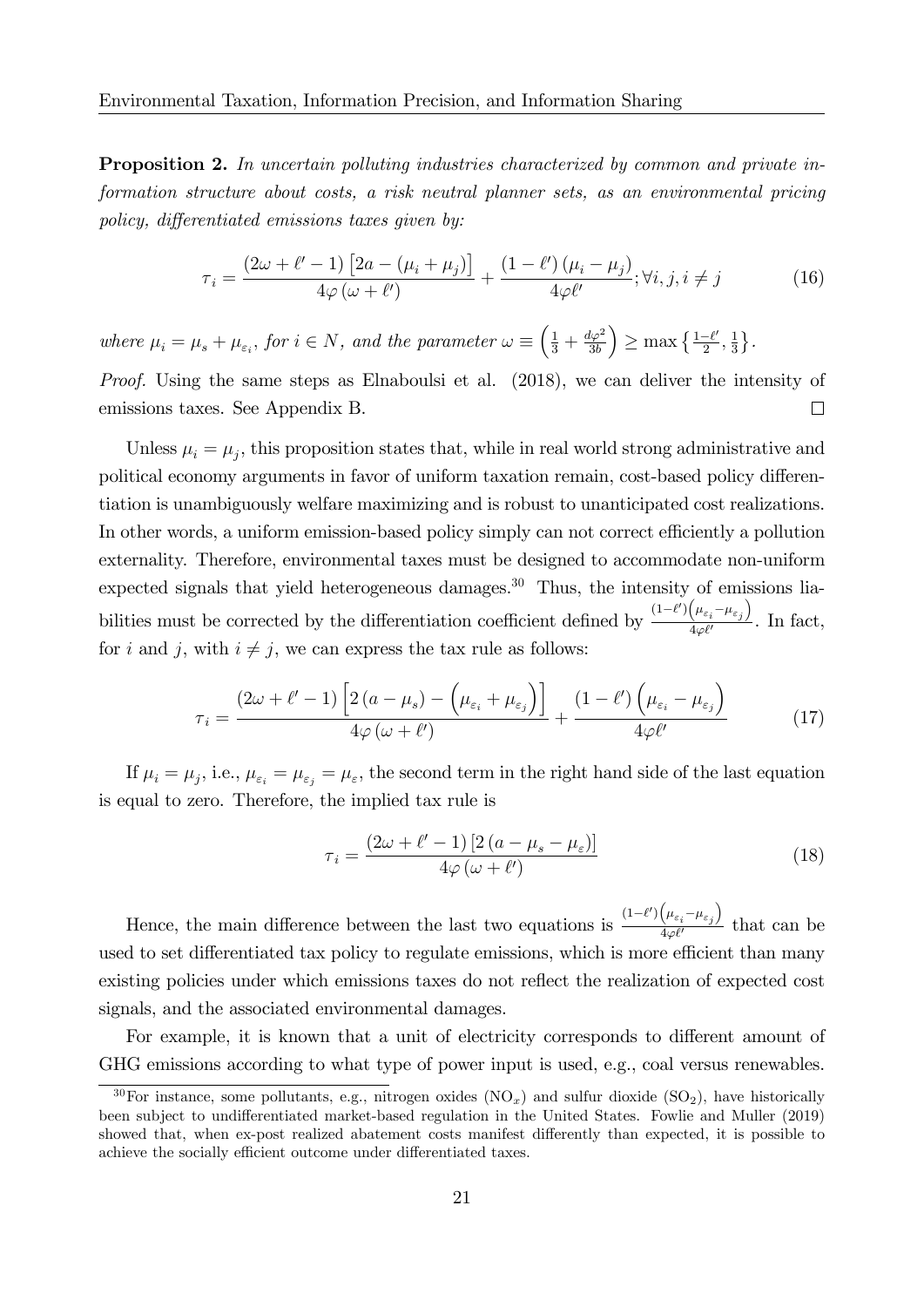If, based on some averaged observations, the regulator sets some arbitrary uniform emissions taxes that correct for the externality produced by the activity, then such energy-tax approach is inefficient and fails to incentivize abatement. This implies that the associated energyefficiency policy also fails to achieve climate targets. The average-tax policy that aims to penalizes GHG emissions at the same tax rate, entails under-taxing dirty activities and over-taxing green activities, which may be considered as a subject to contentious debate.

One may verify that, under our setting, the regulator's objective function is concave, so the optimal tax rates can be analytically derived by considering the Örst-order conditions of the objective function. Note that, since we consider constant marginal costs, the optimal tax rule does not depend upon the quality of information as given by  $\gamma_i$ , for  $i \in N$ .

The parameter  $\omega$  may represent the severity of environmental damages due to emissions. To see this, let's define  $\eta \equiv \frac{d\varphi^2}{b}$  $\frac{\varphi^2}{b}$  as the ratio of the slopes of the marginal environmental damage  $(d\varphi^2)$  and the marginal consumer surplus (b). We can write  $\omega$  as a function of  $\eta$ :

$$
\omega = \frac{(1+\eta)}{3} \tag{19}
$$

If the slope of the marginal environmental damage is higher than the slope of the marginal benefits for consumers, i.e.,  $\eta \geq 1$ , then  $\omega \geq \frac{2}{3}$  $\frac{2}{3}$ . This means that environmental damages are significantly higher than consumer surplus  $(CS)$ , which represents a serious pollution case. In this case, the regulator needs to strengthen regulation such that the damage from the externality is completely controlled. Another possible interpretation is that  $\omega$  represents the regulator's environmental valuation in terms of its vulnerability to environmental externalities. A regulator who is highly concerned with the market failure arising from negative externalities tailors higher emissions taxes in order to prevent more welfare loss. Here we place constraints on the value of  $\omega$  to ensure that, in equilibrium, quantities and prices are strictly positive, and hence firms pay a non-negative emissions tax. We therefore require that  $\omega \ge \max\left\{\frac{1-\ell'}{2}\right\}$  $\frac{-\ell'}{2},\frac{1}{3}$  $\frac{1}{3}$ .

**Proposition 3.** Given the optimal tax rates, the regulator expects the equilibrium output for each firm i, for  $i \in N$ , industry output, and market-clearing price as follows:

$$
\mathbb{E}\left[\widetilde{q}_i\right] = \frac{\left(1+\ell'\right)\left[2a - \left(\mu_i + \mu_j\right)\right]}{12b(\omega+\ell')} + \frac{\left(1+\ell'\right)\left(\mu_j - \mu_i\right)}{4 b\ell'}\tag{20}
$$

$$
\mathbb{E}\left[\tilde{Q}\right] = \frac{(1+\ell')\left[2\alpha - \left(\mu_i + \mu_j\right)\right]}{6b(\omega + \ell')}\tag{21}
$$

$$
\mathbb{E}\left[\widetilde{p}\right] = \frac{2a\left(3\omega + 2\ell' - 1\right) + \left(1 + \ell'\right)\,\left(\mu_i + \mu_j\right)}{6(\omega + \ell')}.\tag{22}
$$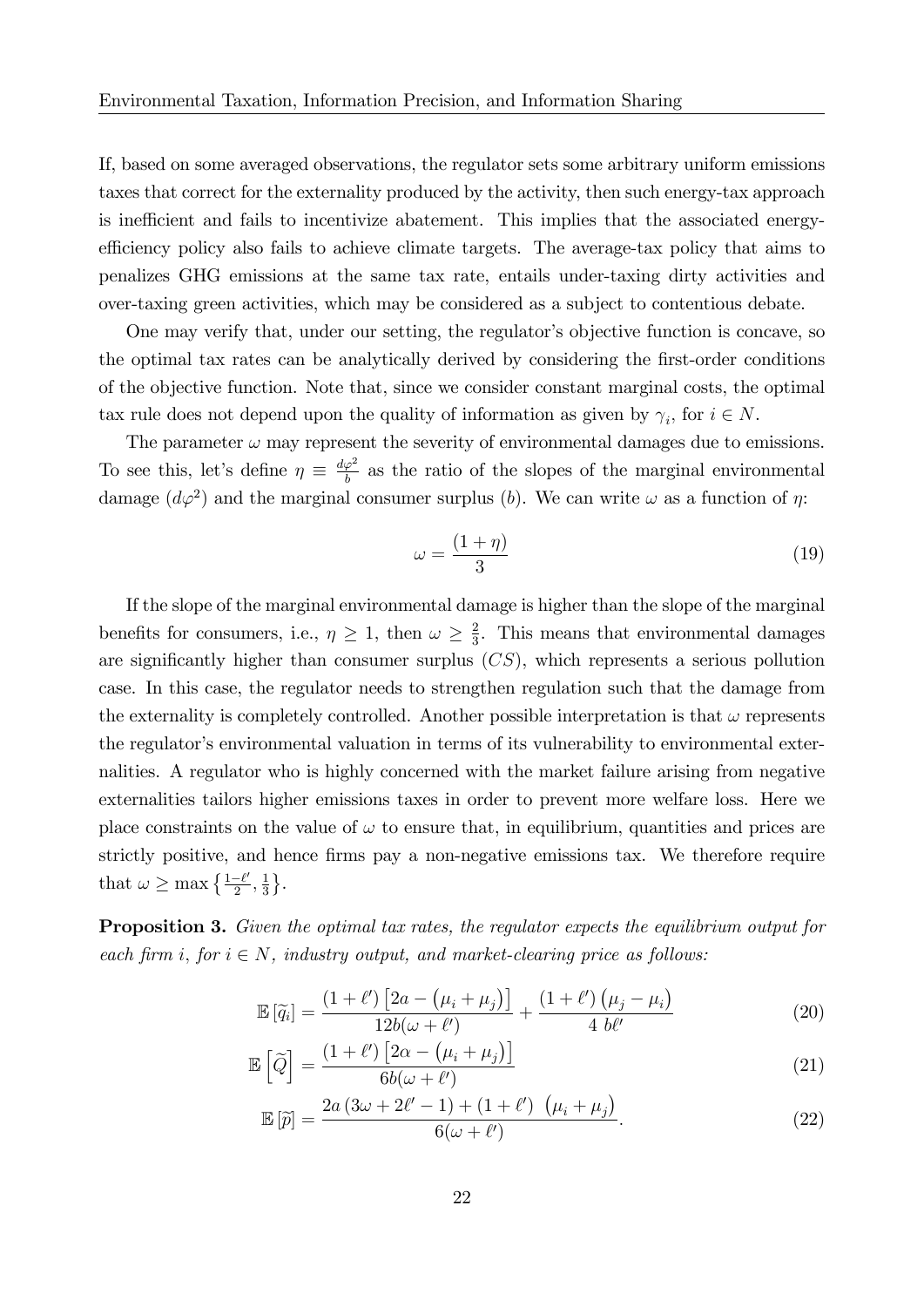Proof. The determination of these expressions is straightforward using Proposition 2.  $\Box$ 

The concavity of the regulator's objective function leads, in equilibrium, to positive quantities and price. Further, since we assumed constant returns to scale, the equilibrium strategies do not depend on the precision of the information given by  $\gamma_i$ , for  $i \in N$ .

Substituting  $\mu_i = \mu_s + \mu_{\varepsilon_i}$ , for  $i \in N$ , into the expression of the expected output for each polluting Örm, we obtain

$$
\mathbb{E}\left[\widetilde{q}_i\right] = \frac{(1+\ell')\left[2\left(a-\mu_s\right) - \left(\mu_{\varepsilon_i} + \mu_{\varepsilon_j}\right)\right]}{12b(\omega+\ell')} + \frac{(1+\ell')\left(\mu_{\varepsilon_j} - \mu_{\varepsilon_i}\right)}{4\ b\ell'}\tag{23}
$$

and

$$
\mathbb{E}\left[\widetilde{Q}\right] = \frac{(1+\ell')\left[2\left(\alpha-\mu_s\right) - \left(\mu_{\varepsilon_i} + \mu_{\varepsilon_j}\right)\right]}{6b(\omega+\ell')}\tag{24}
$$

If firm i observes, let's say, a lower cost signal, it has strong incentives to expand output. The reverse holds for the observation of a high cost signal, which is economically intuitive. In addition, lower (respectively higher) cost signals entails an increase (respectively decrease) in the industry output. This result is intuitive under Cournot competition.

### 4 Welfare analysis

Under environmental regulation, how the expected private cost affects welfare? What are the social welfare effects of information precision? Who benefits from having more precise prior information about marginal costs? The purpose of this section is to answer these questions. To this end, recall that the expected welfare function is given by:

$$
\mathbb{E}_{\widetilde{c}_i,\widetilde{c}_j} \left[ \widetilde{W} \left( \tau_i, \tau_j \right) \right] = \overline{W} = -\frac{\left( b + d\varphi^2 \right)}{2} \mathbb{E}_{\widetilde{c}_i,\widetilde{c}_j} \left[ \widetilde{Q} \right] + \sum_{i \in N} \mathbb{E}_{\widetilde{c}_i,\widetilde{c}_j} \left[ \left( a - \widetilde{c}_i + \varphi \ell' \tau_i \right) \widetilde{q}_i \right] \tag{25}
$$

Using the above results in equilibrium and considering that, for  $i \in N$ ,  $\sigma_i^2 = \sigma_s^2 + \sigma_{\varepsilon_i}^2$ , i.e.,  $\gamma_i = \frac{\sigma_s^2}{\sigma_i^2}$ , yield the following welfare expression:

$$
\overline{W} = -\frac{(b+d\varphi^2)}{2} \left[ \frac{(2-\gamma_i)^2 \sigma_i^2}{b^2 (4-\gamma_i \gamma_j)^2} + \frac{(2-\gamma_j)^2 \sigma_j^2}{b^2 (4-\gamma_i \gamma_j)^2} + \frac{2(2-\gamma_i) (2-\gamma_j) \sigma_s^2}{b^2 (4-\gamma_i \gamma_j)^2} \right] + \frac{(2-\gamma_i) \sigma_i^2}{b (4-\gamma_i \gamma_j)} + \frac{(2-\gamma_j) \sigma_j^2}{b (4-\gamma_i \gamma_j)} + \frac{(1+\ell')^2 [2a - (\mu_i + \mu_j)]^2}{24b (\omega + \ell')} + \frac{(1+\ell')^2 (\mu_i - \mu_j)^2}{8b \ell'} \tag{26}
$$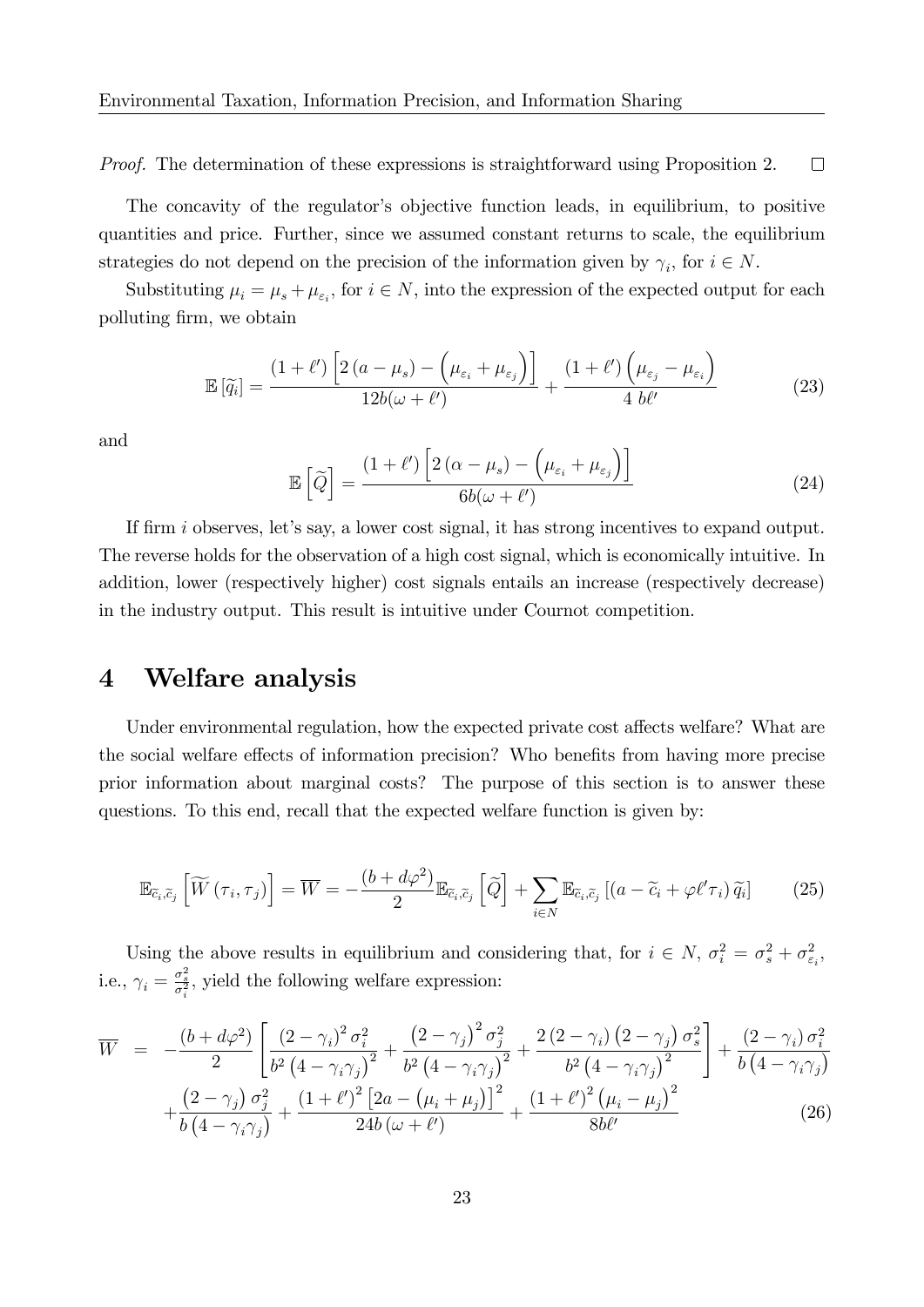**Proposition 4.** Given the structure of the information environment adopted in this paper, and assuming a is large enough to avoid shutdown, the expected welfare is decreasing with respect to the unconditional expected marginal cost,  $\mu_i = \mu_s + \mu_{\varepsilon_i}$ , if  $\mu_i \leq \mu_j$ . However, an increase in the unconditional expected marginal cost is welfare enhancing, i.e.  $\frac{\partial W}{\partial \mu_i} > 0$ , if and only if

$$
\left(\mu_i - \mu_j\right) \left(4\ell' + 3\omega\right) > 2\ell' \left(a - \mu_i\right) \tag{27}
$$

or equivalently,

$$
\frac{\mu_{\varepsilon_i} - \mu_{\varepsilon_j}}{a - \mu_s - \mu_{\varepsilon_j}} > \frac{2\ell'}{2\ell' + \omega}
$$
\n(28)

 $\Box$ 

Proof. See Appendix C.

This proposition states that, if  $\mu_i \leq \mu_j$  (similarly  $\mu_{\varepsilon_i} \leq \mu_{\varepsilon_j}$ ), then any increase in firm i's expected marginal costs entails welfare loss. This means that if the more productively efficient firm  $i$  sees an increase in its expected costs, then the social welfare decreases. This conclusion is economically intuitive. Firm  $i$  may adopt environmentally friendly technology to avoid the burden of the tax, which yields higher marginal costs. This implies a decrease in the overall industry output (and emissions), and an increase in prices. Due to costs' inference effect, this provides incentives for firm  $j$  to increase its production. In fact, facing underproduction and higher prices, the less productively efficient rival  $j$  behaves strategically and substantially increases its own production to offset the reduction in output. As a reaction, firm  $i$  aggressively increases its production, and competition in the product market between producers is exacerbated. Such overproduction entails an increase in emissions and induces welfare loss.

However, if firm i's unconditional expected marginal cost,  $\mu_i$ , is large relative to  $\mu_j$ , or equivalently  $\mu_{\varepsilon_i} > \mu_{\varepsilon_j}$ , then  $\frac{\partial W}{\partial \mu_i} > 0$ . An increase of firm *i*'s expected marginal costs is welfare enhancing. This is the case when firm  $i$  goes more and more green. This implies a positive gap between the rival  $j$ 's marginal cost and its own. To avoid the burden of higher environmental taxes, firm  $i$ 's may have incentive to adopt cleaner technologies and hence reduce its emissions. The environment overall impact is hence positive, which entails welfare increase. Thus, going green in the product marketplace creates positive externalities by inducing rivals to adopt environmental friendly technologies.

Proposition 5. When the regulator sets up emissions taxes to correct pollution under costs uncertainties, an increase in the relative precision of information, i.e. the signal becomes more informative, induces a decrease in the expected welfare as long as  $\omega \leq \frac{4}{5}$  $\frac{4}{5}$ , where  $(\gamma_i, \gamma_j)$ being defined on the support  $A = [0,1] \times [0,1]$ . However, if  $\omega > \frac{4}{5}$ , then an increase in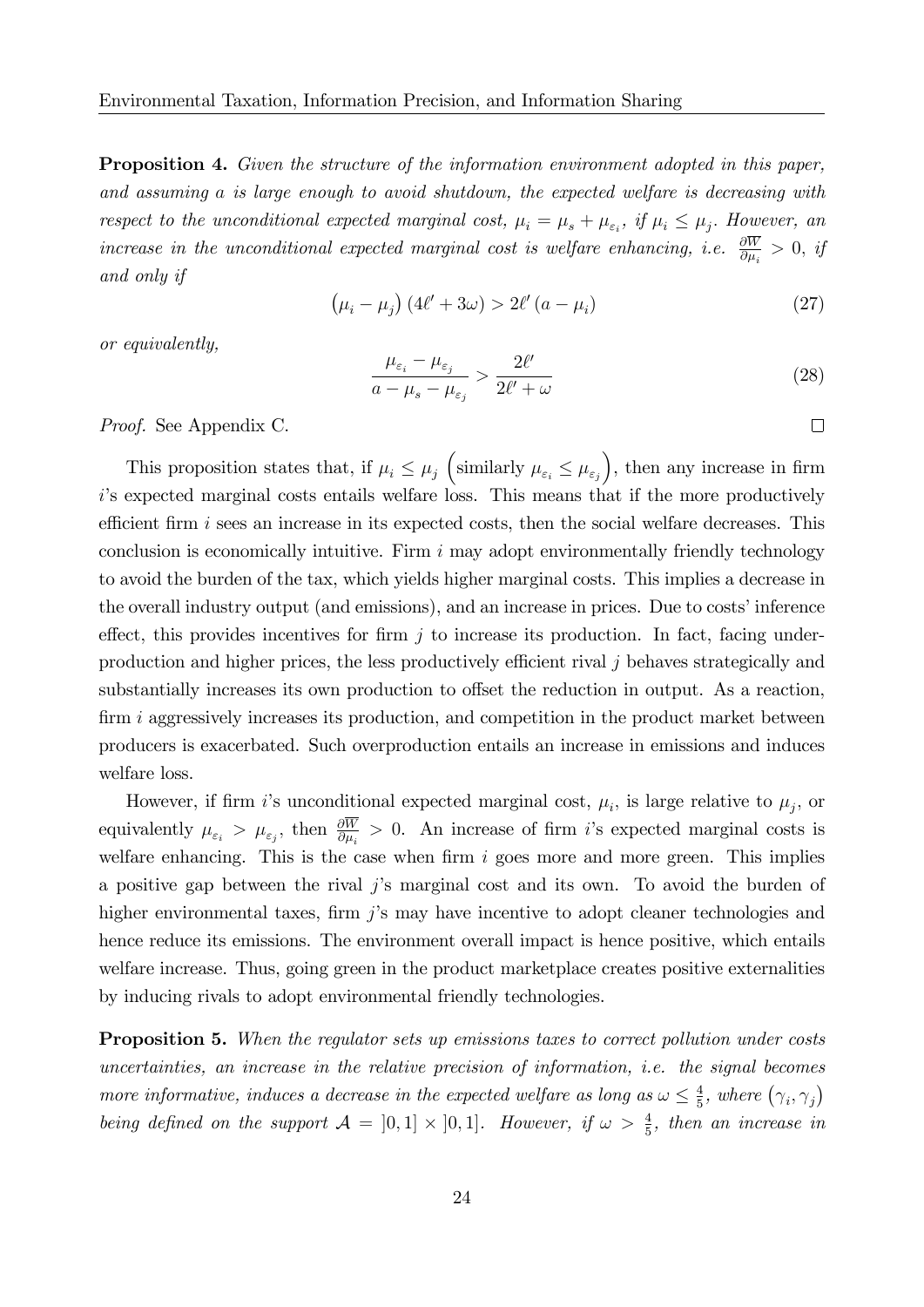the relative precision of information may enhance the expected welfare, which is true under severe environmental damages. Thus,

• If  $\omega \in \left[\frac{1}{3}\right]$  $\frac{1}{3}, \frac{4}{5}$  $\frac{4}{5}$ , then,

$$
\frac{\partial \overline{W}}{\partial \gamma_i} \left( \gamma_i, \gamma_j \right) < 0, \frac{\partial \overline{W}}{\partial \gamma_j} \left( \gamma_i, \gamma_j \right) < 0 \tag{29}
$$

• If  $\omega > \frac{4}{5}$ , then,

$$
\begin{cases}\n\frac{\partial \overline{W}}{\partial \gamma_i} \left( \gamma_i, \gamma_j \right) = \frac{\partial \overline{W}}{\partial \gamma_j} \left( \gamma_i, \gamma_j \right) > 0 \Leftrightarrow \left( \gamma_i, \gamma_j \right) \in A^{\rho} \\
\frac{\partial \overline{W}}{\partial \gamma_i} \left( \gamma_i, \gamma_j \right) = \frac{\partial \overline{W}}{\partial \gamma_j} \left( \gamma_i, \gamma_j \right) = 0 \Leftrightarrow \left( \gamma_i, \gamma_j \right) \in A^{\rho}_0 \\
\frac{\partial \overline{W}}{\partial \gamma_i} \left( \gamma_i, \gamma_j \right) = \frac{\partial \overline{W}}{\partial \gamma_j} \left( \gamma_i, \gamma_j \right) < 0 \Leftrightarrow \left( \gamma_i, \gamma_j \right) \in A^{\rho}_+\n\end{cases}\n\tag{30}
$$

where the family of the non-empty sets  $A^{\rho}_{-}, A^{\rho}_{0}, A^{\rho}_{+},$  defines a partition of  $A$  and  $\rho \equiv$  $\frac{5\omega-4}{\omega}$ .

Proof. See Appendix D.

In this proposition, we used precision criteria to analyze the value of information to a decision maker. Proposition 5 shows the conditions under which uncertain industries with private information about costs are socially less harmful than deterministic ones. We obtain two major results:

1. In uncertain markets with environmental externalities in which there is incomplete information about costs, more precise signals yield welfare loss as long as  $\omega \leq \frac{4}{5}$  $\frac{4}{5}$ , or equivalently the ratio of the slopes of the marginal environmental damage  $(d\varphi^2)$  and the marginal consumers' surplus (b),  $\eta \leq \frac{7}{5}$  $\frac{7}{5}$ . Viewed another way, if this condition is binding, then less precise prior information leads to greater welfare. Under Cournot competition, a firm may benefit from having less precise information than its competitor and hence has greater incentive to increase its production (in order to improve its less precise prior information). But, due to costs' inference effects, imprecise information provides a mechanism that enables the rival to expand its production also. Therefore, competition between players in the marketplace is exacerbated. This yields an increase in the industry output. Such overproduction enhance consumers' surplus but entails an increase in emissions. However, the social cost of environmental damages due to the advantages of imprecise information continues to be "acceptable" as long as the slope of the marginal damages relative to the marginal benefits for consumers  $\eta \leq \frac{7}{5}$  $\frac{7}{5}$ . Therefore, the regulator must be lenient with the industry-wide overproduction as long as consumers are taking advantage of imprecise information. This conclusion

 $\Box$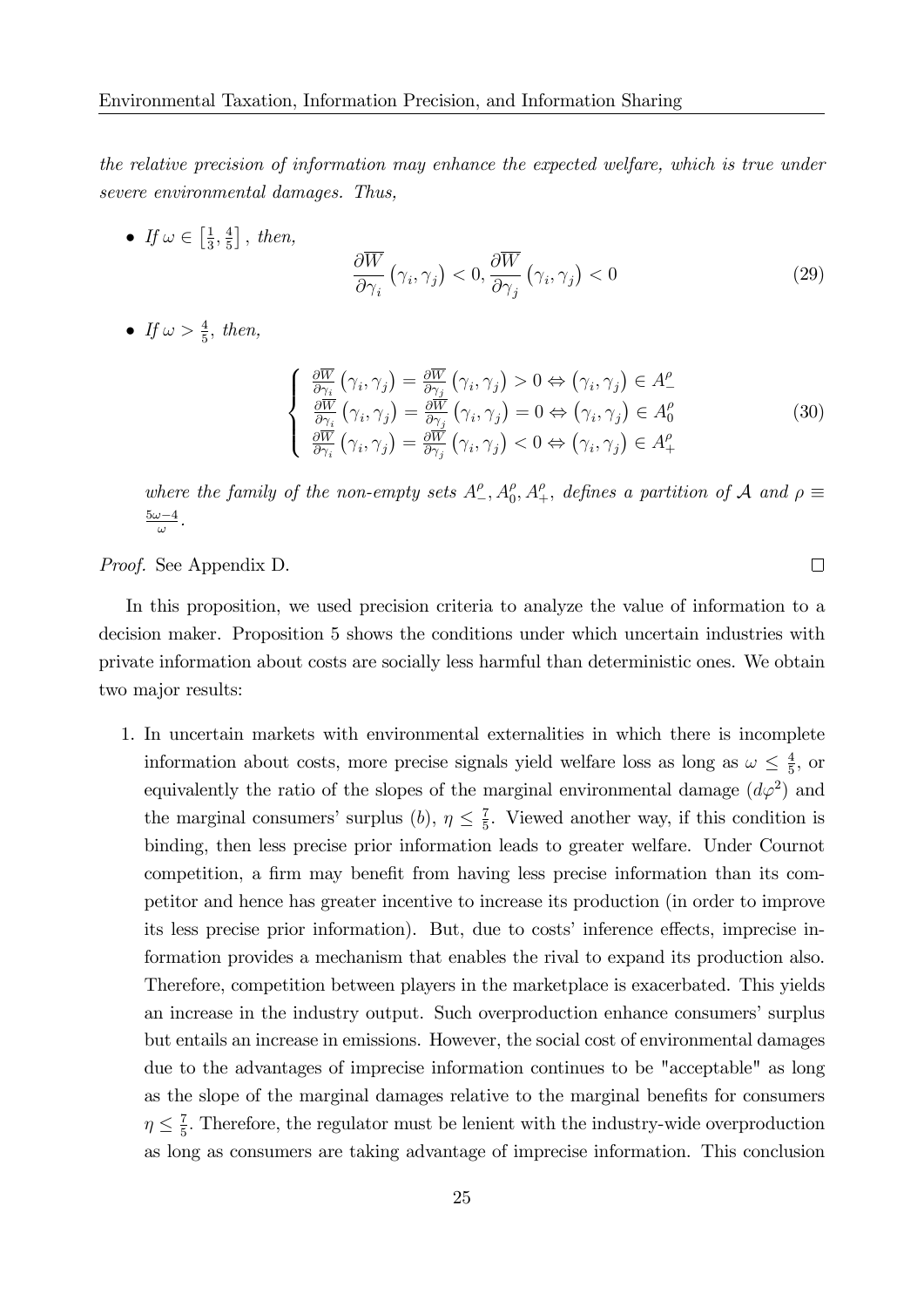is consistent with the literature on information precision under Cournot competition without environmental externalities (See for instance Gal-Or, 1988).

2. Conversely, more precise signals are welfare enhancing when  $\omega > \frac{4}{5}$  or equivalently  $\eta >$ 7  $\frac{7}{5}$ , i.e., there are threats of serious environmental damage. Under such circumstances, well informed firms have no incentives to produce further in order to avoid the burden of the tax, which yields a reduction in emissions, and hence improves social welfare. When the social cost of environmental damages is so important, there is no reason for postponing any regulatory policy to correct externalities. This is particularly the case when the regulator is dealing with irreversible loss, and when it is uncertain about the likelihood of that loss. The regulator has to be extremely cautious and must treat the question very carefully by setting the intensity of the policy instrument accordingly in order to avoid or diminish environmental harm, including threats to human life or health.

The theoretical analysis and its social implications are illustrated with the following numerical simulations based on admissible parameters values. Our purpose is to provide more intuition of how social welfare moves with the precision of signals for different values of  $\omega$ . Figure 2 shows results from simulations performed in the following case parameter grid:  $\gamma_i \in [0, 1], \gamma_j \in [0, 1],$  and  $\omega \in \left] \frac{1}{3} \right]$  $\frac{1}{3}, 1.3$ .



Figure 2: Social welfare and the precision of signals for admissible value of  $\omega$ .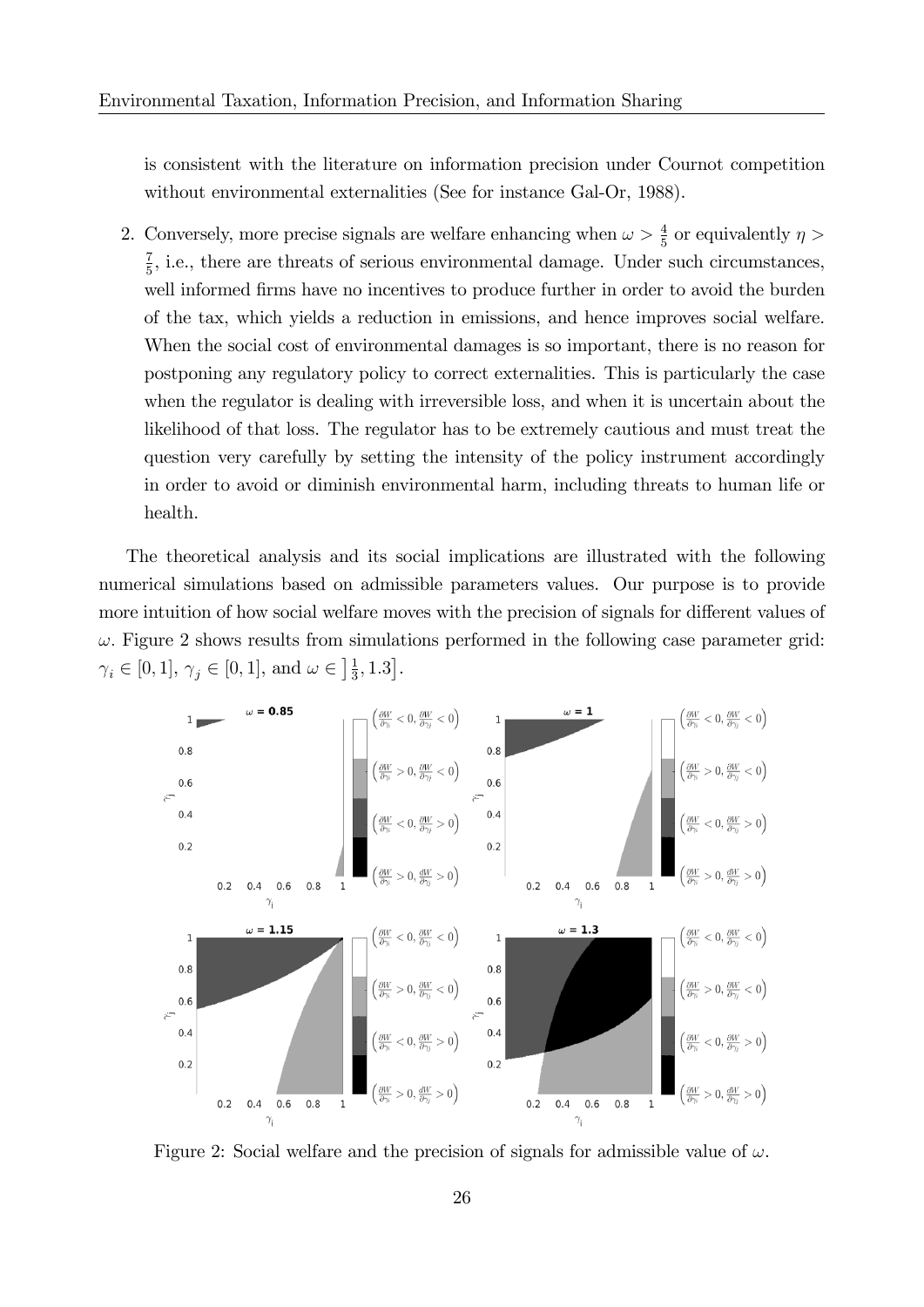The upper left panel in Figure 2 illustrates the consequences of signals' precision on welfare when  $\omega = 0.85$  or  $\eta = 1.55$ . It shows that when both signals  $(\gamma_i, \gamma_j)$  become more informative, then social welfare decreases (white zone). However, if, let's say, firm  $i$  becomes well informed (higher  $\gamma_i$ ) while firm j is uninformed (lower  $\gamma_j$ ), then  $\frac{\partial W}{\partial \gamma_i} \geq 0$  (light gray tiny area). This means that any improvement in is signal is welfare enhancing if j's signal is weak (and vice versa). Numerical results also show that when  $\omega = 1.3$  or  $\eta = 2.90$  (right lower panel in Figure 2), then any improvement in both signals  $(\gamma_i, \gamma_j)$  entails an increase in social welfare (black area).

In Table 1, we summarize the likelihood of welfare improvement with small changes of signals' precision.

|                                                                                                                                                             | $\omega \geq \max\left\{\frac{1-\ell'}{2},\frac{1}{3}\right\}$ |      |              |      |      |
|-------------------------------------------------------------------------------------------------------------------------------------------------------------|----------------------------------------------------------------|------|--------------|------|------|
|                                                                                                                                                             | 0.80                                                           | 0.85 | $\vert$ 1.00 | 1.15 | 1.30 |
| $\frac{\partial \overline{W}}{\partial \gamma_i} > 0$ or $\frac{\partial \overline{W}}{\partial \gamma_i} > 0$   0.0000   0.0065   0.0912   0.2746   0.6452 |                                                                |      |              |      |      |
| $\frac{\partial \overline{W}}{\partial \gamma_i} > 0$ and $\frac{\partial \overline{W}}{\partial \gamma_i} > 0$ 0.0000 0.0000 0.0000 0.0004 0.3479          |                                                                |      |              |      |      |

Table 1: Simulation results and the likelihood that precise information is welfare enhancing.

Entries indicate the likelihood that signals precision is welfare enhancing for different values of  $\omega^{31}$ . It is easy to verify that, for any  $(\gamma_i, \gamma_j)$ , with  $i \neq j$ , the probability that an improvement in the precision entails an increase in social welfare is zero provided that  $\omega \leq \frac{4}{5}$  $\frac{4}{5}$ . However, this probability increases for higher values of  $\omega$ : more precise information is welfare enhancing.

To end this section, notice that social welfare is increasing in  $\ell'$  representing the marginal social benefit of environmental taxation. Differentiating the welfare function with respect to  $\ell'$  and rearranging the expression yield:

$$
\frac{\partial \overline{W}}{\partial \ell'} = \frac{\left(2\omega + \ell' - 1\right)\left(1 + \ell'\right)\left[2a - \left(\mu_i + \mu_j\right)\right]^2}{24b\left(\omega + \ell'\right)} - \frac{\left(1 - \ell'\right)\left(1 + \ell'\right)\left(\mu_i - \mu_j\right)^2}{\ell'^2} \tag{31}
$$

This partial derivative is positive if and only if,

$$
\frac{\left(2\omega+\ell'-1\right)\left[2a-\left(\mu_i+\mu_j\right)\right]^2}{24b\left(\omega+\ell'\right)} \ge \frac{\left(1-\ell'\right)\left(\mu_i-\mu_j\right)^2}{\ell'^2} \tag{32}
$$

or,

$$
\frac{\ell'^2 (2\omega + \ell' - 1) [2a - (\mu_i + \mu_j)]^2}{24b (\omega + \ell') (1 - \ell') (\mu_i - \mu_j)^2} \ge 0
$$
\n(33)

<sup>&</sup>lt;sup>31</sup>It represents, for each value of  $\omega$ , the proportion of the surface (in Figure 2) where the welfare function is increasing with respect to  $\gamma_i$  and  $\gamma_j$ , total surface area being equal to 1.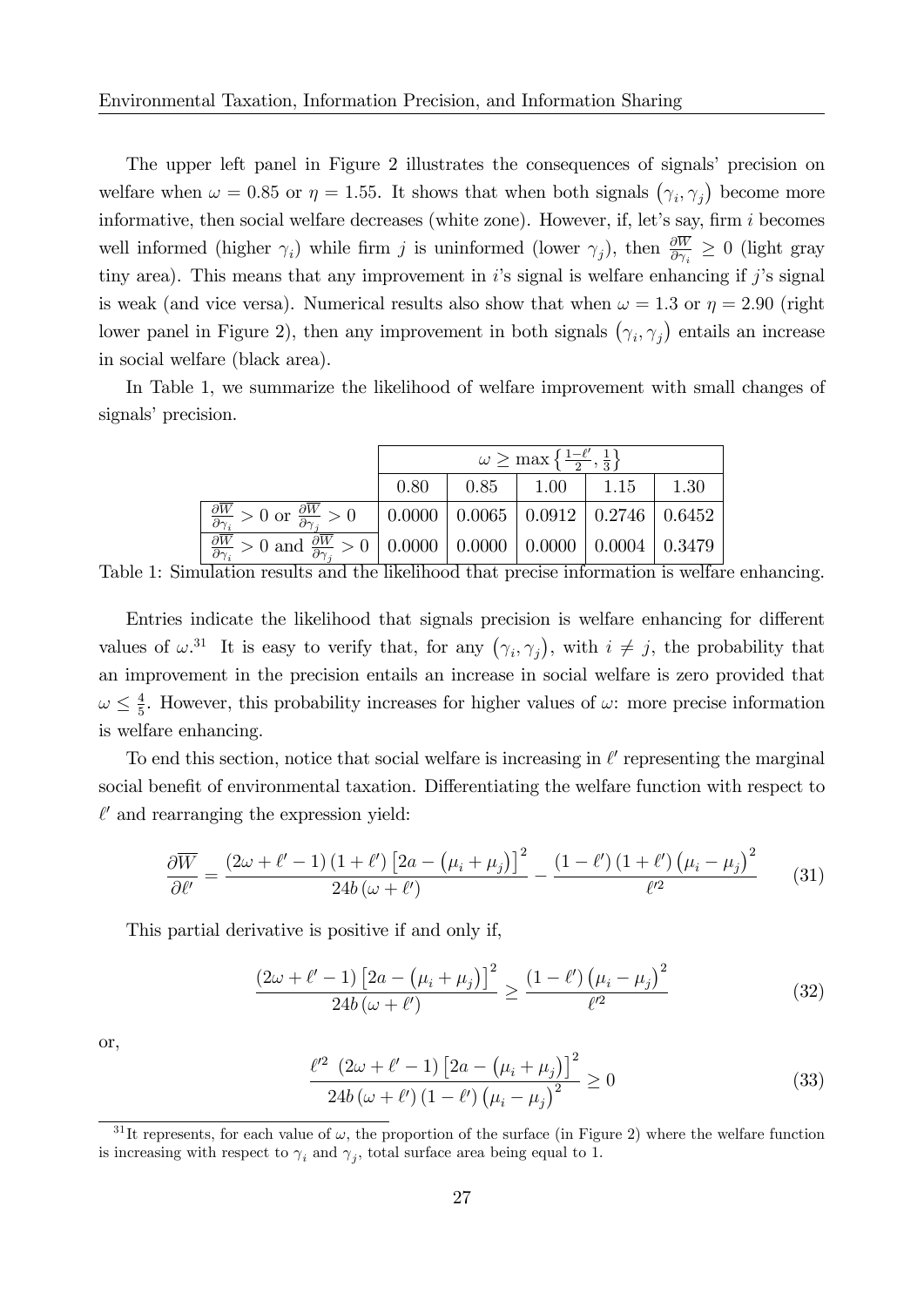which is always true under our assumptions. This observation implies that, an increase in the weight on revenues,  $\ell'$ , is welfare enhancing. In addition, improving the environmental quality through taxes generates extra revenues that can be recycled and hence may have positive impacts on the rest of the economy by reducing distortive taxes. For instance, extra revenues from a widely applied energy tax (or Carbon tax) might be used to diminish the burden of distortive taxes on labor or heavy regulated markets.

### 5 Information sharing

#### 5.1 Incentive to Share Information

We consider the possibility that firms adopt an anti-competitive behavior and collude by means of truthful sharing agreements about costs value,  $32$  which can be ensured through different channels such as using information sharing platforms. This means that firm  $i$  is allowed to observe firm j's signals if and only if it reveals its own signals to  $j$ .<sup>33</sup>

The information sharing part of the model has many applications in different fields of environmental economics analysis. For instance, increased risks in exploration and high volatility of crude oil prices are considered as important reasons for information sharing activities (Banal-Estañol, 2007). Another real-world example experiencing serious and unfortunate distortions of competition is the energy market. Under different E.U. and U.S. transparency-enhancing, resilience and security regulations, increased effort and focus has been put on information sharing in the energy sector.<sup>34</sup> Several platforms were performed to disclose energy-related information to market participants. This gives players free access to indicators on capacities, data on scheduled availability of units, day-ahead generation forecasts, etc. and provides them with focal points around which to align their decisions. It is true that such platforms allowing information sharing among energy sector stakeholders

 $32\text{Note that if a mechanism of verification does not exist, a firm may have incentive to report untruthfully.}$ the real value of its costs. We ignore this possibility in this paper since we focus on the consequences of information pooling on welfare under environmental regulation through emissions taxes. Having said that, Li (1985) and Shapiro (1986), among others, have shown that in a Cournot market with uncertainties about private costs, Örms completely reveal information in equilibrium.

<sup>&</sup>lt;sup>33</sup>While we do not attempt to analyze the exchange of information process between players, one may assume that an outside agency such as an energy or environmental agency conducts the transmission of the information held by market participants: the agency collects and publicizes information, dependent upon the type of the competition in the industry and the source of uncertainty in the market, i.e., the cost parameter that is different for each player.

 $34$ According to the European Commission, at least  $80\%$  of European companies have experienced at least one cybersecurity incident in 2015, and the number of security incident across all industries worldwide rose by 38% the same year. See the European Union Agency for Network and Information Security, Report on Cyber Security Information Sharing in the Energy Sector, Final, November 2016. Available at https://www.enisa.europa.eu, accessed 15 March 2020.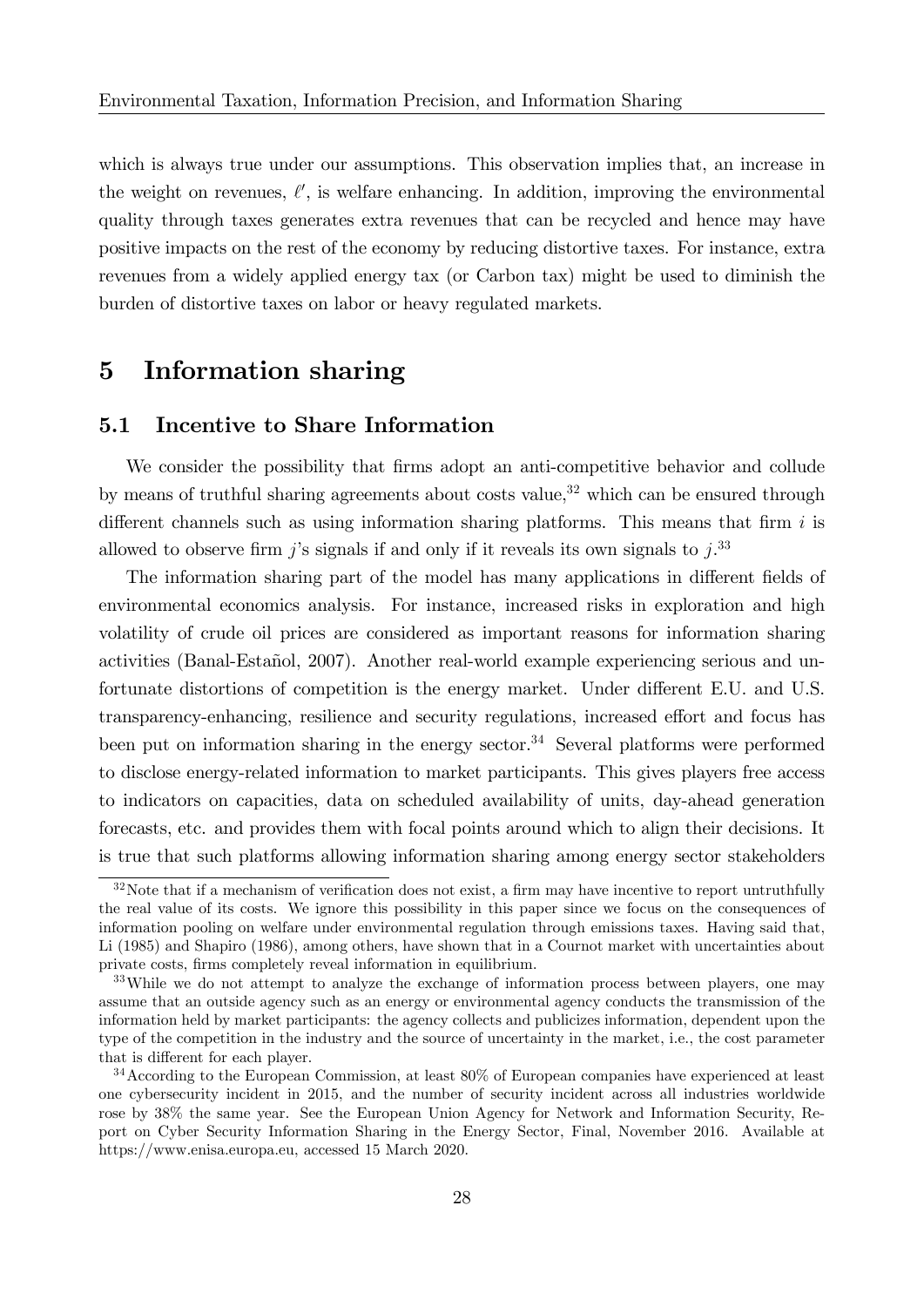are essential to better address resilience and security issues such as risks, vulnerabilities and threats, even if the quality of the shared information is not always at the required level. However, increased transparency would only be helpful up to a point. By providing good opportunities to freely and legally disseminate industry-related information, these platforms also facilitate cooperation and ease actions coordination between players in the industry. Hence, increased transparency gives firms incentives to adopt collusive behavior that undermines the environmental policy.

Suppose that firms adjust their information about costs, internalize their payoff interdependencies, and coordinate their actions, while the regulator remains uninformed about firms' costs. In this case, information sharing through concerted practices may generate various inefficiencies and hence clouds the regulatory process. In this section we examine if firms have incentives to share their information.<sup>35</sup> The following propositions summarize our findings.

**Proposition 6.** Suppose that a sharing agreement  $(S)$  is reached between firms and ensured using an information sharing platform or any other channel. Suppose also that firms truthfully signal their private information and receive perfectly the full vector of rivals' costs. In this case, since the regulator can neither foresee nor control the uncertainties at the time it sets the environmental policy which remains in force for an extended period of time, then the optimal tax rules is the same as in the non-sharing information game  $(NS)$ .

Proof. The proof follows similarly to the proof of Proposition 2, and it is therefore skipped (See Appendix B).  $\Box$ 

The interpretation of Proposition 6 should be relatively clear and economically intuitive. Since the regulator's information set remains the same, information sharing does not affect the expected welfare maximization problem, which gives the same tax rules.

Proposition 7. When a regulator uses taxes as a pricing policy to correct harmful externalities in uncertain industries, firm i has incentives to collude with firm j and vice versa if and only if

$$
(c_j - \mu_j) \ge (c_i - \mu_i) z (\gamma_i, \gamma_j)
$$
\n(34)

where the function  $z(\gamma_i, \gamma_j) = \left(\frac{2-2\gamma_i\gamma_j+3\gamma_i}{4-\gamma_i\gamma_j}\right)$  $4-\gamma_i\gamma_j$  $\Big) > 0$ , is defined on the support  $\mathcal{D} = [0,1]^2$ ,  $\forall \gamma_i, \gamma_j \in [0,1]$ , reaching its maximum value,  $z_{\text{max}}(\gamma_i, \gamma_j) = 1.25$ , for  $(\gamma_i = 1, \gamma_j = 0)$ , and its minimum value,  $z_{\min}(\gamma_i, \gamma_j) = 0.5$ , when  $\gamma_i = 0$ ,  $\forall \gamma_j \in [0, 1]$ . Further, collusion by sharing

 $35$ This paper concentrates on a firm's incentives to share its private information with competing firms, but it does not consider merging issues.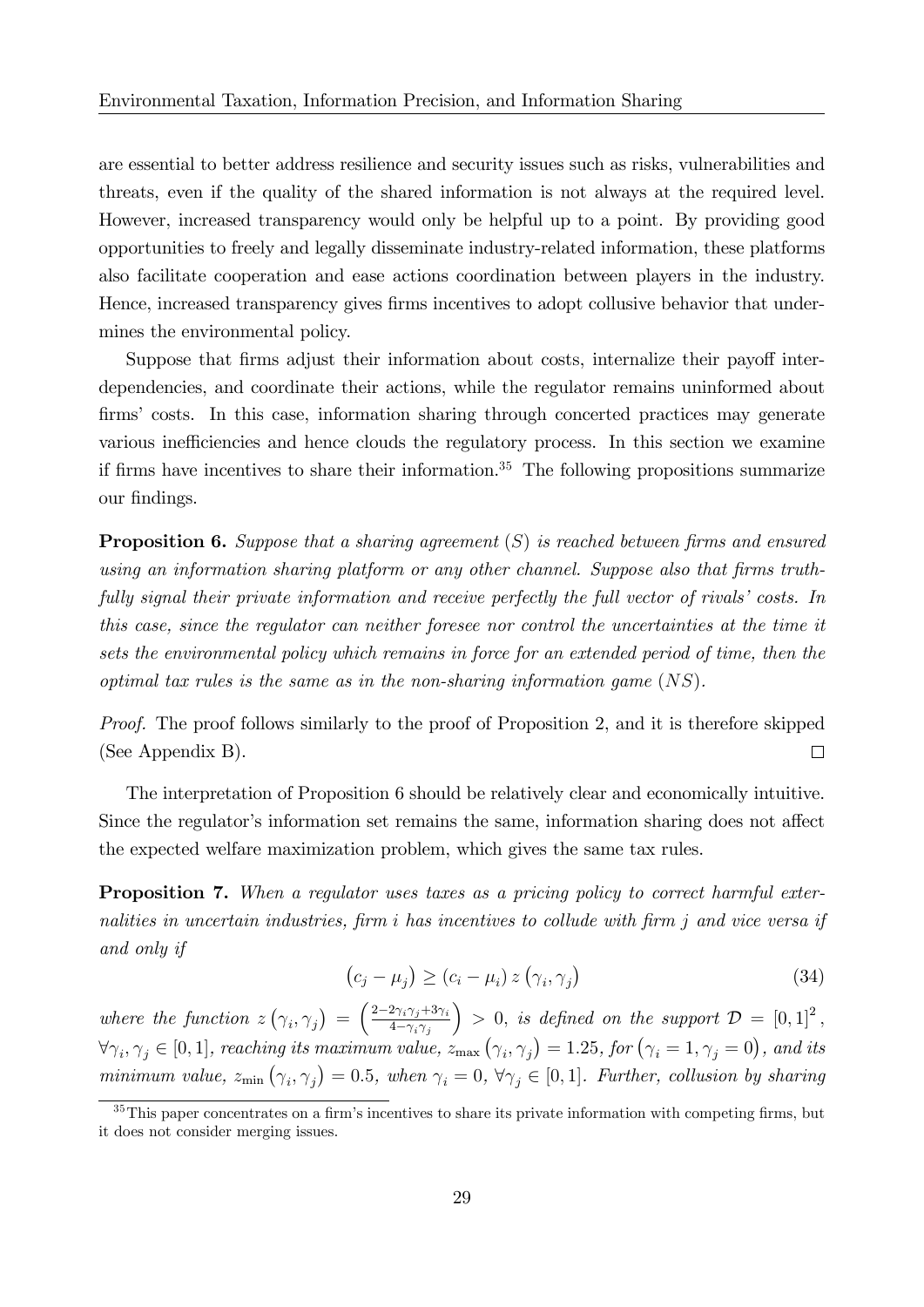information is a dominant strategy in highly uncertain industries than under deterministic ones if the uncertainty is characterized by privately hold information.

#### Proof. See Appendix E.

Here, equilibrium outcomes can be solved given the information revealed. If firms share perfectly the full vector of costs, a decision of whether to exchange information is based on profit comparisons, and there is no strategic interaction via observation of prices or quantities. Given the linear specification of our model, and since profits are positively correlated to production, comparing firms' output levels in each informational regime is sufficient to prove the condition under which there is a net gain from information sharing. Proposition 7 states that information sharing is a dominant strategy for firms provided that the last relation holds. $36$  It is mutually beneficial to firms to cooperatively exchange their costs information and collude. This is true because firms' profits under cost sharing agreements exceed their expected profits under competition à la Cournot at the second period of the game. Further, the incentives to collude in the industry are increased only if the cost uncertainties are large enough, i.e., lower values of information precision  $(\gamma_i, \gamma_j)$ .

Figure 3 shows numerical illustrations of our findings for reasonably realistic values of  $(c_i, c_j)$  and for  $\gamma_i, \gamma_j \in [0, 1]$ . Numerical simulations provide the intuition of how the magnitude of marginal costs impacts the decision to collude through information-pooling agreements in uncertain markets.

It can be easily verified that information sharing occurs if both firms, i and j, have relatively high marginal costs  $(c_i, c_j)$ , i.e., firms are environmentally friendly. In addition, higher uncertainties (less precise information) increase the incentive to collude (white area). The uncertainty with private information generates extra profits for colluding firms, i.e.,  $\nabla q_i \equiv q_i^S - q_i^{NS} > 0$ , and hence there are greater incentives to collude in more uncertain industries. The regulator cannot ignore cost sharing agreements between players in the industry because changes in output level entails an increase in emissions, which jeopardizes the regulatory approach. Conversely, not to share information is a stable configuration in uncertain industries if firms have low marginal costs  $(c_i, c_j)$ , i.e., firms are productively efficient but not environment friendly (black area).

 $\Box$ 

<sup>36</sup>For a given precision, this result is consistent with Gal-Or (1986), Shapiro (1986), and Ganuza and Jensen (2013).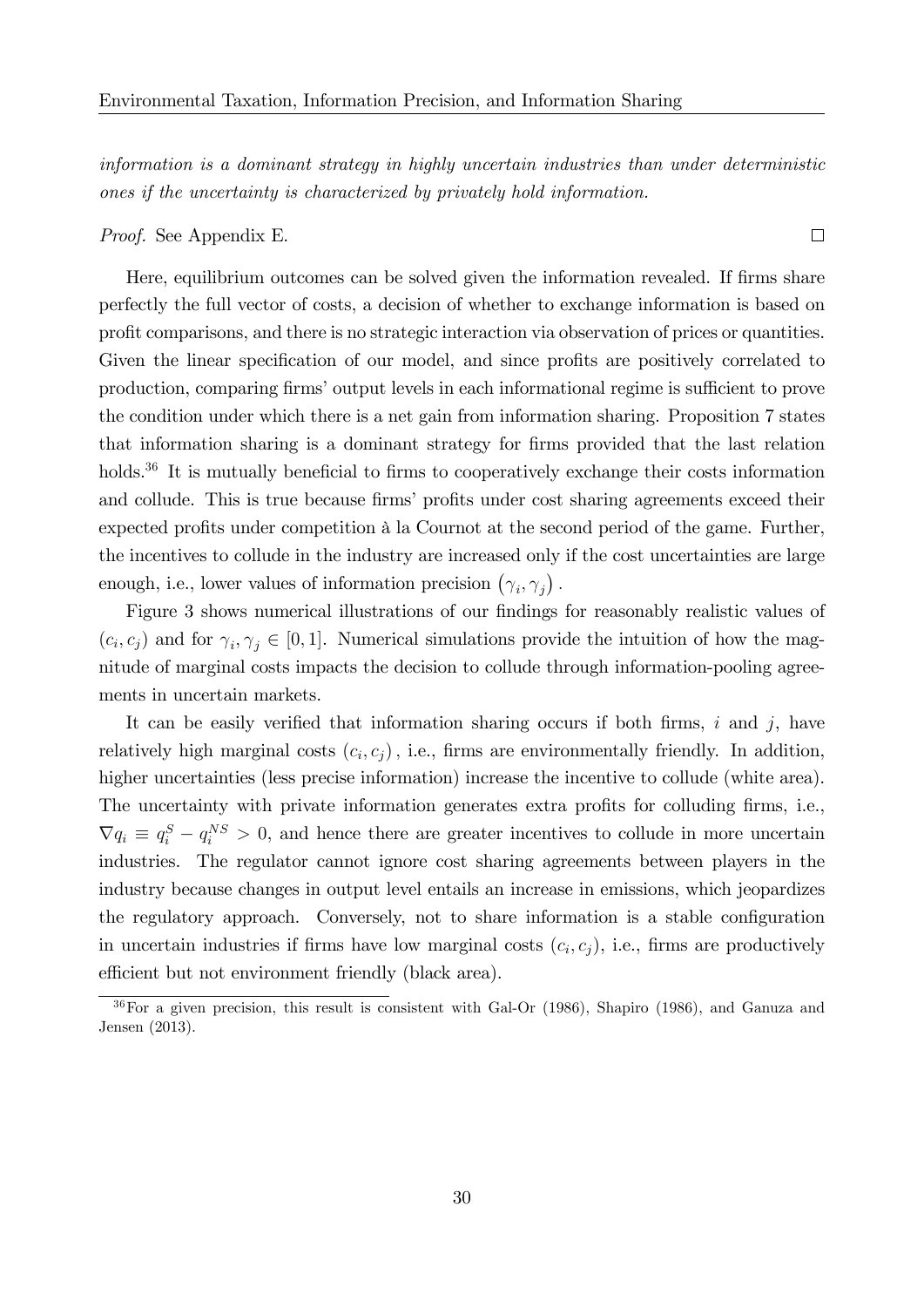

Figure 3: Simulations results, incentives to share information for admissible values of  $(c_i, c_j), (\gamma_i, \gamma_j) \in [0, 1]^2.$ 

Further, if firm  $i$  gets access to more reliable source of information and the cost signal is less noisy, then firm  $i$  is not willing to share any information with firm  $j$  who may have unilateral incentives to share information. In particular, if  $\sigma_{\varepsilon_i}^2 \to 0$ , i.e.,  $\gamma_i \to 1$ , the signaling distortions completely vanish (approaching the full information case), then  $i$  is reluctant to collude with  $j$ : the expected profits from remaining independent are larger than those from pooling of information. By contrast, when  $\sigma_{\varepsilon_i}^2 \to +\infty$ , i.e.,  $\gamma_i \to 0$ , the signal is infinitely noisy so that the informational content is worthless, and hence the signaling distortions increase firms' willing to share information (light gray area). The same analysis holds for j (dark gray area). Note that, if firm i's signal is sufficiently strong while firm j's signal is weak, then j is willing to share information with its rival, while firm i is not. In this case, non sharing information is always a stable issue, i.e., an equilibrium.

Finally, since changes in firms' profits in equilibrium can be captured by the variation of firms' outputs under sharing and non-sharing regimes, we can analyze how information precision affects the output gap arising from a more efficient distribution of production across firms, i.e., changes in emissions under both cases. Let's define the output gap as  $\nabla q_i \equiv q_i^S - q_i^{NS}$ , for  $i \in N$ . From appendix E, we write

$$
\nabla q_i = \frac{(c_j - \mu_j) - 2(c_i - \mu_i)}{3b} + \frac{(2 - \gamma_i)(c_i - \mu_i)}{b(4 - \gamma_i \gamma_j)}, \text{ with } i \neq j \tag{35}
$$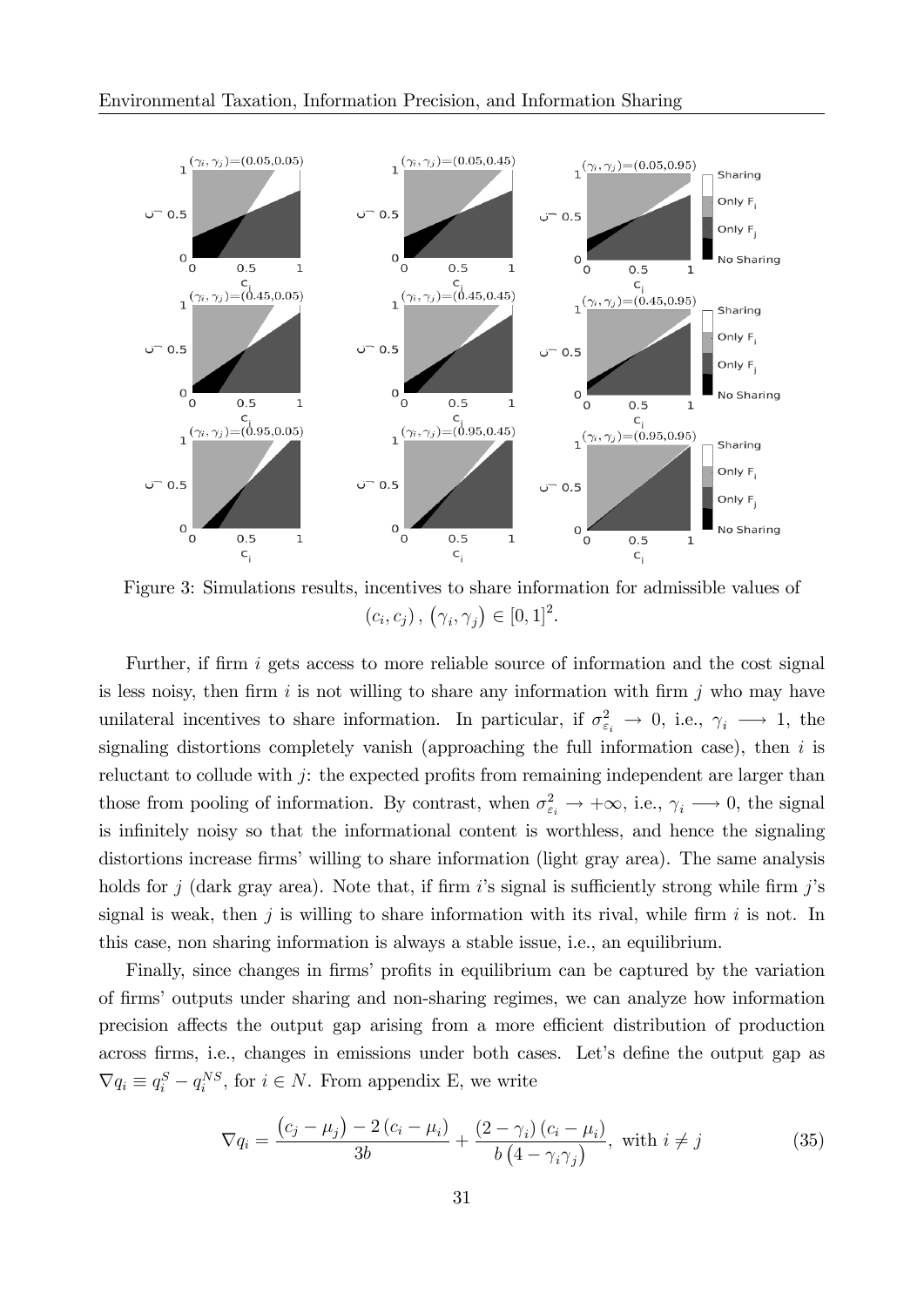Differentiating this relation with respect to the relative precision of i's signal,  $\gamma_i$ , and rearranging the terms we obtain the following simplified expression:

$$
\frac{\partial}{\partial \gamma_i} \nabla q_i \left( \gamma_i, \gamma_j \right) = -\frac{2 \left( c_i - \mu_i \right) \left( 2 - \gamma_j \right)}{b \left( 4 - \gamma_i \gamma_j \right)^2} \tag{36}
$$

Since the term  $\frac{(2-\gamma_i)}{f(x_i)}$  $\frac{(-\epsilon^{-1}i)^j}{b(4-\gamma_i\gamma_j)^2}$  is strictly positive for  $\gamma_i, \gamma_j \in [0,1]$ , we are entitled to write

$$
sgn\left(\frac{\partial \nabla q_i}{\partial \gamma_i}\right) = -sgn\left(c_i - \mu_i\right) \tag{37}
$$

Thus, the sign of the first derivative of  $\nabla q_i$  with respect to the relative precision of i's signal depends on the sign of  $(c_i - \mu_i)$ . What does that mean? To display the intuition behind our findings, we subsequently consider the following two cases:  $37$ 

- 1. If  $c_i < \mu_i$ , i.e., i's marginal cost turns out to be lower than expected, then  $\frac{\partial \nabla q_i}{\partial \gamma_i}$ 0. In the case where  $i$ 's true marginal cost is lower compared to its mean, a better quality signal widen the production gap between sharing and non-sharing information regimes. Higher precision of the signal entails an increase of  $q_i^S$  because more precise information signals that firm  $i$  is productively efficient in the marketplace. Hence, a more efficient distribution of the industry output across firms yields an increase of firm is production level under information-pooling agreements. Expanding its production under deterministic markets makes firm  $i$  better off because it realizes extra profits from the resulting output gap. Having said that, firm  $i$  is not completely free in its maneuver in the marketplace because it is not environmentally friendly (lower value of marginal cost):  $q_i^S$  heavily depends on the regulator's environmental consciousness and can be taxed accordingly.
- 2. Conversely, if  $c_i > \mu_i$  then  $\frac{\partial \nabla q_i}{\partial \gamma_i} < 0$ . The intuition behind this result is that, any improvement of  $i$ 's signal lowers the production gap between the sharing and nonsharing cases. When the signal becomes more informative, and if the true value of the marginal cost is higher than its average (which signals that the firm is environmentally friendly but productively inefficient), firm  $i$  must behave strategically and reduces its production under cost sharing agreements  $(q_i^S)$ . Hence, well informed, firm i has more

 $37A$  similar analysis can be undertaken with respect to j's relative precision of information. We can show that, the first derivative of  $\nabla q_i$  with respect to  $\gamma_j$  yields:  $\frac{\partial \nabla q_i}{\partial \gamma_j} = \frac{\gamma_i (c_i - \mu_i)(2 - \gamma_i)}{b(4 - \gamma_i \gamma_i)^2}$  $\frac{(c_i - \mu_i)(2 - \gamma_i)}{b(4 - \gamma_i \gamma_j)^2} \Rightarrow sgn\left(\frac{\partial \nabla q_i}{\partial \gamma_j}\right)$  $=$  $sgn(c_i - \mu_i)$ . If  $c_i > \mu_i$ , then  $\frac{\partial \nabla q_i}{\partial \gamma_j}$  increases in response to a higher precision of j's signal. If  $c_i < \mu_i$ , then a higher quality of j's information entails a decrease in  $\nabla q_i$ .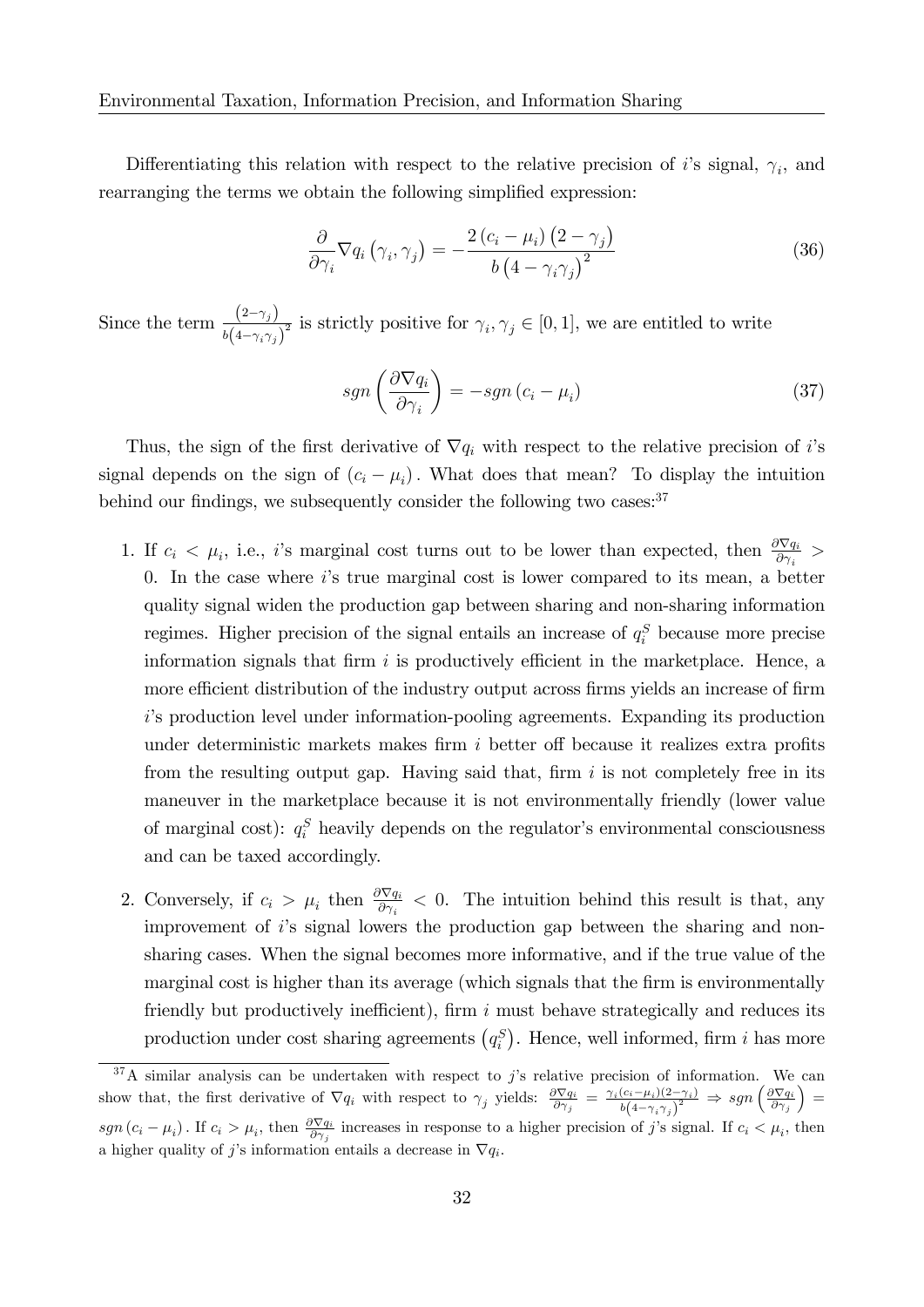incentives to reduce its output level. As a result, the production gap decreases.

#### 5.2 Collusion and Welfare

In this section, we try to look at the issue of information sharing in industries subject to environmental pricing policy through taxes, seeking to answer a simple question: Should a Cournot oligopolist be allowed to share information about their costs in uncertain polluting industries? To this end, we investigate how collusion through cost sharing agreements affects social welfare. Note that, antitrust authorities do not forbid the exchange of information *per* se as long as it is not used with the purpose to collude or to deter entry. However, suspicions remain.

An extensive literature has examined the incentives of a Cournot oligopolist to share information about private costs without environmental externalities (See for instance, Amir et al., 2010; Banal-Estañol, 2007; Gal-Or, 1986; Li, 1985; Shapiro, 1986; Vives, 1988, 1990). Industry-wide information sharing increases expected profits, reduces expected consumer surplus, and enhances social welfare defined as the expected sum of industry profit and consumer surplus. The welfare analysis of information-pooling agreements about costs is difficult to resolve and is quite complex in uncertain industries with environmental externalities.<sup>38</sup> Thus, in order to translate our findings to regulatory policy, we state verbally our findings and relegate the formal expressions to the appendix. The following proposition fully characterizes the impact of collusion between firms on welfare.

**Proposition 8.** Under the informational framework adopted in this paper, *i.e.*, common and private information, when taxes are used to regulate an uncertain and asymmetric polluting Cournot industry, collusion that would arise through cost sharing agreements is unambiguously better for welfare as long as the ratio of the slopes of the marginal environmental damage  $(d\varphi^2)$  and the marginal consumers' surplus (b),  $\eta$ , is less than one. However, if the ratio is higher than one, i.e.,  $\eta > 1$ , then collusion may have large negative impact on social welfare. This is the case under extremely and severe environmental irreversibilities.

Proof. See Appendix E.

To deliver the insight behind this proposition, we write the welfare function in terms of equilibrium outputs since collusion through cost sharing agreements is feasible as long as  $q_i^S \ge q_i^{NS}, \forall i \in N$ . We have relied on simplifying the welfare function, but justified, to avoid

 $\Box$ 

 $38$  In the classical literature on information exchange, aggregating industry profits and consumer surplus yields the expression for social welfare. When it comes to uncertain polluting industries, the expected welfare function is quite more complicated and includes further environmental damages and tax revenues, which makes our task more complex.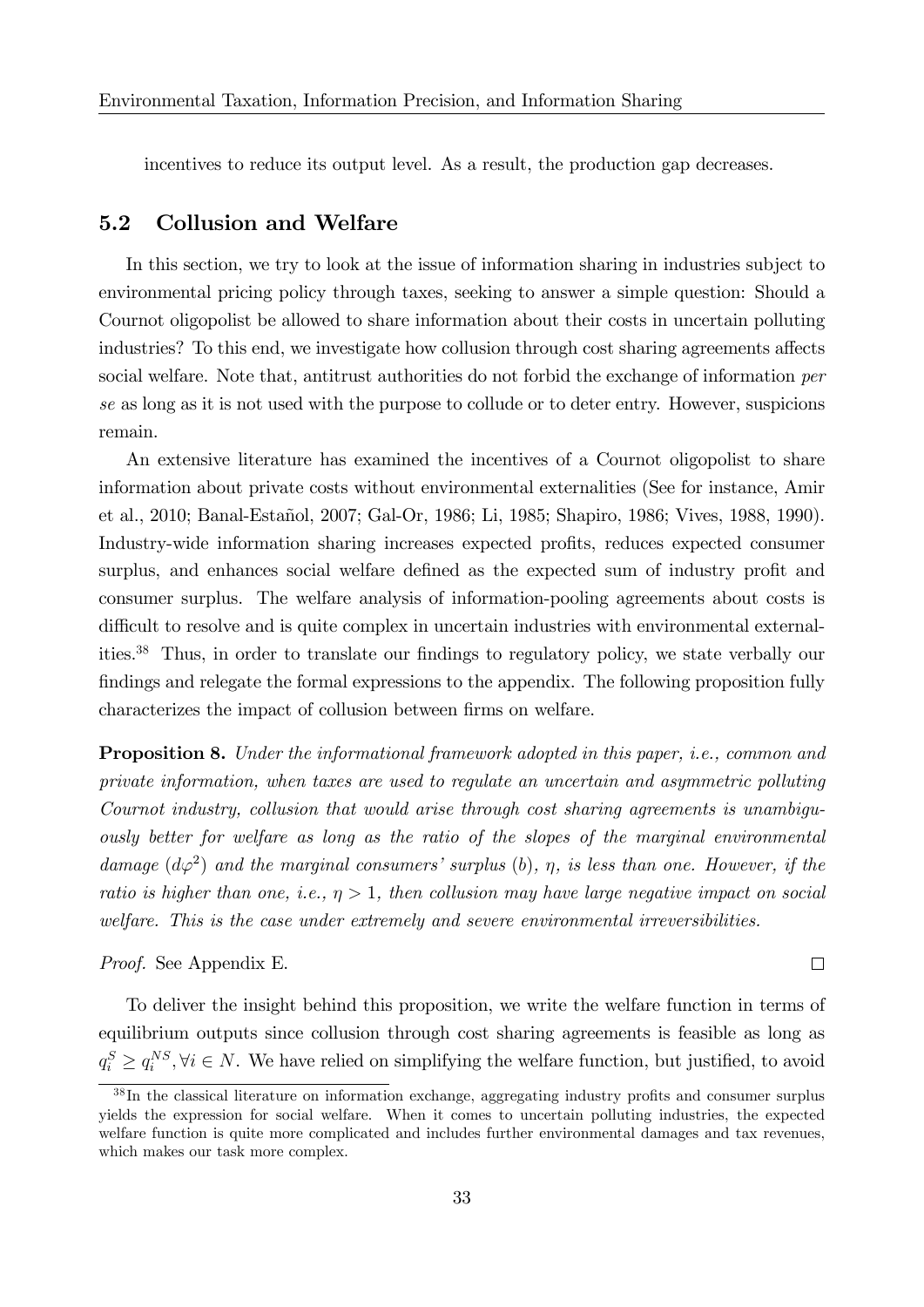mathematical complications. Let's examine more closely the expression of the welfare total differential:

$$
\Delta W = b(2 - 3\omega) Q (\Delta q_i + \Delta q_j) + 2b (q_i \Delta q_i + q_j \Delta q_j) + \varphi (1 + \ell') (\tau_i \Delta q_i + \tau_j \Delta q_j)
$$
 (38)

 $\Delta W$  measures the change in welfare that would arise following an increase in output levels, i.e., higher expected profits from information-pooling and possible collusion. The sign of  $\Delta W$  is indeterminate: the second and third terms on the right hand side of this expression are unambiguously strictly positive; however, the sign of the first term on the right hand side of the last expression depends on the sign of  $(2 - 3\omega)$ . Therefore, the overall social effect of collusion depends on the value of  $\omega$ .

Recall that  $\omega = \frac{b+d\varphi^2}{3b}$  where d characterizes the convexity of environmental damages,<sup>39</sup> and  $b$  captures the concavity of the benefits for consumers. We consider the following two subsequent cases:

- 1. If  $\omega \leq \frac{2}{3}$  $\frac{2}{3}$ , i.e., the ratio  $\eta \leq 1$ , then  $\Delta W \geq 0$ . In words, when the slope of the marginal environmental damages  $(d\varphi^2)$  is less than the slope of the marginal benefits for consumers  $(b)$ , then, for an exogenously given level of information precision, collusion between players is welfare improving. This observation implies that firms would have an incentive to share information cooperatively since information sharing increases the industry profits. Further, collusive behavior is welfare improving. In uncertain polluting industries, collusion generates information gains due to the information aggregation and eventually the subsequent production rationalization. Total output may be produced in a more cost-efficient way since information-pooling allows firms to better adjust to costs shocks. Consequently, social welfare increases even if collusion decreases the consumer surplus.
- 2. However, there is a range of situations where anti-competitive behaviors through cost sharing agreements may be welfare reducing. In fact, if  $\omega > \frac{2}{3}$ , then  $\Delta W$  may be negative. This is true when the slope of the marginal damages  $(d\varphi^2)$  relative to the slope of the marginal benefits for consumers (b) is higher than one, i.e.,  $\eta > 1$ . This is particularly the case under severe and extreme environmental circumstances such as serious environmental irreversibilities. The resulting environmental damages are large enough to shave off all efficiency gains from information-pooling agreements. Therefore, the potential impact of information sharing on environmental damages must be assessed, and a safe environmental policy must be urgently instituted to reduce

 $39$ Note that the parameter d also captures the regulator's environmental conscious.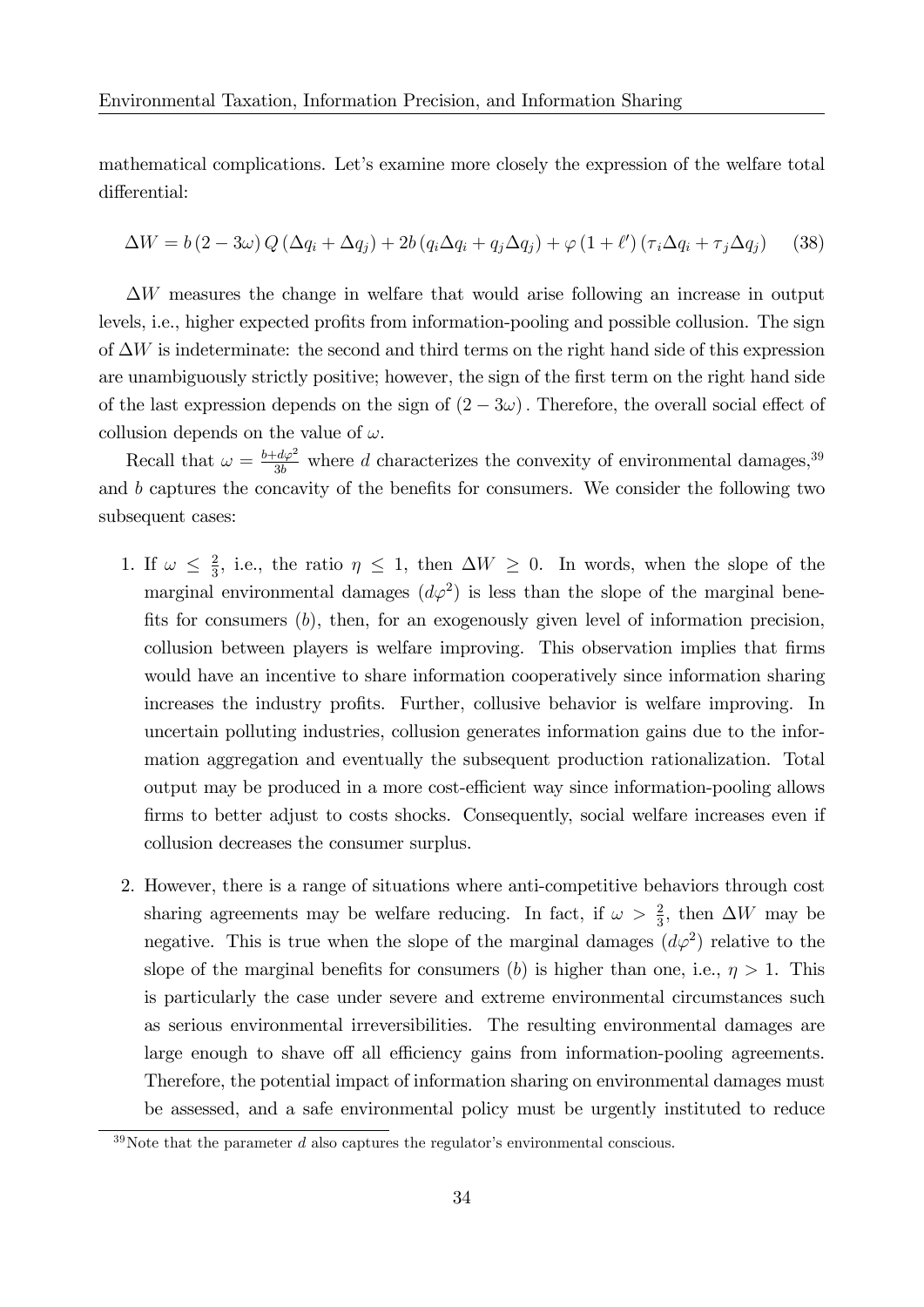collusive risk.

In terms of policy implications, collusion between firms through cost sharing agreements may emerge in a wide range of uncertain polluting Cournot markets, e.g., energy markets, because firms benefit from positive externalities generated by such agreements. Anticompetitive behaviors lead to large efficiency gains and are welfare improving as long as the marginal environmental damage is less than the marginal benefit for consumers. This result is consistent with the literature on collusion through information sharing under Cournot competition with uncertainties about costs. It also provides a rational for antitrust authorities to be lenient with information sharing even if it reduces expected consumer surplus.

Not surprisingly, however, if the slope of the marginal environmental damage is higher relative to the slope of the marginal consumer surplus, collusion may be welfare reducing. This is true under severe environmental damages typically associated with some Cournot industries. Hence, where there are threats of serious damages, there is no reason for postponing any carbon pricing policy such as emissions taxes, and regulatory restrictions on information exchange must be adopted. Environmental regulators and antitrust authorities have to work closely and information sharing should be treated significantly more vigorously in order to avoid further damages and welfare loss. This observation sheds light on previously unknown room for policy improvement in terms of setting environmental taxes, which highly depends on the political will and the regulator's environmental conscious. Facing controversial and scientifically debatable risks due to emissions, and by the precautionary principle, if the regulator is uncertain about the timing and likelihood of social losses, it should set the policy instrument accordingly in order to avoid or diminish environmental harm, including threats to human life or health. Pricing actions through taxes, thus, aim to avoid huge future direct and social irreversible losses.

#### Concluding Remarks

Over the last few decades, despite tremendous progress in the field, environmental taxes have come under increasing criticism from both outside and inside the environmental economics profession due to the large number of empirical anomalies and failures to deal with some externalities, e.g., GHG emissions or high-risk toxic pollutants. Regulators in different countries around the world are lagging on taking strong actions on emissions and delivering an effective tax-based policy. It is crystal clear that, to reduce emissions, sharply and effectively, a great surge has to be done in decision makers' attitude toward policy settings. To succeed in such a difficult task, the time has come for designers of future environmental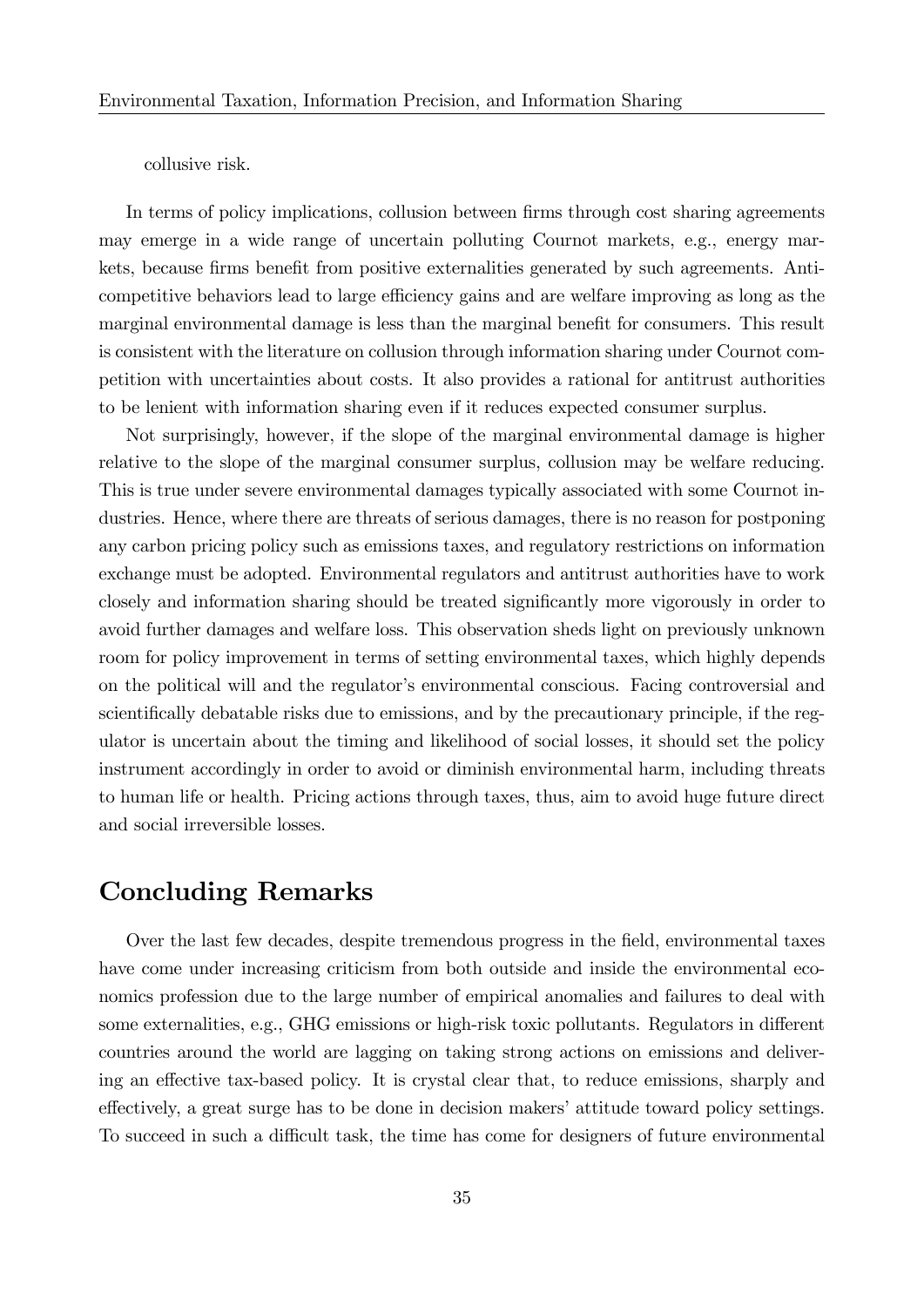taxes to stop behaving like group therapists, complaining and confessing, and vigorously act to curb emissions.

This paper investigates emissions taxes under costs uncertainties and market power. We considered affine information structure with common and private signals. We determined the Bayesian Nash equilibrium of the game in which the regulatory instrument is made under informational constraints, and examined the consequences of varying the informativeness of signals on welfare. Although the model is built on some restrictive assumptions in order to keep results tractable, this paper provides elements to the debate of how information about costs should be used in regulatory decision making. Our findings are broadening decision makers' repertoire of the antidote for most of the environment' ills, and provide a window, hopefully, to ramp up the promised reforms around the world to reduce emissions.

We showed that, facing industry-wide and firm-specific signals, the regulator is able to set differentiated emissions taxes. Under some conditions, the proposed policy enables the fine-tuning of the intensity of the tax rates towards specific environmental circumstances. Further, the social impact of more precise signals hinge fundamentally on the value of the ratio of the slopes of the marginal damage and the marginal consumer surplus. If the severity of environmental damages increases nonlinearly for instance, then the regulator must act ambitiously enough to avoid irreversible processes that would amplify damages. This simply means that taxes must be set accordingly. To understand the potential magnitude of information precision, we turned to numerical simulations calibrated to different level of environmental damages which are inherently difficult to estimate. The final outcome depends on threats of serious damages, e.g., irreversible loss.

Then, we considered the possibility that firms within an uncertain polluting industry may cooperatively be able to share information about costs. We examined the conditions under which collusion may emerge and its social impacts. We argue that, under severe environmental damages, the implied anti-competitive behaviors is welfare reducing. Numerical simulations show how results hinge on the ratio of the slopes of the marginal damage and the marginal consumer benefit.

Clearly, persistent uncertainties and information asymmetry are crucial to policy design and decision making. Lot of deep uncertainties remain unresolved, specifically in the science of climate change which remains quite uncertain. Stripping off the cover of darkness and making information visible is not an easy task. However, current efforts to enhance informational access may offer important lessons for environmental regulation moving forward. Facing industry-wide and firm-specific shocks, there are enormous opportunities to make the best use of available set of data to enhance the quality of the environment. Such information may be used to overcome a serious lack of information on polluted activities, and could have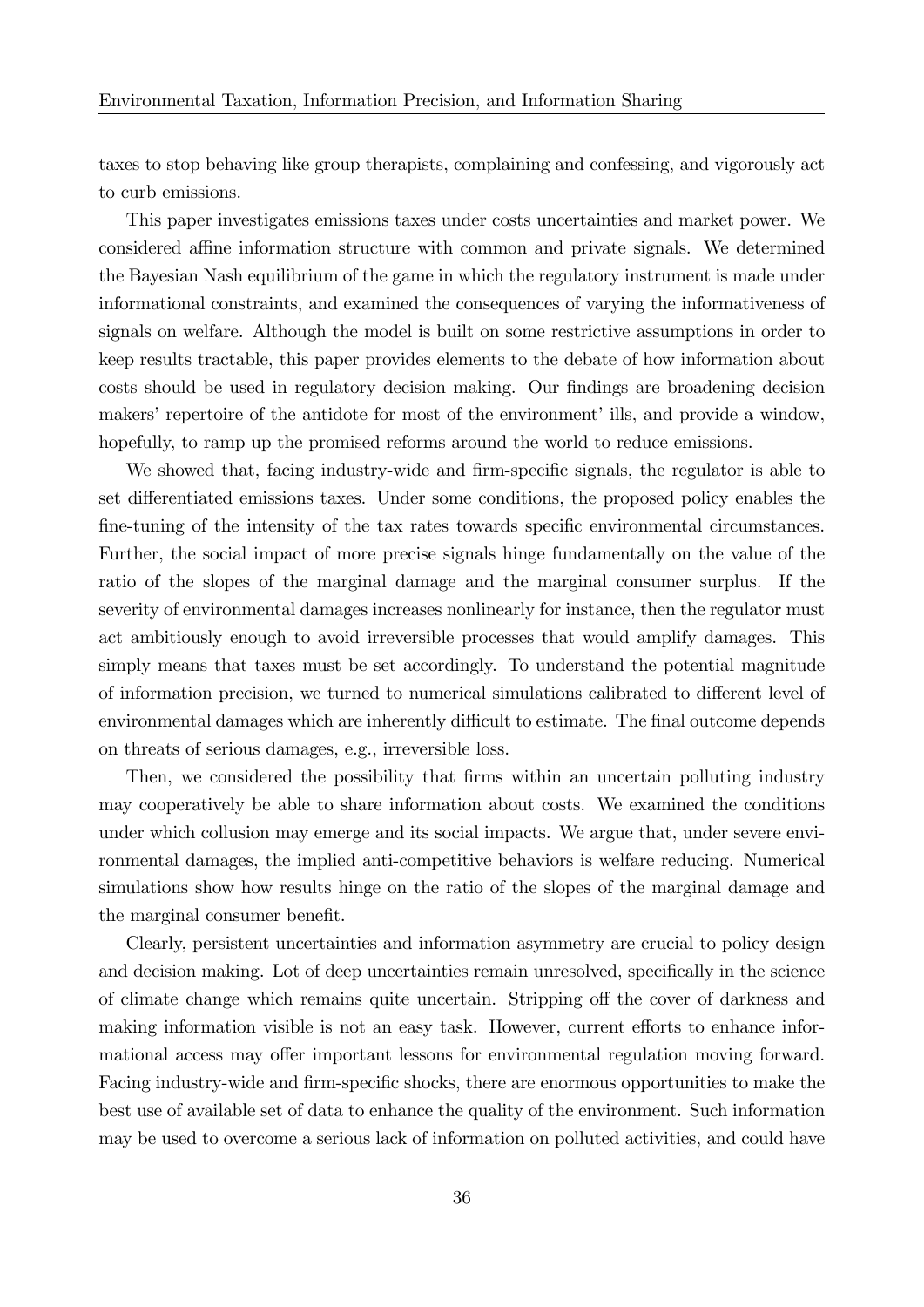impact on firms' behavior and levels of pollution. Furthermore, where there are threats of serious environmental damage, there is no reason for postponing any externalities pricing policy. This is the case when damages yield irreversible direct and social losses.

Our study has several limitations. Further research should address, for example, investment in clean technology issues to extend the analysis, which could yield rich policy implications. In addition, environmental damages caused by some non-uniformly mixed pollutants, e.g.,  $NO<sub>x</sub>$  emissions or many water pollutants, depend significantly on the location of the source and the spacial distribution of emissions. Hence, it is necessary to extend the model to horizontal differentiation.

### Appendix

## A Proof of Proposition 1

Recall that firms' information is structured such that  $\tilde{c}_i = \tilde{s} + \tilde{\epsilon}_i$ , for  $i \in N$ . First, we define each firm's profit maximization problem:

$$
\max_{\tilde{q}_i > \tilde{q}_i} \mathbb{E}_{\tilde{c}_j} \left[ \left( \tilde{p} - \tilde{c}_i - \varphi \tau_i \right) \tilde{q}_i \right], \text{ for } i, j, \text{ with } i \neq j. \tag{A.1}
$$

where  $\tilde{p} = a - b(\tilde{q}_i + \tilde{q}_j)$  and  $\mathbb{E}_{\tilde{c}_j}$  denotes the common expectation operator taken over  $\tilde{c}_j$ . Differentiating equation (A.1) with respect to  $\tilde{q}_i$ , setting the expression equals to zero and rearranging, the first order conditions (FOCs) for  $i, j$ , with  $i \neq j$ , yields the following best reaction functions:

$$
\frac{\partial \mathbb{E}\tilde{\pi}_i\left(\tilde{q}_i,\tilde{q}_j\right)}{\partial \tilde{q}_i} = 0 \Rightarrow \tilde{q}_i = \frac{a - b\mathbb{E}[\tilde{q}_j \mid \tilde{c}_i] - \varphi \tau_i - \tilde{c}_i}{2b}.
$$
\n(A.2)

The second order conditions (SOCs), which implies  $\frac{\partial^2 \mathbb{E} \tilde{\pi}_i(q_i,q_j)}{\partial (\tilde{\pi})^2}$  $\frac{\partial \pi_i(q_i, q_j)}{\partial (\widetilde{q}_i)^2} = -2b$ , are satisfied since  $b > 0$ . Making use of the FOCs, we then can solve for the linear equilibrium in the usual way by identifying coefficients with the candidate linear strategy:

$$
\widetilde{q}_i = \theta_{i1} + \theta_{i2}\widetilde{c}_i; \ \forall i, j, \ \text{with } i \neq j. \tag{A.3}
$$

Substituting into the expression of the FOCs, we obtain:

$$
\widetilde{q}_i = \frac{a - b\mathbb{E}[\theta_{j1} + \theta_{j2}\widetilde{c}_j \mid \widetilde{c}_i] - \varphi\tau_i - \widetilde{c}_i}{2b}; \ \forall i, j, \ \text{with} \ i \neq j. \tag{A.4}
$$

Under Lemma 1, we have, for every player  $i, j$ , with  $i \neq j$ ,  $\mathbb{E}[\tilde{c}_i|\tilde{c}_j] = \gamma_j \tilde{c}_j + \lambda_j$ , where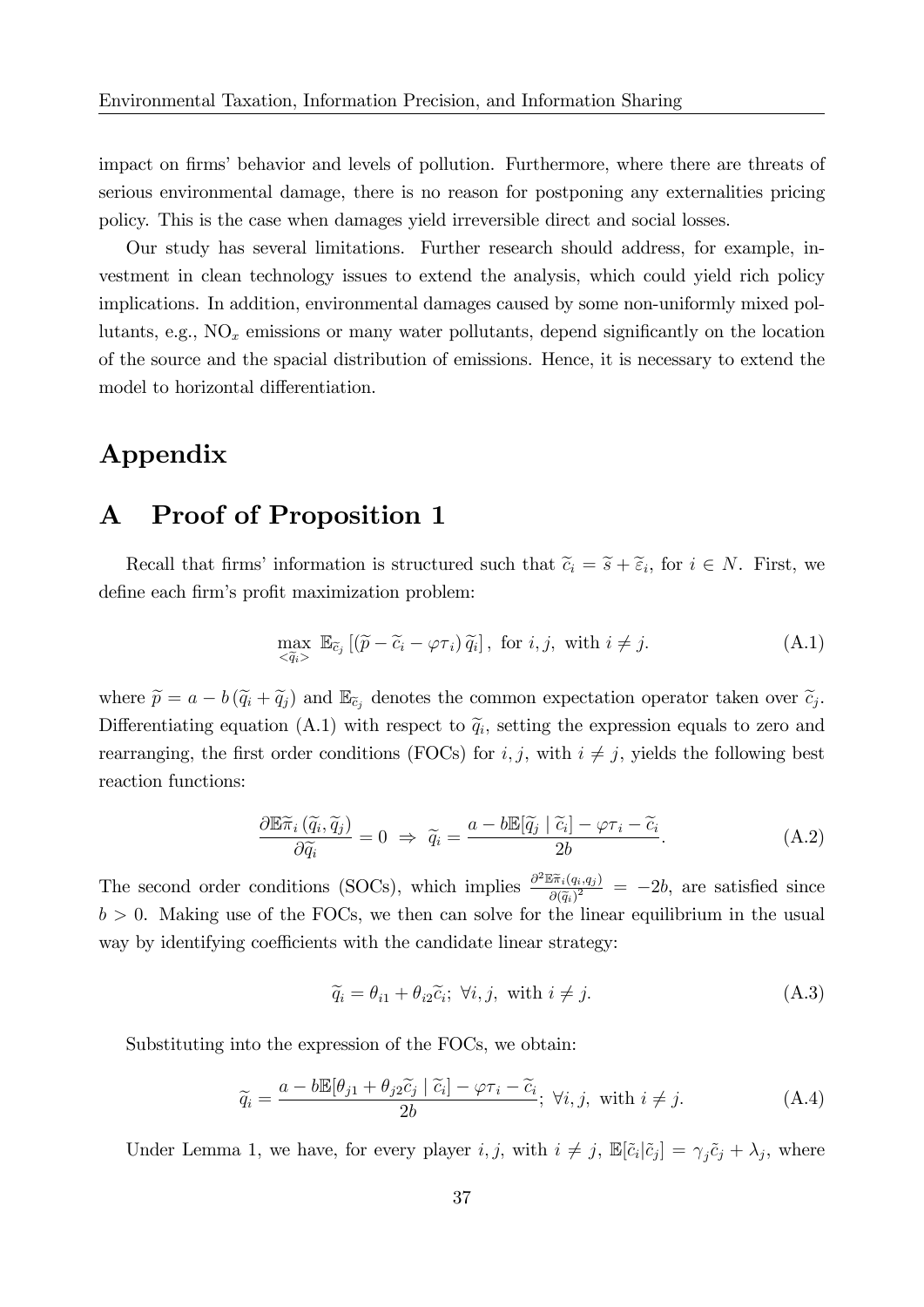$\gamma_j = \frac{\sigma_s^2}{\sigma_s^2 + \sigma_{\varepsilon_j}^2}$ ,  $\lambda_j = \mu_i - \gamma_j \mu_j$ ,  $\mu_i = \mu_s + \mu_{\varepsilon_i}$ , and  $\mu_j = \mu_s + \mu_{\varepsilon_j}$ . Solving for  $\theta$ s yields the following parameter values for  $i, j$ , with  $i \neq j$ 

$$
\theta_{i1} = \frac{a + \varphi(\tau_j - 2\tau_i)}{3b} + \frac{2\lambda_i (2 - \gamma_j) - \lambda_j (2 - \gamma_i)}{3b (4 - \gamma_i \gamma_j)},
$$
\n(A.5)

and,

$$
\theta_{i2} = -\frac{(2 - \gamma_i)}{b (4 - \gamma_i \gamma_j)}.
$$
\n(A.6)

Finally, we obtain

$$
\widetilde{q}_{i} = \frac{a + \varphi(\tau_{j} - 2\tau_{i})}{3b} + \frac{2\lambda_{i}\left(2 - \gamma_{j}\right) - \lambda_{j}\left(2 - \gamma_{i}\right)}{3b\left(4 - \gamma_{i}\gamma_{j}\right)} - \frac{\left(2 - \gamma_{i}\right)\widetilde{c}_{i}}{b\left(4 - \gamma_{i}\gamma_{j}\right)}; \ \forall i, j, i \neq j. \tag{A.7}
$$

## B Proof of Proposition 2

To set the optimal tax rule, the risk neutral regulator maximizes the expected welfare defined by:

$$
\max_{\langle \tau_i, \tau_j \rangle} \mathbb{E}_{\tilde{c}_i, \tilde{c}_j} \left[ \widetilde{W} \left( \tau_i, \tau_j \right) \right] \ni \widetilde{W} \left( \tau_i, \tau_j \right) \equiv -\left( \frac{b + d\varphi^2}{2} \right) \widetilde{Q}^2 + \sum_{i \in N} \left[ \left( a - \widetilde{c}_i + \varphi \ \ell' \ \tau_i \right) \widetilde{q}_i \right] \tag{B.1}
$$

where  $\tilde{Q} = \tilde{q}_i + \tilde{q}_j$  denotes the industry output. Elnaboulsi et al. (2018) consider marginal costs' uncertainties under publicly disclosed and private information structure in a similar Stackelberg-Cournot game to ours. The derivation here closely follows their derivation except we consider common and private information with different qualities of the information sources. Hence, the proof of this proposition can be done similarly to their proof. Making use of Lemma 1, maximizing the expected welfare with respect to  $\tau_i$  and  $\tau_j$ , and rearranging the FOCs lead to

$$
(\tau_j - \tau_i) = \frac{(\mu_j - \mu_i) + \ell' \left[ (\lambda_j + \mu_i) k_i - (\lambda_i + \mu_j) k_j \right]}{2\varphi \ell'}
$$
 (B.2)

$$
(\tau_j + \tau_i) = \frac{4a\omega + (2\omega + \ell') + 2a(\ell' - 1) + (\mu_i + \mu_j)}{2\varphi(\omega + \ell')} +
$$
  

$$
\frac{(2\omega + \ell')(\lambda_i k_j + \lambda_j k_i) - (6\omega + 3\ell')(\mu_i k_i + \mu_j k_j)}{2\varphi(\omega + \ell')} \tag{B.3}
$$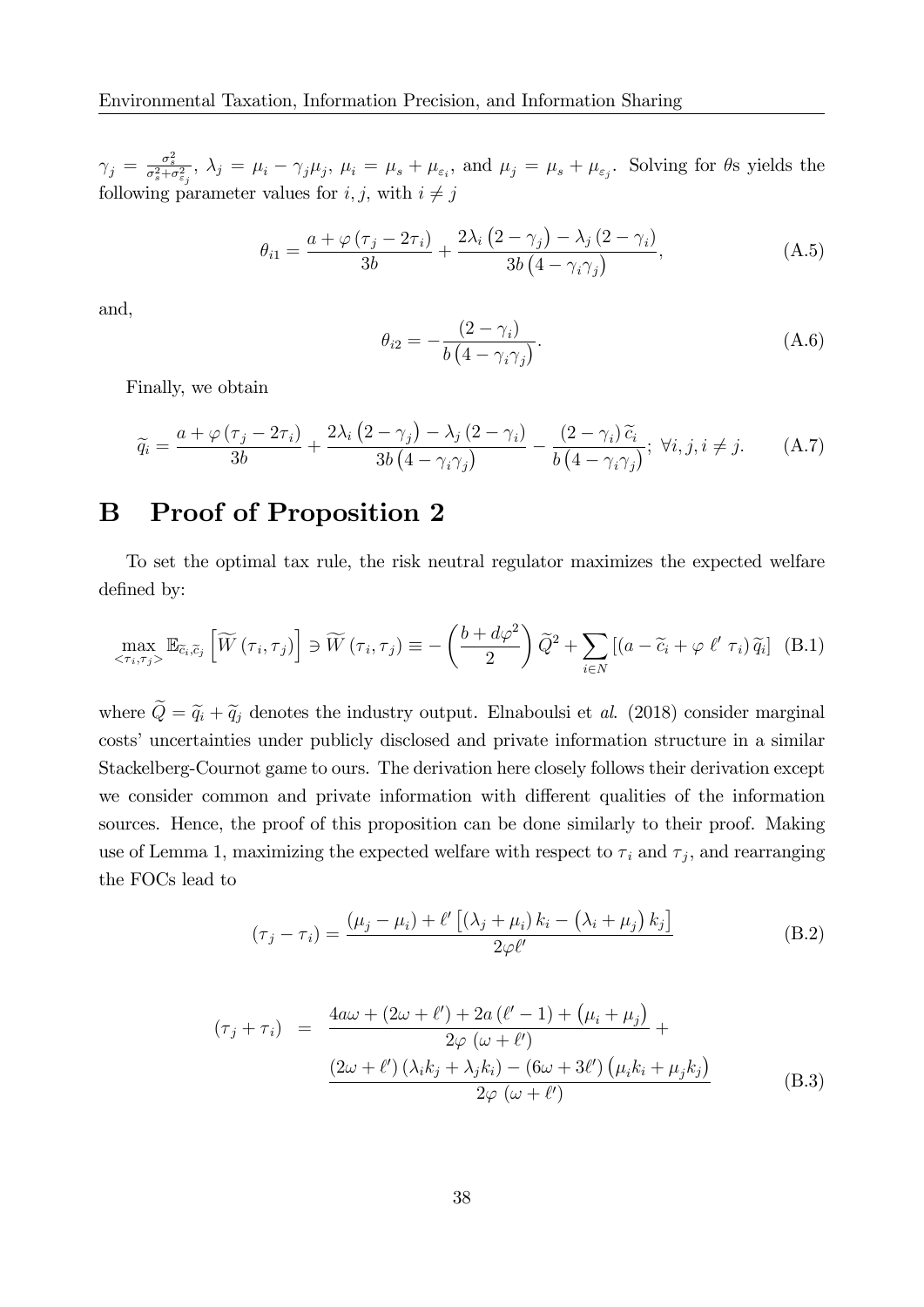where  $k_i = \frac{(2-\gamma_i)}{(4-\gamma_i)^2}$  $\frac{(2-\gamma_i)}{(4-\gamma_i\gamma_j)}$  and  $k_j = \frac{(2-\gamma_j)}{(4-\gamma_i\gamma_j)}$  $\frac{1}{(4-\gamma_i\gamma_j)}$ . Using Proposition 1 and solving for  $\tau_i$  and  $\tau_j$  give the following tax rates:

$$
\tau_i = \frac{(2\omega + \ell' - 1)\left[2a - (\mu_i + \mu_j)\right]}{4\varphi(\omega + \ell')} + \frac{(1 - \ell')(\mu_i - \mu_j)}{4\varphi\ell'}
$$
(B.4)

and,

$$
\tau_j = \frac{\left(2\omega + \ell' - 1\right)\left[2a - \left(\mu_i + \mu_j\right)\right]}{4\varphi\left(\omega + \ell'\right)} + \frac{\left(1 - \ell'\right)\left(\mu_j - \mu_i\right)}{4\varphi\ell'}\tag{B.5}
$$

where  $\omega \equiv \left(\frac{1}{3} + \frac{d\varphi^2}{3b}\right)$ 3b ) and  $\ell' = (\ell - 1)$ . Since we considered that  $1 < \ell < 2$  then  $0 < \ell' < 1$ . To check conditions under which the regulator's objective function is concave, we compute the Hessian matrix of  $\mathbb{E}[W(\tau_i, \tau_j)]$ :

$$
H_{\widetilde{W}} = \begin{pmatrix} H_{\widetilde{W}}(i,i) = \frac{\partial^2 \mathbb{E}[\widetilde{W}]}{\partial \tau_i^2} & H_{\widetilde{W}}(i,j) = \frac{\partial^2 \mathbb{E}[\widetilde{W}]}{\partial \tau_j \tau_i} \\ H_{\widetilde{W}}(j,i) = \frac{\partial^2 \mathbb{E}[\widetilde{W}]}{\partial \tau_i \tau_j} & H_{\widetilde{W}}(j,j) = \frac{\partial^2 \mathbb{E}[\widetilde{W}]}{\partial \tau_j^2} \end{pmatrix} = \left(\frac{-\varphi^2}{3b}\right) \begin{pmatrix} (\omega + 4\ell') & (\omega - 2\ell') \\ (\omega - 2\ell') & (\omega + 4\ell') \end{pmatrix} \tag{B.6}
$$

 $\mathbb{E}[W(\tau_i, \tau_j)],$  is concave if and only if  $H_{\widetilde{W}}$  is negatively definite, namely, the following two conditions hold:

1. the Örst leading principal minor is negative

$$
\left(\omega + 4\ell'\right) \left(\frac{-\varphi^2}{3b}\right) < 0\tag{B.7}
$$

which is always true because  $(\omega + 4\ell') > 0$  under our assumptions;

2. and the second leading minor determinant is positive, i.e.,  $\det H'_{\widetilde{W}} > 0$ :

$$
|H_{\widetilde{W}}| = (\omega + 4\ell')^2 - (\omega - 2\ell')^2 > 0 \Rightarrow (2\omega + 2\ell') \ (6\ell') > 0
$$
 (B.8)

The second condition holds as long as  $\ell' > 0$  which means that  $\ell > 1$ . Since both conditions are satisfied under our assumptions, the tax rule maximizes the expected welfare.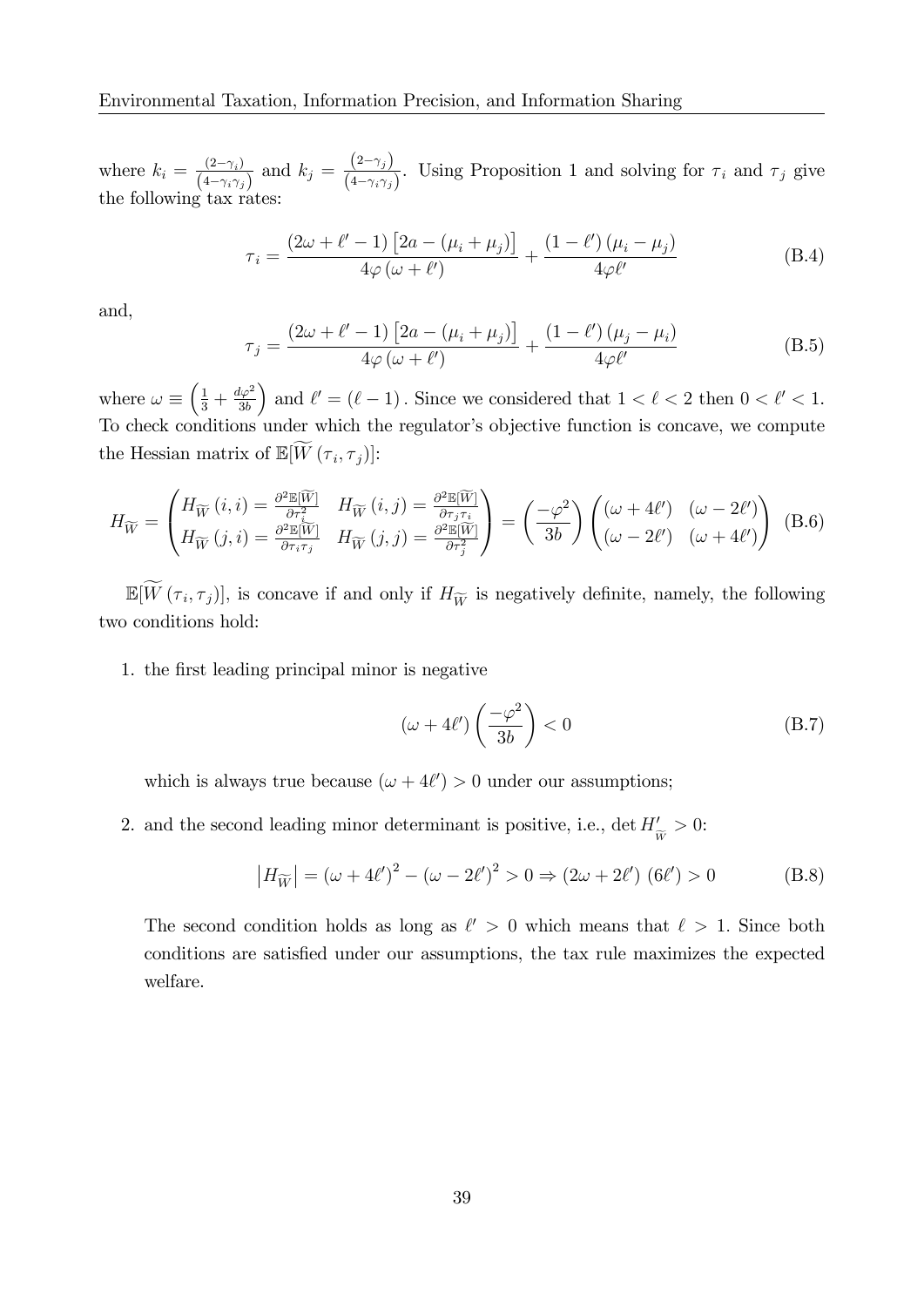## C Proof of Proposition 4

Collecting all terms not involving  $\mu_i$  and  $\mu_j$  into  $\Psi$ , we obtain the following expected welfare function:

$$
\overline{W}\left(\mu_i, \mu_j\right) = \frac{\left(1+\ell'\right)^2 \left[2a - \left(\mu_i + \mu_j\right)\right]^2}{24b\left(\omega + \ell'\right)} + \frac{\left(1+\ell'\right)^2 \left(\mu_i - \mu_j\right)^2}{8b\ell'} + \Psi \tag{C.1}
$$

Differentiating equation (C.1) with respect to  $\mu_i$  and rearranging the expression yield:

$$
\frac{\partial \overline{W}}{\partial \mu_i} = -\frac{(1+\ell')^2 \left[2a - \left(\mu_i + \mu_j\right)\right]}{12b\left(\omega + \ell'\right)} + \frac{(1+\ell')^2 \left(\mu_i - \mu_j\right)}{4b\ell'}\tag{C.2}
$$

Let's assume  $a$  large enough to avoid any possibility of shutdown.

- 1. If  $\mu_i \leq \mu_j$ , then the right hand side of equation (C.2) is negative. This implies that the social welfare is decreasing with respect to the unconditional expected marginal cost, i.e.,  $\frac{\partial W}{\partial \mu_i} \leq 0$ .
- 2. If  $\mu_i > \mu_j$ , the sign of  $\frac{\partial W}{\partial \mu_i}$  is indeterminate as the first term on the right hand side of equation (C:2) is negative, while the second term is positive. It is easy to verify that the social welfare is increasing with respect to the unconditional expected marginal cost, i.e.,  $\frac{\partial W}{\partial \mu_i} > 0$ , if and only if:

$$
\mu_i > \frac{2a\ell' + \mu_j (3\omega + 2\ell')}{4\ell' + 3\omega} \tag{C.3}
$$

or equivalently,

$$
\left(\mu_i - \mu_j\right) \left(4\ell' + 3\omega\right) > 2\ell' \left(a - \mu_j\right) \tag{C.4}
$$

We can write this condition after substituting  $\mu_i = \mu_s + \mu_{\varepsilon_i}$  in the last equation, for *i*, *j*, with  $i \neq j$ . This yields

$$
\frac{\mu_{\varepsilon_i} - \mu_{\varepsilon_j}}{a - \mu_s - \mu_{\varepsilon_j}} > \frac{2\ell'}{2\ell' + \omega}
$$
\n(C.5)

which is true as long as a is large enough and provided that  $\mu_{\varepsilon_i} > \mu_{\varepsilon_j}$ .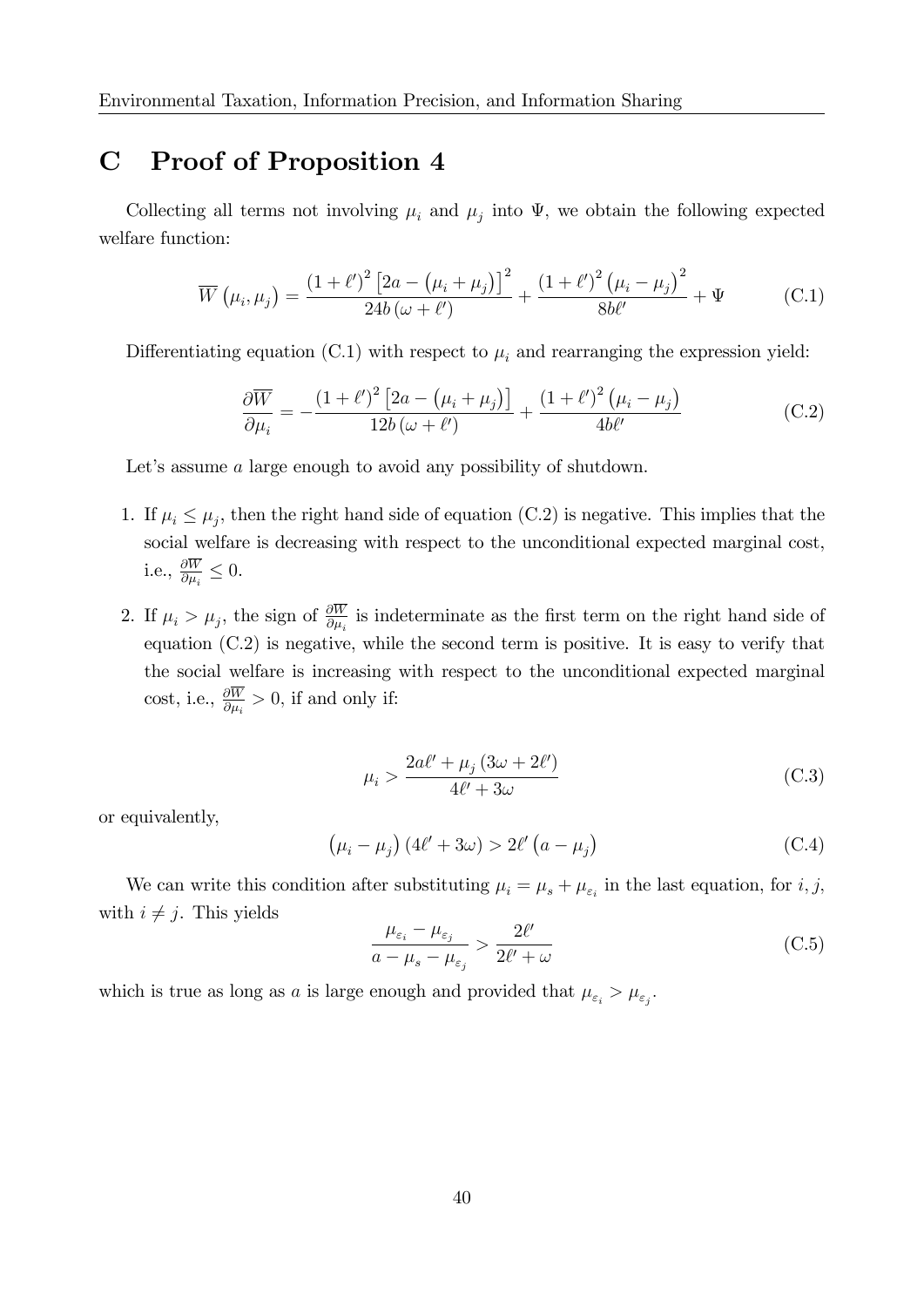## D Proof of Proposition 5

Collecting all terms not involving  $\gamma_i$  and  $\gamma_j$  into  $\Phi$ , we obtain the following expected welfare function:

$$
\overline{W} = -\frac{(b+d\varphi^2)}{2} \left[ \frac{\left(2-\gamma_i\right)^2 \sigma_i^2}{b^2 \left(4-\gamma_i\gamma_j\right)^2} + \frac{\left(2-\gamma_j\right)^2 \sigma_j^2}{b^2 \left(4-\gamma_i\gamma_j\right)^2} + \frac{2\left(2-\gamma_i\right)\left(2-\gamma_j\right) \sigma_s^2}{b^2 \left(4-\gamma_i\gamma_j\right)^2} + \frac{\left(2-\gamma_i\right) \sigma_i^2}{b \left(4-\gamma_i\gamma_j\right)} + + \frac{\left(2-\gamma_j\right) \sigma_j^2}{b \left(4-\gamma_i\gamma_j\right)} + \Phi \tag{D.1}
$$

Recall that,  $\forall i \in N$ ,  $\sigma_i^2 = \sigma_s^2 + \sigma_{\varepsilon_i}^2$ , i.e.,  $\gamma_i = \frac{\sigma_s^2}{\sigma_i^2}$ . Equation (D.1) can be simplified:

$$
\overline{W} = \frac{\sigma_s^2 (2 - \gamma_i) \left[ 8 - 6\omega + \gamma_i \left( 3\omega - 2\gamma_j \right) \right]}{2\gamma_i b \left( 4 - \gamma_i \gamma_j \right)^2} + \frac{\sigma_s^2 (2 - \gamma_j) \left[ 8 - 6\omega + \gamma_j \left( 3\omega - 2\gamma_i \right) \right]}{2\gamma_j b \left( 4 - \gamma_i \gamma_j \right)^2} - \frac{6\omega \sigma_s^2 (2 - \gamma_i) \left( 2 - \gamma_j \right)}{2b \left( 4 - \gamma_i \gamma_j \right)^2} + \Phi \tag{D.2}
$$

To evaluate the sign of the derivative of W with respect to  $\gamma_i$  and  $\gamma_j$ , we consider the following function:

$$
\Omega(\gamma_i, \gamma_j) = \frac{2}{3\omega} \frac{b}{\sigma_s^2} \overline{W}
$$
  
= 
$$
\left(\frac{4}{3\omega}\right) \frac{\gamma_i + \gamma_j - \gamma_i \gamma_j}{\gamma_i \gamma_j (4 - \gamma_i \gamma_j)} - \frac{4(\gamma_i + \gamma_j) + \gamma_i \gamma_j (2\gamma_i \gamma_j - 3(\gamma_i + \gamma_j))}{\gamma_i \gamma_j (4 - \gamma_i \gamma_j)^2}
$$
  
+ 
$$
\frac{2}{3\omega} \frac{b}{\sigma_s^2} \Phi
$$
 (D.3)

Considering the only elements in the expression of  $\Omega(\gamma_i, \gamma_j)$  which depend upon information use and quality, and differentiating equation (D.3) with respect to  $\gamma_i$  and  $\gamma_i$  yield

$$
\frac{\partial \Omega}{\partial \gamma_i} \left( \gamma_i, \gamma_j \right) = h \left( \gamma_i, \gamma_j \right) \left( g \left( \gamma_i, \gamma_j \right) - \vartheta \right); \ \forall i, j, i \neq j. \tag{D.4}
$$

where  $\vartheta = \frac{4}{3}$  $\frac{4}{3\omega}$ ,  $g\left(\gamma_i, \gamma_j\right) = \frac{k(\gamma_i, \gamma_j)}{h(\gamma_i, \gamma_j)}$  $\frac{\pi(\gamma_i, \gamma_j)}{h(\gamma_i, \gamma_j)}$  such that

$$
h(\gamma_i, \gamma_j) = \frac{(2 - \gamma_i) (2 + \gamma_i - \gamma_i \gamma_j)}{\gamma_i^2 (4 - \gamma_i \gamma_j)^2}
$$
(D.5)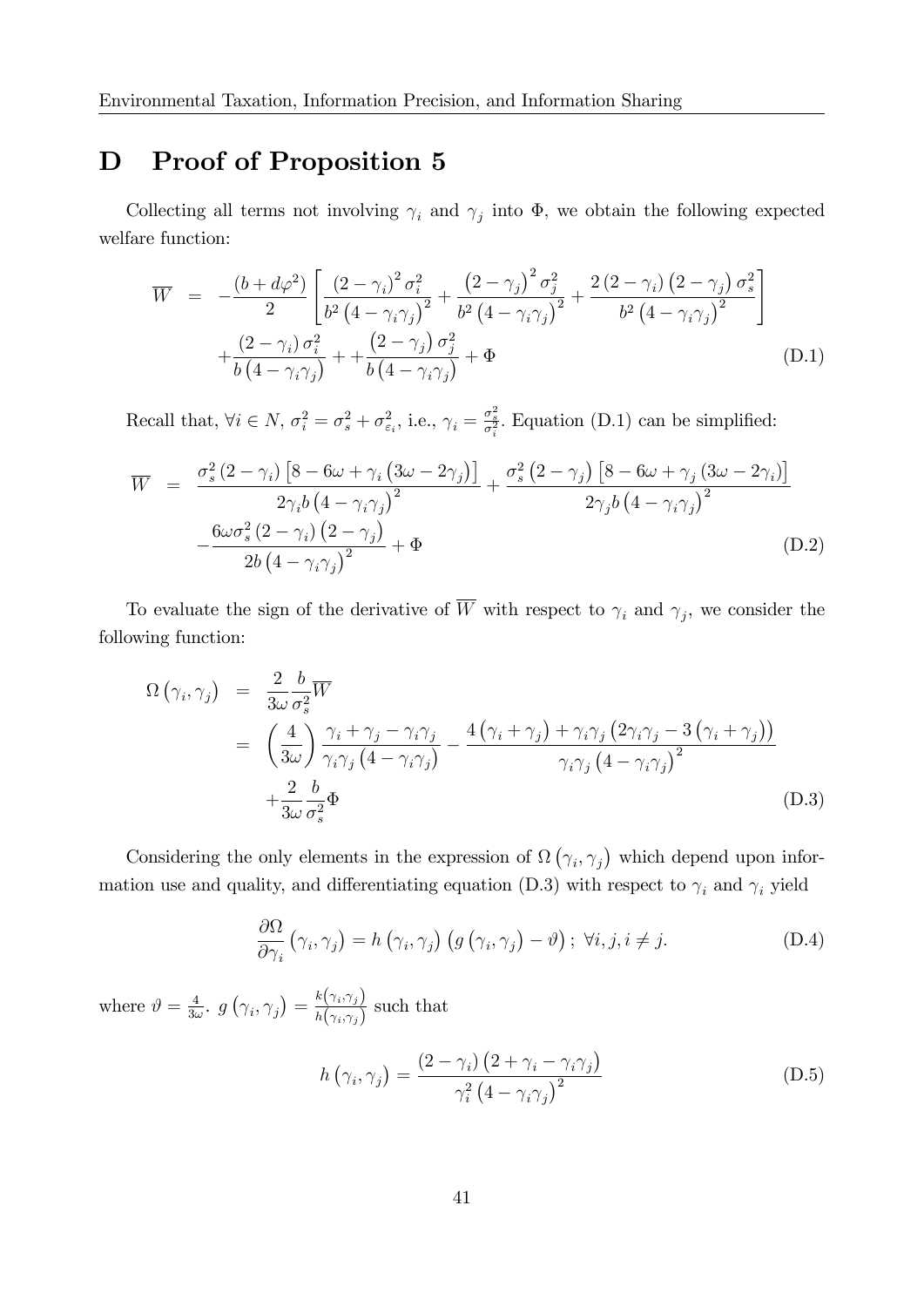and

$$
k(\gamma_i, \gamma_j) = \frac{4\gamma_i^2 - 12\gamma_i\gamma_j - 8\gamma_i^2\gamma_j + 3\gamma_i^3\gamma_j + 6\gamma_i^2\gamma_j^2 - 2\gamma_i^3\gamma_j^2 + 16}{\gamma_i^2 (4 - \gamma_i\gamma_j)^3}
$$
(D.6)

It follows that,  $\forall \gamma_i, \gamma_j \in ]0,1]$ ,

$$
h(\gamma_i, \gamma_j) > 0,\tag{D.7}
$$

$$
g\left(\gamma_i, \gamma_j\right) - 1 = \frac{\gamma_i^2 \left(2 - \gamma_j\right) \left(4 + \gamma_i \gamma_j - 4 \gamma_j\right)}{\left(2 + \gamma_i - \gamma_i \gamma_j\right) \left(4 - \gamma_i \gamma_j\right) \left(2 - \gamma_i\right)} > 0,
$$
\n(D.8)

and

$$
g\left(\gamma_i, \gamma_j\right) - \frac{5}{3} = -\frac{1}{3}f\left(\gamma_i, \gamma_j\right) < 0 \tag{D.9}
$$

where,

$$
f(\gamma_i, \gamma_j) = \frac{\left(4\left(1 - \gamma_i\right) + \gamma_i \gamma_j\right)\left(8\left(1 + \gamma_i - \gamma_i \gamma_j\right) + \gamma_i^2 \gamma_j\right)}{\left(2 + \gamma_i - \gamma_i \gamma_j\right)\left(4 - \gamma_i \gamma_j\right)\left(2 - \gamma_i\right)} > 0
$$
\n(D.10)

Thus, we show that  $1 < g(\gamma_i, \gamma_j) < \frac{5}{3}$  $\frac{5}{3}, \forall \gamma_i, \gamma_j \in [0,1]$ . Then, it can be checked that  $\forall \gamma_i, \gamma_j \in [0, 1]$ , the minimum (respectively the maximum) of the continuous and monotone function  $g(\gamma_i, \gamma_j)$  is reached for  $\gamma_i = 0$  (respectively  $(\gamma_i, \gamma_j) = (1, 0)$ ). We can summarize our results as follows:

Corollary 1. For  $\frac{5}{3} \leq \vartheta \leq 4$ , i.e.,  $\frac{1}{3} \leq \omega \leq \frac{4}{5}$  $\frac{4}{5}$ , the expected welfare function is decreasing with respect to  $\gamma_i$ , and  $\gamma_j$  on  $\mathcal{A} = [0,1] \times [0,1]$ :

$$
\frac{\partial \overline{W}}{\partial \gamma_i} < 0 \text{ and } \frac{\partial \overline{W}}{\partial \gamma_j} < 0; \forall i, j, i \neq j. \tag{D.11}
$$

**Corollary 2.** For  $0 < \vartheta < \frac{5}{3}$ , i.e.,  $\omega > \frac{4}{5}$ , we define  $\rho = 5 - 3\vartheta$  such that  $0 < \rho < 5$ . Let's denote

$$
\begin{cases}\nA_{-}^{\rho} = \{ (\gamma_i, \gamma_j) \in \mathcal{A} : f (\gamma_i, \gamma_j) < \rho \} \\
A_0^{\rho} = \{ (\gamma_i, \gamma_j) \in \mathcal{A} : f (\gamma_i, \gamma_j) = \rho \} \\
A_{+}^{\rho} = \{ (\gamma_i, \gamma_j) \in \mathcal{A} : f (\gamma_i, \gamma_j) > \rho \}\n\end{cases}
$$
\n(D.12)

The family of the non-empty sets  $A^{\rho}_{-}, A^{\rho}_{0}, A^{\rho}_{+},$  defines a partition<sup>40</sup> of  $A$ , such that

$$
\begin{cases}\n\frac{\partial \overline{W}}{\partial \gamma_i} \left( \gamma_i, \gamma_j \right) = \frac{\partial \overline{W}}{\partial \gamma_j} \left( \gamma_i, \gamma_j \right) > 0 \Leftrightarrow \left( \gamma_i, \gamma_j \right) \in A^{\rho}_-\n\\
\frac{\partial \overline{W}}{\partial \gamma_i} \left( \gamma_i, \gamma_j \right) = \frac{\partial \overline{W}}{\partial \gamma_j} \left( \gamma_i, \gamma_j \right) = 0 \Leftrightarrow \left( \gamma_i, \gamma_j \right) \in A^{\rho}_0\n\\
\frac{\partial \overline{W}}{\partial \gamma_i} \left( \gamma_i, \gamma_j \right) = \frac{\partial \overline{W}}{\partial \gamma_j} \left( \gamma_i, \gamma_j \right) < 0 \Leftrightarrow \left( \gamma_i, \gamma_j \right) \in A^{\rho}_+\n\end{cases}
$$
\n(D.13)

<sup>&</sup>lt;sup>40</sup>A partition, A, divides a support [0,1] into disjoints subsets,  $A = \{A_1, \ldots, A_t\}$ , i.e.,  $\cup_{z=1}^t A_z = [0,1]$ and  $A_u \cap A_z = \emptyset$  for all  $u, z = 1, \ldots, t$  with  $u \neq z$ .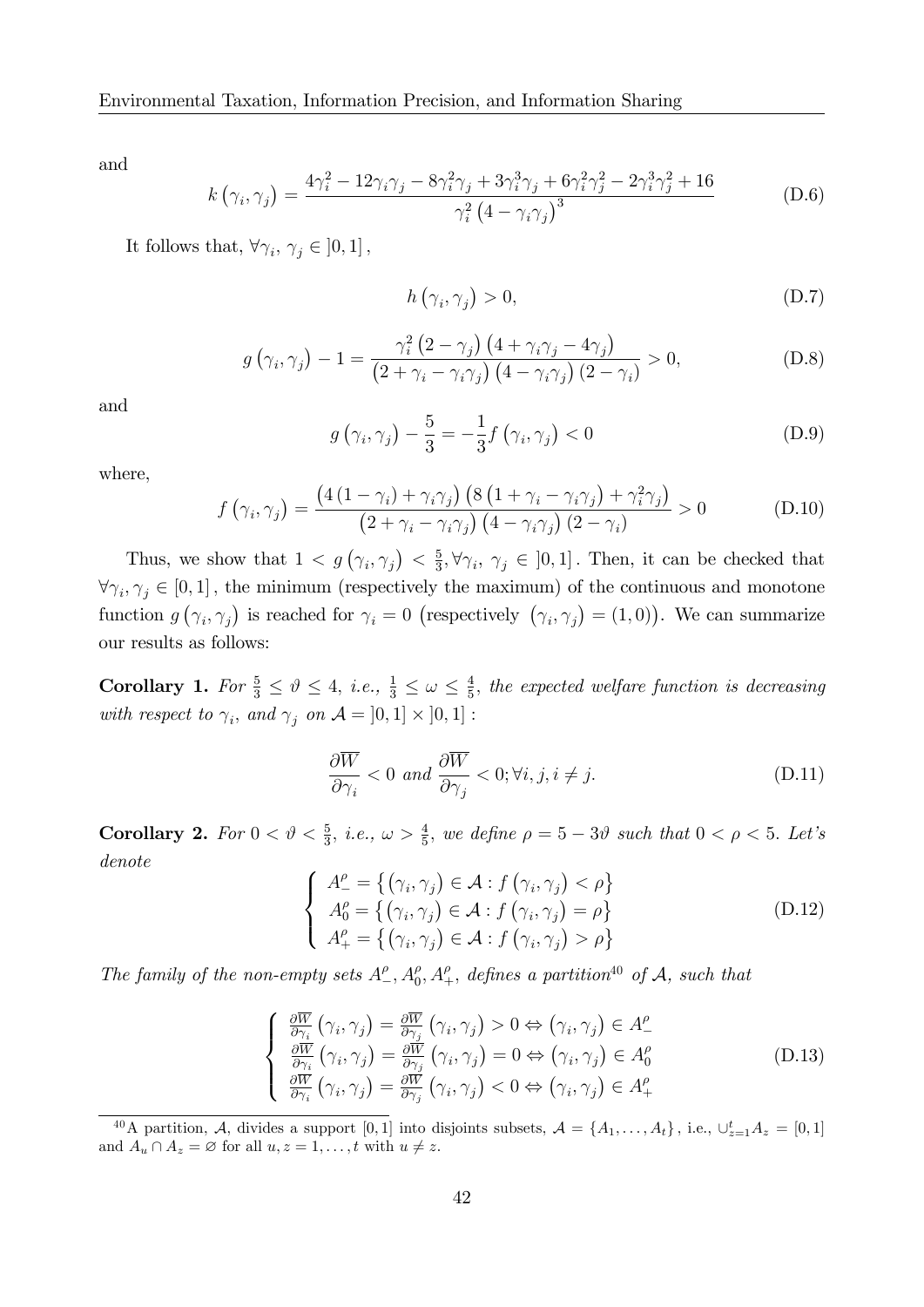#### E Proof of Propositions 7 and 8

Let  $(q_i^S, q_i^{NS})$ ,  $i \in N$ , denote the optimal quantities under sharing  $(S)$  and non-sharing  $(NS)$  information regimes. Under non-sharing information, the optimal quantities are given by:

$$
q_i^{NS} = \frac{a + \varphi\left(\tau_j^{NS} - 2\tau_i^{NS}\right)}{3b} + \frac{\left(\mu_j - 2\mu_i\right)}{3b} - \frac{\left(2 - \gamma_i\right)\left(c_i - \mu_i\right)}{b\left(4 - \gamma_i\gamma_j\right)}; \forall i \in N, i \neq j. \tag{E.1}
$$

In equilibrium, it is easy to show that, for any  $i, j$ , with  $i \neq j$ ,  $\mathbb{E}_{c_j} \left[ \pi_i^{NS} \right] c_i = b \left( q_i^{NS} \right)^2$ . In the sharing information case, the optimal quantities are given by:

$$
q_i^S = \frac{a + \varphi\left(\tau_j^S - 2\tau_i^S\right)}{3b} + \frac{c_j - 2c_i}{3b}; \forall i \in N, i \neq j,
$$
 (E.2)

and the profits are:

$$
\pi_i^S = b\left(q_i^S\right)^2; \forall i \in N, i \neq j. \tag{E.3}
$$

To analyze whether or not firm i is willing to share information with firm j, it is sufficient then to compare  $q_i^S$  and  $q_i^{NS}$  for  $i \in N$ . We define  $\nabla q_i \equiv q_i^S - q_i^{NS}$  which can be written as

$$
\nabla q_i = \frac{(c_j - \mu_j) - 2(c_i - \mu_i)}{3b} + \frac{(2 - \gamma_i)(c_i - \mu_i)}{b(4 - \gamma_i \gamma_j)}; \forall i \in N, i \neq j.
$$
 (E.4)

Thus,  $\nabla q_i \geq 0$  if and only if  $q_i^S \geq q_i^{NS}$ . Unless  $c_i = \mu_i$  and  $c_j = \mu_j$ , rearranging and simplifying  $\nabla q_i \geq 0$ , we obtain

$$
(c_j - \mu_j) \ge (c_i - \mu_i) z (\gamma_i, \gamma_j)
$$
 (E.5)

or equivalently,

$$
(\mu_i - c_i) \ge \frac{(\mu_j - c_j)}{z(\gamma_i, \gamma_j)}
$$
(E.6)

where  $z(\gamma_i, \gamma_j) = \left(\frac{2-2\gamma_i\gamma_j + 3\gamma_i}{4-\gamma_i\gamma_j}\right)$  $_{4-\gamma_i\gamma_j}$ ). It can be easily checked that,  $\forall \gamma_i, \gamma_j \in [0,1]$ ,  $z(\gamma_i, \gamma_j) > 0$ on  $\mathcal{D} = [0,1] \times [0,1]$ . Further, we can show that  $z(\gamma_i, \gamma_j)$  reaches its maximum value for  $(\gamma_i = 1, \gamma_j = 0), \ z_{\text{max}} (\gamma_i, \gamma_j) = 1.25$ , and its minimum value when  $\gamma_i = 0, \ \forall \gamma_j \in [0, 1],$  $z_{\min}(\gamma_i, \gamma_j) = 0.5$ . Note that,  $(\mu_i - c_i)$  captures the output gap arising from a more efficient distribution of industry output.

We have so far examined firms' incentives to collude. We now need to investigate the welfare implications of such anti-competitive behavior. In particular, we want to know, in the case of information sharing, how possible collusion impacts social welfare. To this end,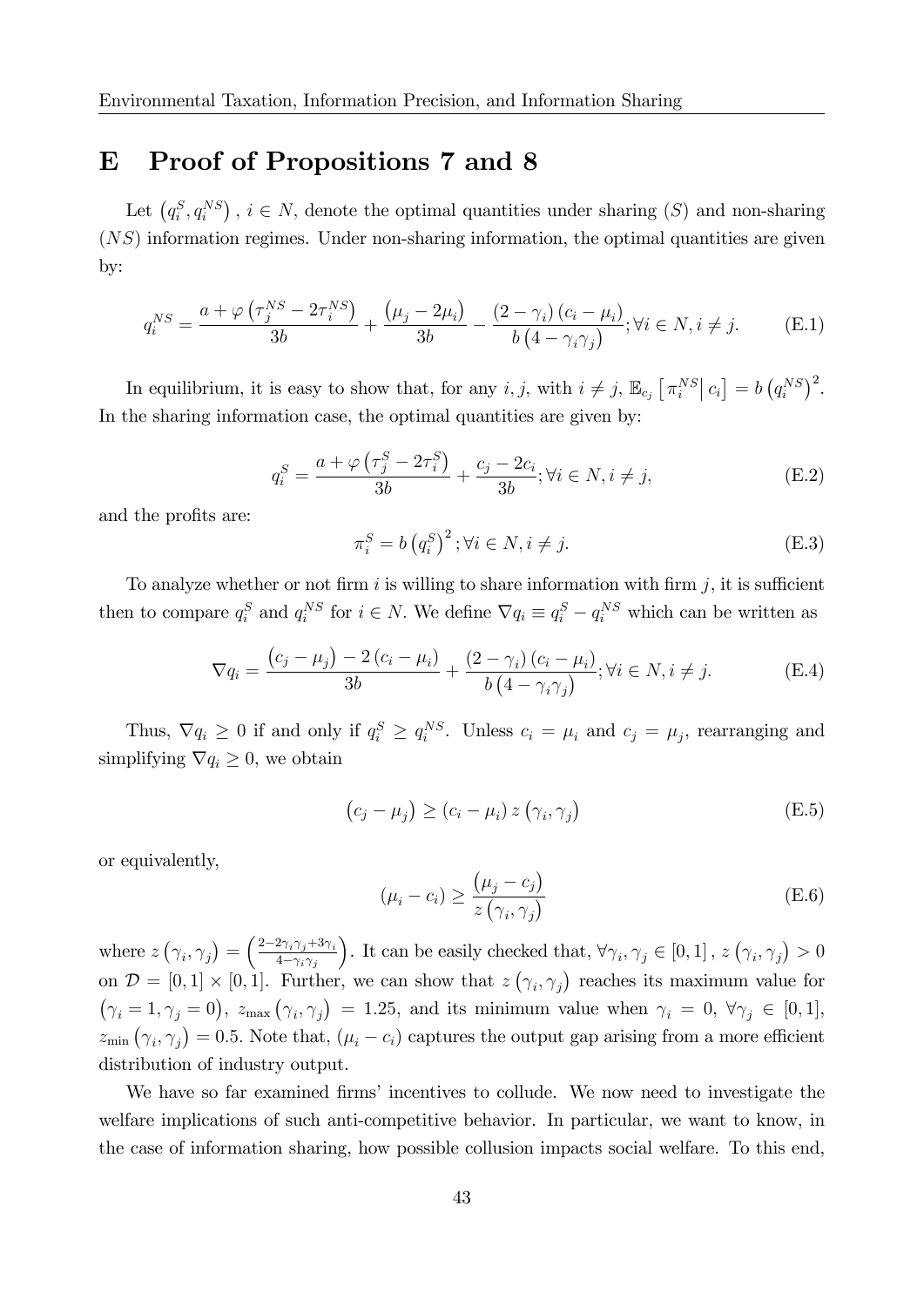we write the welfare function in terms of equilibrium outputs. This simplification is purely motivated by its convenience for the calculations and ease of presentation. We can express  $W(q_i, q_j)$  as

$$
W(q_i, q_j) = \frac{bQ^2}{2} - \frac{d\varphi^2 Q^2}{2} + b(q_i^2 + q_j^2) + \varphi(1 + \ell')(\tau_i q_i + \tau_j q_j)
$$
(E.7)

Simplifying and rearranging this expression yield,

$$
W(q_i, q_j) = \left(\frac{3b - d\varphi^2}{2}\right)(q_i + q_j)^2 - 2bq_iq_j + \varphi(1 + \ell')(\tau_iq_i + \tau_jq_j)
$$
(E.8)

We can decompose the effect of collusion on social welfare by using differential calculus. Let  $\Delta W$  denotes the welfare total differential:

$$
\Delta W = \left\{ \left(3b - d\varphi^2\right) \left(q_i + q_j\right) - 2bq_j + \varphi \left(1 + \ell'\right) \tau_i \right\} \Delta q_i
$$

$$
+ \left\{ \left(3b - d\varphi^2\right) \left(q_i + q_j\right) - 2bq_i + \varphi \left(1 + \ell'\right) \tau_j \right\} \Delta q_j \tag{E.9}
$$

Rearranging the expression, we can show that

$$
\Delta W = b (2 - 3\omega) Q (\Delta q_i + \Delta q_j) + 2b (q_i \Delta q_i + q_j \Delta q_j) + \varphi (1 + \ell') (\tau_i \Delta q_i + \tau_j \Delta q_j)
$$
 (E.10)

where  $\omega \geq \max\left\{\frac{1-\ell'}{2}\right\}$  $\frac{-\ell'}{2},\frac{1}{3}$  $\frac{1}{3}$ . One can note that the sign of  $\Delta W$  is indeterminate as the sign of the first term on the right hand side of this expression depends on the value of  $(2 - 3\omega)$ , while the second and third terms are strictly positive. If  $\omega \leq \frac{2}{3}$  $\frac{2}{3}$  then  $\Delta W \geq 0$ , which means that the overall social effect of collusion is positive. However, for large value of  $\omega$ ,  $\Delta W$  may be negative, i.e., collusion is welfare reducing.

## References

[1] Aldy, Joseph E. Designing and Updating a US Carbon Tax in an Uncertain World. Harvard Environmental Law Review Forum, 41: 28–40, 2017.

[2] Aldy, Joseph E. and Gianfrate, Gianfranco. Future-proof Your Climate Strategy: Smart Companies Are Putting Their Own Price on Carbon. Harvard Business Review, 97(3): 86–97, 2019.

[3] Aldy, Joseph E. and Stavins, Robert N. The Promise and Problems of Pricing Carbon: Theory and Experience. Journal of Environment & Development,  $21(2)$ : 152-180, 2012.

[4] Amir, Rabah, Jin, Jim Y., and Troege, Michael. Robust Results on the Sharing of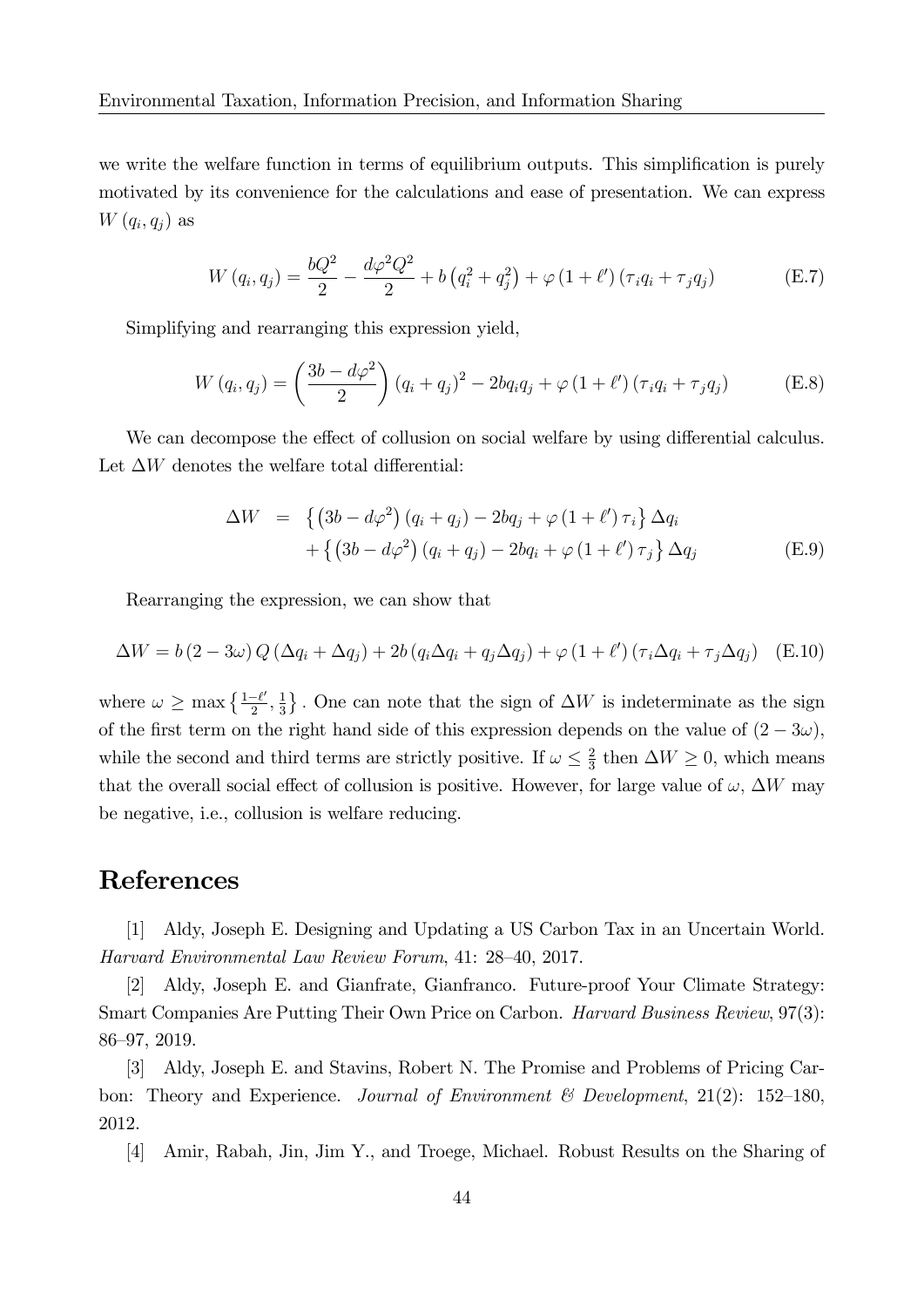Firm-Specific Information: Incentives and Welfare Effects. Journal of Mathematical Economics,  $46(1)$ : 855–866, 2010.

[5] Angeletos, George-Marios and Pavan, Alessandro. Efficient Use of Information and Social Value of Information. *Econometrica*,  $75(4)$ :  $1103-1142$ , 2007.

[6] Banal-Estañol, Albert. Information-Sharing Implications of Horizontal Mergers. International Journal of Industrial Organization,  $25(1)$ :  $31-49$ ,  $2007$ .

[7] Bayona, Anna. The Social Value of Information with an Endogenous Public Signal. Economic Theory,  $66(4)$ : 1059–1087, 2018.

[8] Bernhardt, Dan and Taub, Bart. Learning about Common and Private Values in Oligopoly. The RAND Journal of Economics,  $46(1)$ :  $66-85$ , 2015.

[9] Carattini, Stefano, Carvalho, Maria, and Fankhauser, Samuel. Overcoming Public Resistance to Carbon Taxes. Wiley Interdisciplinary Reviews: Climate Change, 9(e531):  $1-26$ , 2018.

[10] Carattini, Stefano, Kallbekken, Steffen, and Orlov, Anton. How to Win Public Support for a Global Carbon Tax. Nature, 565: 289–291, 2019.

[11] Christiansen, Vidar and Smith, Stephen. Emissions Taxes and Abatement Regulation under Uncertainty. Environmental and Resource Economics,  $60(1)$ : 17-35, 2015.

[12] Currarini, Sergio and Feri, Francesco. Information Sharing Networks in Linear Quadratic Games. International Journal of Game Theory,  $44(3)$ : 701–732, 2015.

[13] Dewan, Torun and Myatt, David P. The Qualities of Leadership: Direction, Communication, and Obfuscation. American Political Science Review,  $102(3)$ : 351–368, 2008.

[14] Elnaboulsi, Jihad C., Daher, Wassim, and Sağlam, Yiğit. On the Social Value of Publicly Disclosed Information and Environmental Regulation. Resource and Energy Economics,  $54(4)$ : 1-22, 2018.

[15] Elofsson, Katarina. Cost Uncertainty and Unilateral Abatement. Environmental and Resource Economics,  $36(2)$ : 143–162, 2007.

[16] Ericson, William A. Subjective Bayesian Models in Sampling Finite Populations. Journal of the Royal Statistical Society. Series  $B$  (Methodological),  $31(2)$ : 195–233, 1969.

[17] Espínola-Arredondo, Ana and Muñoz-García, Félix. Can Poorly Informed Regulators Hinder Competition? *Environmental and Resource Economics*,  $61(3)$ :  $433-461$ , 2015.

[18] Evans, Keith S. and Weninger, Quinn. Information Sharing and Cooperative Search in Fisheries. *Environmental and Resource Economics*, 58(3): 353–372, 2014.

[19] Fikru, Mahelet G. and Gautier, Luis. Mergers in Cournot Markets with Environmental Externality and Product Differentiation. Resource and Energy Economics, 45(3): 65-79, 2016.

[20] Fowlie, Meredith. Emissions Trading, Electricity Restructuring, and Investment in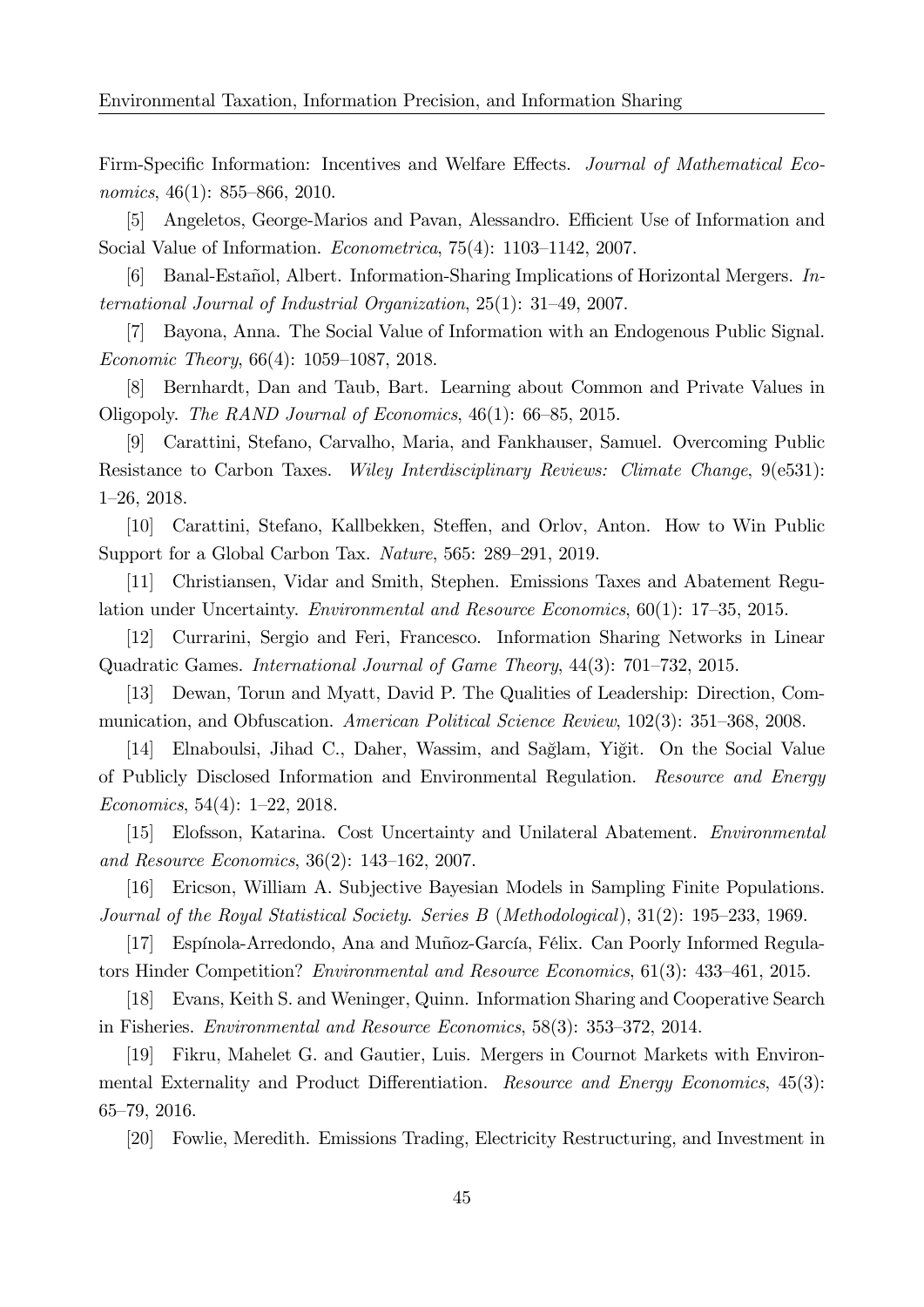Pollution Abatement, *The American Economic Review*, 100(3): 837–869, 2010.

[21] Fowlie, Meredith, Holland, Stephen P., and Mansur, Erin T. What Do Emissions Markets Deliver and to Whom? Evidence from Southern California's  $NO_x$  Trading Program. The American Economic Review,  $102(2)$ : 965–993, 2012.

[22] Fowlie, Meredith and Muller, Nicholas Z. Market-Based Emissions Regulation When Damages Vary across Sources: What Are the Gains from Differentiation? Journal of the Association of Environmental and Resource Economists,  $6(3)$ : 593–632, 2019.

[23] Frey, Elaine F. Technology Diffusion and Environmental Regulation: The Adoption of Scrubbers by Coal-Fired Power Plants. The Energy Journal,  $34(1)$ : 177–205, 2013.

[24] Gal-Or, Esther. Information Transmission - Cournot and Bertrand Equilibria. The Review of Economic Studies,  $53(1)$ :  $85-92$ , 1986.

[25] Gal-Or, Esther. The Advantages of Incomplete Information. The Rand Journal of Economics,  $19(2)$ : 266–275, 1988.

[26] Ganuza, Juan-JosÈ and Jansen, Jose. Too Much Information Sharing? Welfare Effects of Sharing Acquired Cost Information in Oligopoly. The Journal of Industrial Economics,  $61(4)$ : 845–876, 2013.

[27] Ganuza, Juan-JosÈ and Penalva, Jose. Signal Orderings Based on Dispersion and the Supply of Private Information in Auctions. *Econometrica*,  $78(3)$ :  $1007-1030$ ,  $2010$ .

[28] Goulder, Lawrence H. Environmental Taxation and the Double Dividend: A Readerís Guide. International Tax and Public Finance,  $2(2)$ ; 157–183, 1995.

[29] Goulder, Lawrence H. and Parry, Ian W. H. Instrument Choice in Environmental Policy. Review of Environmental Economics and Policy, 2(2): 152–174, 2008.

[30] Goulder, Lawrence H. and Schein, Andrew R. Carbon Taxes vs. Cap and Trade: A Critical Review. Climate Change Economics,  $4(3)$ : 1–28, 2013.

[31] Goulder, Lawrence H. and Stavins, Robert N. Challenges from State-Federal Interactions in US Climate Change Policy. The American Economic Review: Papers & Proceed $i$ ngs, 101(3): 253–257, 2011.

[32] Hahn, Robert W. and Tetlock, Paul C. Has Economic Analysis Improved Regulatory Decision? Journal of Economic Perspectives,  $22(1)$ : 67–84, 2008.

[33] Harrington Winston, Morgenstern, Richard D., and Nelson, Peter. On the Accuracy of Regulatory Cost Estimates. Journal of Policy Analysis and Management, 19(2): 297–322, 2000.

[34] Hellwig, Christian. Heterogeneous Information and the Welfare Effects of Public Information Disclosures. UCLA Mimeo, 2005. Accessed at http://www.econ.ucla.edu/people/ papers/Hellwig/Hellwig283.pdf, on 23 May 2020.

[35] Heuson, Clemens. Weitzman Revisited: Emission Standards Versus Taxes with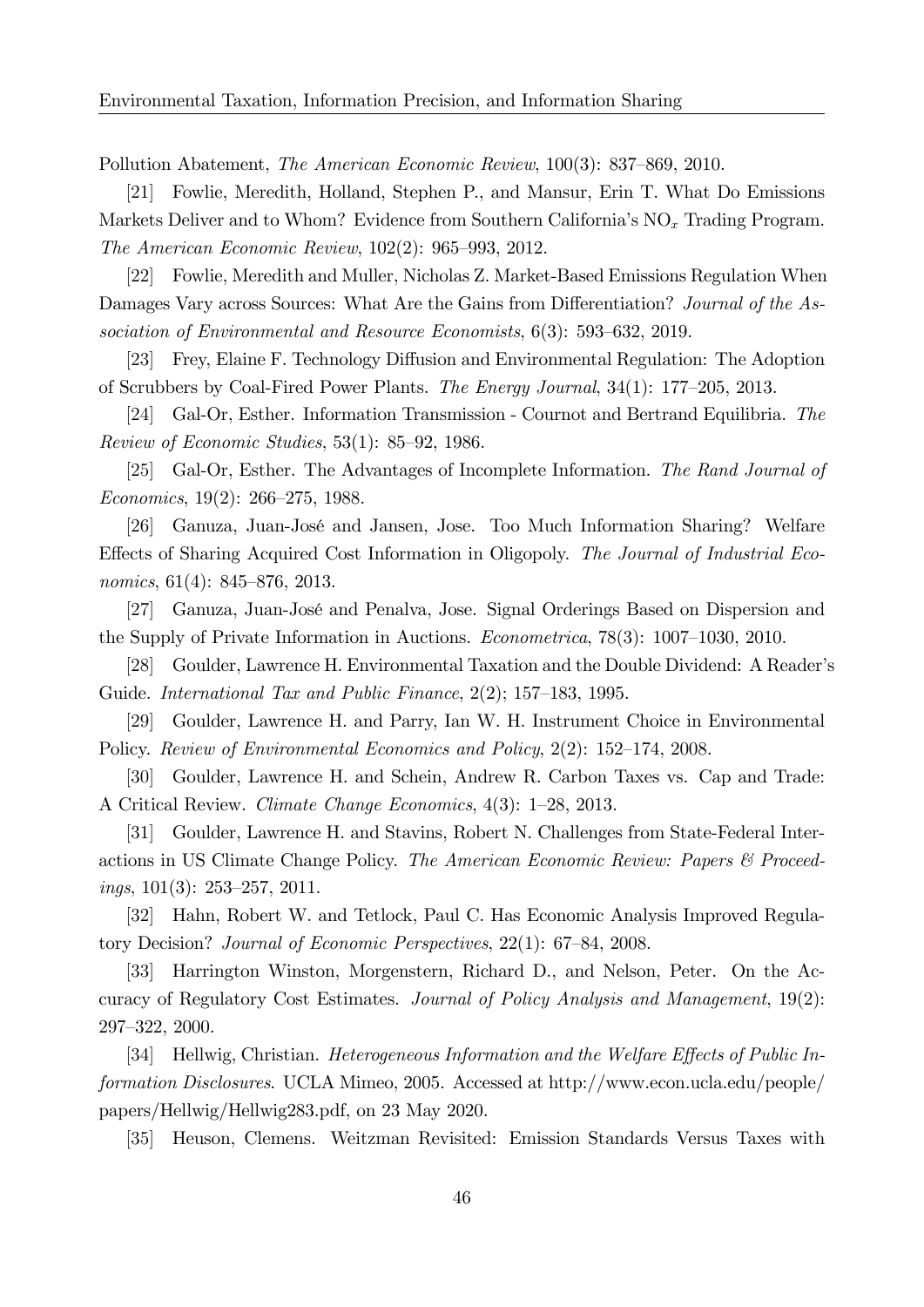Uncertain Abatement Costs and Market Power of Polluting Firms. Environmental and Resource Economics, 47(3): 346–369, 2010.

[36] Hurkens, Sjaak. Bayesian Nash Equilibrium in "Linear" Cournot Models with Private Information about Costs. *International Journal of Economic Theory*,  $10(2)$ :  $203-$ 217, 2014.

[37] Ikefuji, Masako, Itaya, Jun-ichi, and Okamura, Makato. Optimal Emission Tax with Endogenous Location Choice of Duopolistic Firms. *Environmental and Resource Eco*nomics,  $65(2)$ :  $463-485$ ,  $2016$ .

[38] Jeitschko, Thomas. D., Liu, Ting, and Wang, Tao. Information Acquisition, Signaling and Learning in Duopoly. International Journal of Industrial Organization, 61(November): 155–191, 2018.

[39] Lambert, Nicolas S., Ostrovsky, Michael, and Panov Mikhail. Strategic Trading in Informationally Complex Environments. Econometrica, 80(6): 1119–1157, 2018.

[40] Lehmann, Paul. Justifying a Policy Mix for Pollution Control: A Review of Economic Literature. Journal of Economic Surveys,  $26(1)$ : 71–97, 2012.

[41] Li, Lode. Cournot Oligopoly with Information Sharing. The RAND Journal of Economics,  $16(4)$ : 521–536, 1985.

[42] Metcalf, Gilbert E. and Weisbach, David. The Design of a Carbon Tax. Harvard Environmental Law Review,  $33(2)$ : 499–556, 2009.

[43] Mideksa, Torben K. and Weitzman, Martin L. Prices versus Quantities across Jurisdictions. Journal of the Association of Environmental and Resource Economists, 6(5): 883-891, 2019.

[44] Morris, Stephen and Shin, Hyun Song. Social Value of Public Information. The American Economic Review, 92(5): 1521–1534, 2002.

[45] Muller, Nicholas Z. and Mendelsohn, Robert. Efficient Pollution Regulation: Getting the Prices Right. *The American Economic Review*,  $99(5)$ : 1714–1739, 2009.

[46] Myatt, David P. and Wallace, Chris. Cournot Competition and the Social Value of Information. Journal of Economic Theory,  $158(B)$ :  $466-506$ , 2015.

[47] Myatt, David P. and Wallace, Chris. Information Use and Acquisition In Price-Setting Oligopolies. The Economic Journal,  $128(609)$ :  $845-886$ , 2018.

[48] Newell, Richard G. and Stavins, Robert N. Cost Heterogeneity and the Potential Savings from Market-Based Policies. Journal of Regulatory Economics, 23(1): 43–59, 2003.

[49] Nordhaus, William D. To Tax or Not to Tax: Alternative Approaches to Solving Global Warming. Review of Environmental Economics and Policy,  $1(1)$ : 26–44, 2007.

[50] Parry, Ian W. H. and Small Kenneth A. Does Britain or the United States Have the Right Gasoline Tax? The American Economic Review,  $95(4)$ : 1276–1289, 2005.